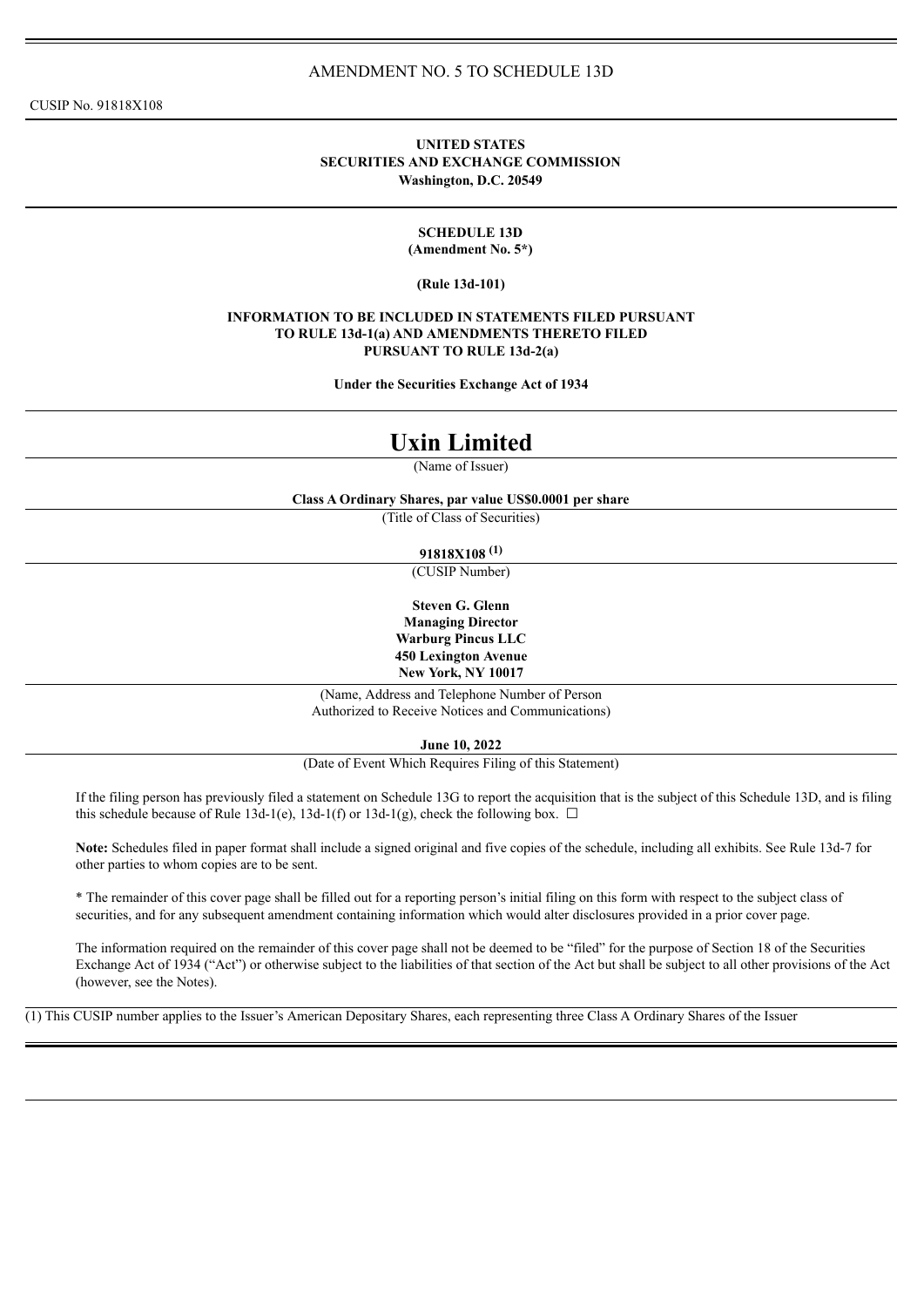#### CUSIP No. 91818X108

| (1)                        |                |                                                                     | Names of Reporting Persons<br>Redrock Holding Investments Limited ("Redrock")          |  |  |  |
|----------------------------|----------------|---------------------------------------------------------------------|----------------------------------------------------------------------------------------|--|--|--|
| (2)                        |                | Check the Appropriate Box if a Member of a Group (See Instructions) |                                                                                        |  |  |  |
|                            |                |                                                                     | 冈                                                                                      |  |  |  |
|                            | (a)            |                                                                     |                                                                                        |  |  |  |
|                            | (b)            |                                                                     | $\Box$                                                                                 |  |  |  |
| (3)                        |                |                                                                     | <b>SEC Use Only</b>                                                                    |  |  |  |
| (4)                        |                |                                                                     | Source of Funds (See Instructions)                                                     |  |  |  |
|                            | O <sub>O</sub> |                                                                     |                                                                                        |  |  |  |
| (5)                        |                |                                                                     | Check if Disclosure of Legal Proceedings Is Required Pursuant to Items 2(d) or 2(e) o  |  |  |  |
| (6)                        |                |                                                                     | Citizenship or Place of Organization                                                   |  |  |  |
|                            |                |                                                                     | <b>British Virgin Islands</b>                                                          |  |  |  |
|                            |                | (7)                                                                 | Sole Voting Power                                                                      |  |  |  |
| Number of<br><b>Shares</b> |                |                                                                     | 97,720,485 Class A Ordinary Shares <sup>(1)</sup>                                      |  |  |  |
| <b>Beneficially</b>        |                | (8)                                                                 | Shared Voting Power                                                                    |  |  |  |
| Owned by                   |                |                                                                     | $\Omega$                                                                               |  |  |  |
| Each                       |                | (9)                                                                 | Sole Dispositive Power                                                                 |  |  |  |
| Reporting                  |                |                                                                     | 97,720,485 Class A Ordinary Shares <sup>(1)</sup>                                      |  |  |  |
| Person<br>With:            |                | (10)                                                                | Shared Dispositive Power                                                               |  |  |  |
|                            |                |                                                                     | $\Omega$                                                                               |  |  |  |
| (11)                       |                |                                                                     | Aggregate Amount Beneficially Owned by Each Reporting Person                           |  |  |  |
|                            |                |                                                                     | 97,720,485 Class A Ordinary Shares                                                     |  |  |  |
| (12)                       |                |                                                                     | Check if the Aggregate Amount in Row (11) Excludes Certain Shares (See Instructions) o |  |  |  |
|                            |                |                                                                     |                                                                                        |  |  |  |
| (13)                       |                | $8.5\%$ *                                                           | Percent of Class Represented by Amount in Row (11)                                     |  |  |  |
|                            |                |                                                                     |                                                                                        |  |  |  |
| (14)                       | CO             |                                                                     | Type of Reporting Person (See Instructions)                                            |  |  |  |
|                            |                |                                                                     |                                                                                        |  |  |  |

(1) Represents 97,720,485 Class A Ordinary Shares of Uxin Limited (the "Issuer") directly held by Redrock, which were represented by 32,573,495 American Depositary Shares.

\* The calculation is based on 1,145,438,549 Class A Ordinary Shares of the Issuer outstanding as of December 7, 2021, as disclosed in the prospectus filed by the Issuer with the U.S. Securities and Exchange Commission on December 7, 2021.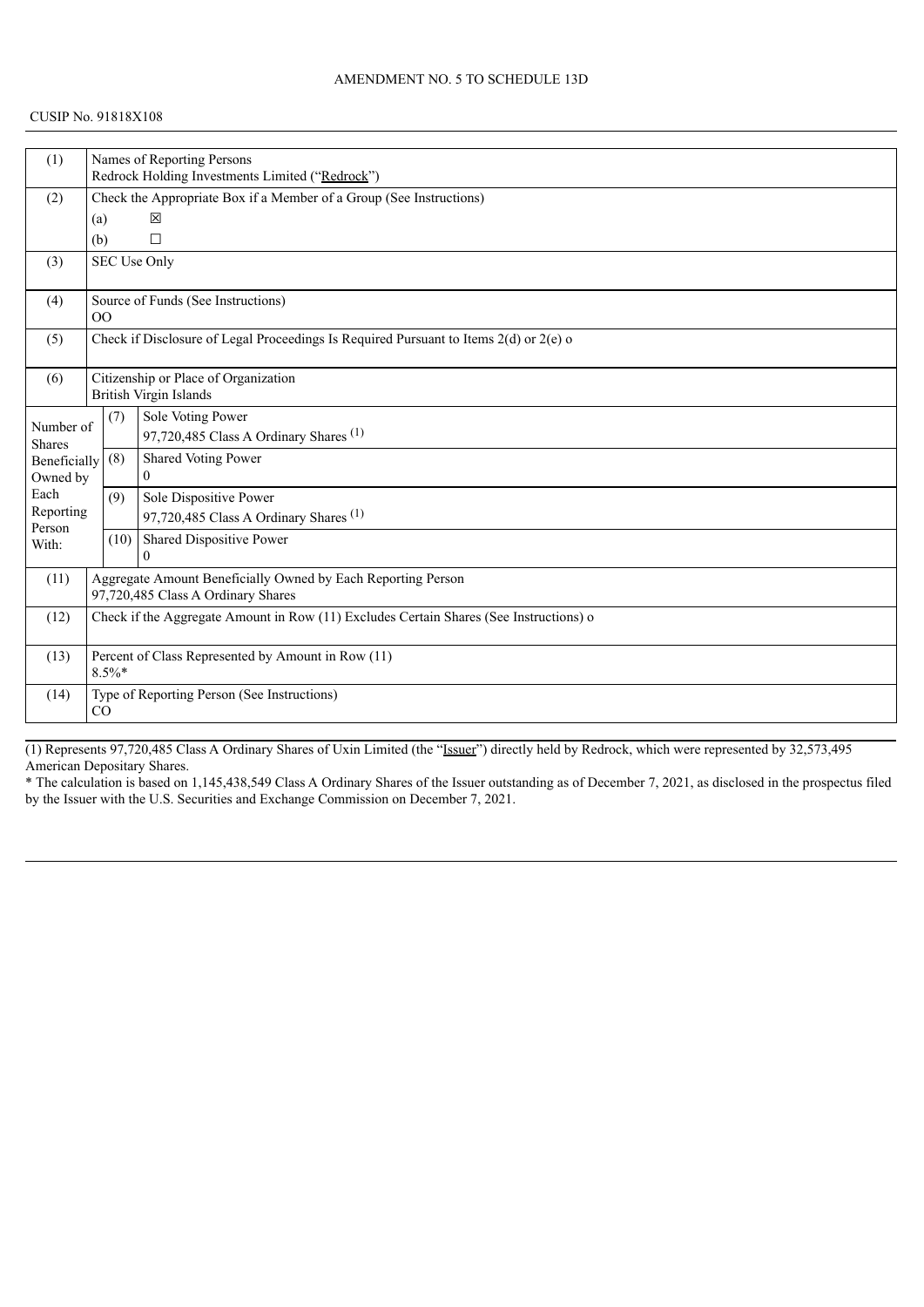| (1)                        |                                                                                             |                                                                     | Names of Reporting Persons                                                                 |  |  |  |
|----------------------------|---------------------------------------------------------------------------------------------|---------------------------------------------------------------------|--------------------------------------------------------------------------------------------|--|--|--|
|                            |                                                                                             | Warburg Pincus Private Equity XI, L.P. ("WP XI")                    |                                                                                            |  |  |  |
| (2)                        |                                                                                             | Check the Appropriate Box if a Member of a Group (See Instructions) |                                                                                            |  |  |  |
|                            | (a)                                                                                         |                                                                     | 区                                                                                          |  |  |  |
|                            | (b)                                                                                         |                                                                     | $\Box$                                                                                     |  |  |  |
| (3)                        |                                                                                             |                                                                     | SEC Use Only                                                                               |  |  |  |
| (4)                        | OO                                                                                          |                                                                     | Source of Funds (See Instructions)                                                         |  |  |  |
| (5)                        |                                                                                             |                                                                     | Check if Disclosure of Legal Proceedings Is Required Pursuant to Items 2(d) or 2(e) $\Box$ |  |  |  |
| (6)                        |                                                                                             | Delaware                                                            | Citizenship or Place of Organization                                                       |  |  |  |
| Number of<br><b>Shares</b> |                                                                                             | (7)                                                                 | Sole Voting Power<br>$\theta$                                                              |  |  |  |
| Beneficially               |                                                                                             | (8)                                                                 | <b>Shared Voting Power</b>                                                                 |  |  |  |
| Owned by                   |                                                                                             |                                                                     | 59,094,088.7 Class A Ordinary Shares <sup>(1)</sup>                                        |  |  |  |
| Each                       |                                                                                             | (9)                                                                 | Sole Dispositive Power                                                                     |  |  |  |
| Reporting                  |                                                                                             |                                                                     | $\theta$                                                                                   |  |  |  |
| Person<br>With:            |                                                                                             |                                                                     | $(10)$ Shared Dispositive Power                                                            |  |  |  |
|                            |                                                                                             |                                                                     | 59,094,088.7 Class A Ordinary Shares <sup>(1)</sup>                                        |  |  |  |
| (11)                       |                                                                                             |                                                                     | Aggregate Amount Beneficially Owned by Each Reporting Person                               |  |  |  |
|                            |                                                                                             |                                                                     | 59,094,088.7 Class A Ordinary Shares                                                       |  |  |  |
| (12)                       | Check if the Aggregate Amount in Row (11) Excludes Certain Shares (See Instructions) $\Box$ |                                                                     |                                                                                            |  |  |  |
| (13)                       | Percent of Class Represented by Amount in Row (11)<br>$5.2\%$ *                             |                                                                     |                                                                                            |  |  |  |
| (14)                       | <b>PN</b>                                                                                   |                                                                     | Type of Reporting Person (See Instructions)                                                |  |  |  |

(1) Represents 59,094,088.7 Class A Ordinary Shares beneficially owned by WP XI through its 60.5% equity interest in Redrock. \* The calculation is based on 1,145,438,549 Class A Ordinary Shares of the Issuer outstanding as of December 7, 2021, as disclosed in the prospectus filed by the Issuer with the U.S. Securities and Exchange Commission on December 7, 2021.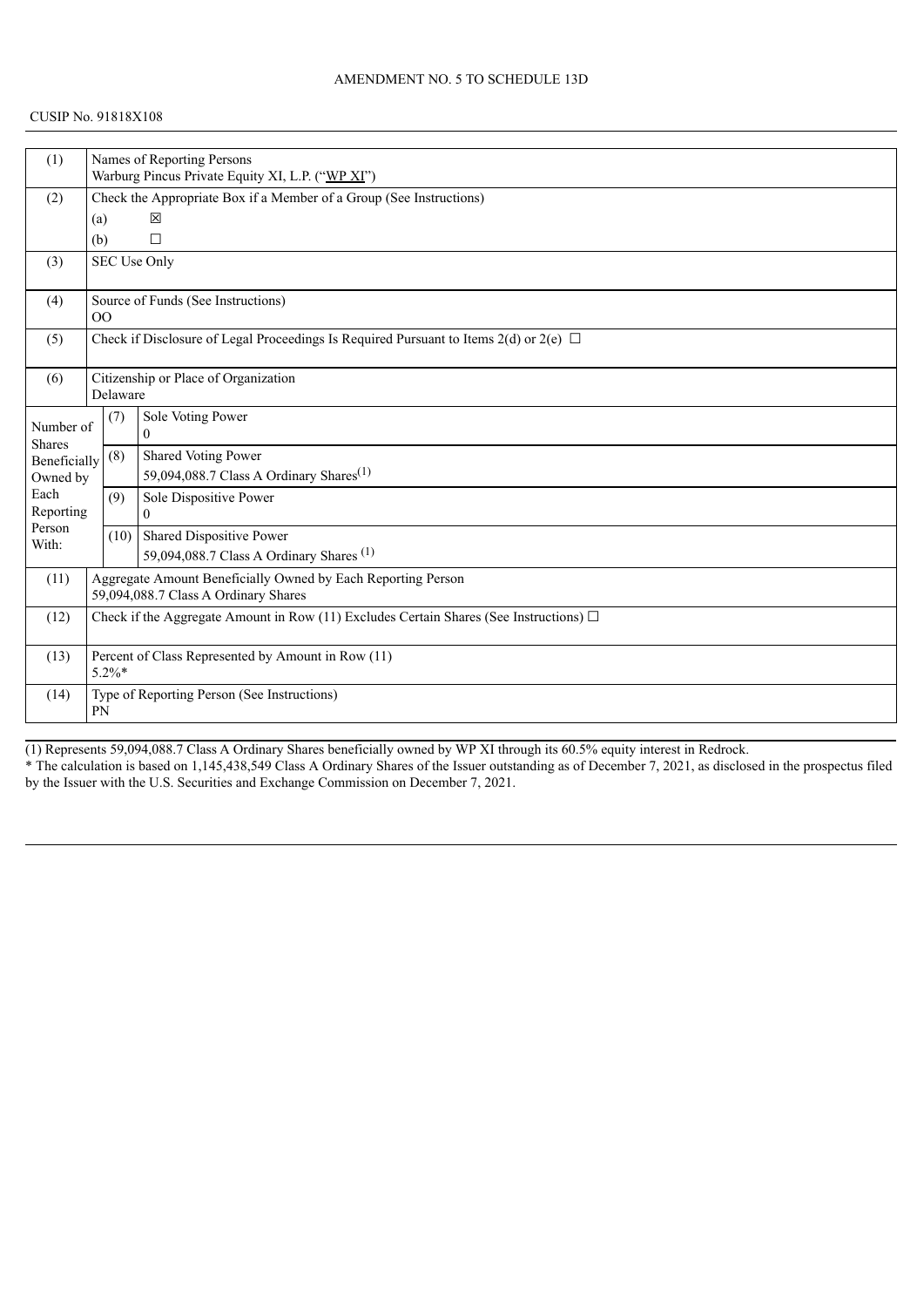| (1)                        |                                                                                                      | Names of Reporting Persons                                          |                                                                                            |  |  |  |
|----------------------------|------------------------------------------------------------------------------------------------------|---------------------------------------------------------------------|--------------------------------------------------------------------------------------------|--|--|--|
|                            |                                                                                                      | Warburg Pincus Private Equity XI-B, L.P. ("WP XI-B")                |                                                                                            |  |  |  |
| (2)                        |                                                                                                      | Check the Appropriate Box if a Member of a Group (See Instructions) |                                                                                            |  |  |  |
|                            | (a)                                                                                                  |                                                                     | 区                                                                                          |  |  |  |
|                            | (b)                                                                                                  |                                                                     | $\Box$                                                                                     |  |  |  |
| (3)                        |                                                                                                      |                                                                     | SEC Use Only                                                                               |  |  |  |
| (4)                        | 0 <sup>0</sup>                                                                                       |                                                                     | Source of Funds (See Instructions)                                                         |  |  |  |
| (5)                        |                                                                                                      |                                                                     | Check if Disclosure of Legal Proceedings Is Required Pursuant to Items 2(d) or 2(e) $\Box$ |  |  |  |
| (6)                        |                                                                                                      | Delaware                                                            | Citizenship or Place of Organization                                                       |  |  |  |
| Number of<br><b>Shares</b> |                                                                                                      | (7)                                                                 | Sole Voting Power<br>$\Omega$                                                              |  |  |  |
| Beneficially               |                                                                                                      | (8)                                                                 | <b>Shared Voting Power</b>                                                                 |  |  |  |
| Owned by                   |                                                                                                      |                                                                     | 10,944,479.3 Class A Ordinary Shares <sup>(1)</sup>                                        |  |  |  |
| Each                       |                                                                                                      | (9)                                                                 | Sole Dispositive Power                                                                     |  |  |  |
| Reporting<br>Person        |                                                                                                      |                                                                     | $\Omega$                                                                                   |  |  |  |
| With:                      |                                                                                                      |                                                                     | $(10)$ Shared Dispositive Power                                                            |  |  |  |
|                            |                                                                                                      |                                                                     | 10,944,479.3 Class A Ordinary Shares <sup>(1)</sup>                                        |  |  |  |
| (11)                       | Aggregate Amount Beneficially Owned by Each Reporting Person<br>10,944,479.3 Class A Ordinary Shares |                                                                     |                                                                                            |  |  |  |
| (12)                       | Check if the Aggregate Amount in Row (11) Excludes Certain Shares (See Instructions) $\Box$          |                                                                     |                                                                                            |  |  |  |
|                            |                                                                                                      |                                                                     |                                                                                            |  |  |  |
| (13)                       | Percent of Class Represented by Amount in Row (11)<br>$1.0\%*$                                       |                                                                     |                                                                                            |  |  |  |
| (14)                       | <b>PN</b>                                                                                            |                                                                     | Type of Reporting Person (See Instructions)                                                |  |  |  |

(1) Represents 10,944,479.3 Class A Ordinary Shares beneficially owned by WP XI-B through its 11.2% equity interest in Redrock.

\* The calculation is based on 1,145,438,549 Class A Ordinary Shares of the Issuer outstanding as of December 7, 2021, as disclosed in the prospectus filed by the Issuer with the U.S. Securities and Exchange Commission on December 7, 2021.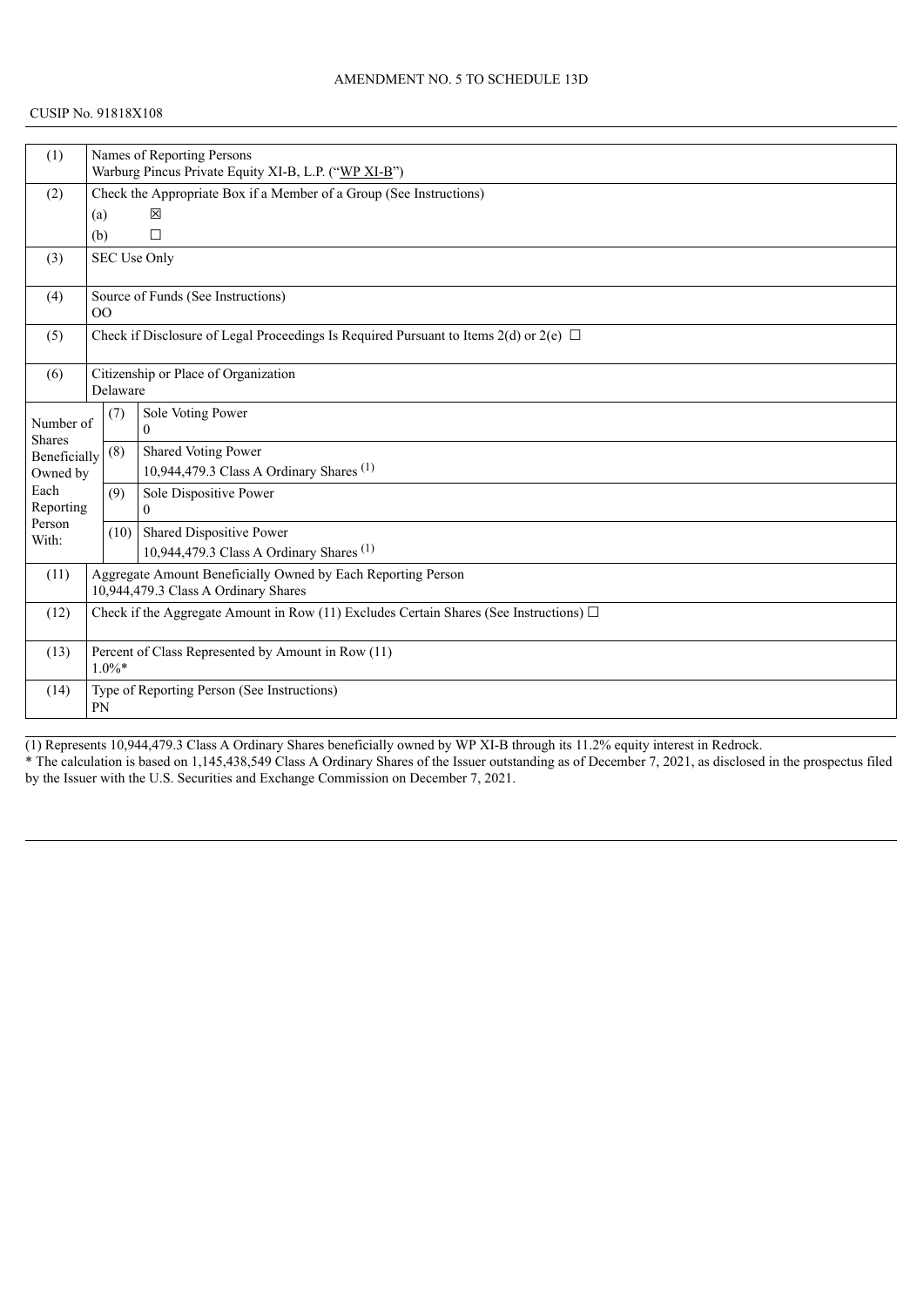| (1)                        |                                                                                                   | Names of Reporting Persons                               |                                                                                            |  |  |  |
|----------------------------|---------------------------------------------------------------------------------------------------|----------------------------------------------------------|--------------------------------------------------------------------------------------------|--|--|--|
|                            |                                                                                                   | Warburg Pincus Private Equity XI-C, L.P. ("WP XI-C")     |                                                                                            |  |  |  |
| (2)                        |                                                                                                   |                                                          | Check the Appropriate Box if a Member of a Group (See Instructions)                        |  |  |  |
|                            | (a)                                                                                               |                                                          | 区                                                                                          |  |  |  |
|                            | (b)                                                                                               |                                                          | $\Box$                                                                                     |  |  |  |
| (3)                        |                                                                                                   |                                                          | SEC Use Only                                                                               |  |  |  |
| (4)                        | 0 <sup>0</sup>                                                                                    |                                                          | Source of Funds (See Instructions)                                                         |  |  |  |
| (5)                        |                                                                                                   |                                                          | Check if Disclosure of Legal Proceedings Is Required Pursuant to Items 2(d) or 2(e) $\Box$ |  |  |  |
| (6)                        |                                                                                                   |                                                          | Citizenship or Place of Organization<br>Cayman Islands                                     |  |  |  |
| Number of<br><b>Shares</b> |                                                                                                   | (7)                                                      | Sole Voting Power<br>$\Omega$                                                              |  |  |  |
| Beneficially               |                                                                                                   | (8)                                                      | <b>Shared Voting Power</b>                                                                 |  |  |  |
| Owned by                   |                                                                                                   |                                                          | 251,337.1 Class A Ordinary Shares <sup>(1)</sup>                                           |  |  |  |
| Each<br>Reporting          |                                                                                                   | (9)                                                      | Sole Dispositive Power                                                                     |  |  |  |
| Person                     |                                                                                                   |                                                          | $\Omega$                                                                                   |  |  |  |
| With:                      |                                                                                                   | (10)                                                     | Shared Dispositive Power                                                                   |  |  |  |
|                            |                                                                                                   |                                                          | 251,337.1 Class A Ordinary Shares <sup>(1)</sup>                                           |  |  |  |
| (11)                       | Aggregate Amount Beneficially Owned by Each Reporting Person<br>251,337.1 Class A Ordinary Shares |                                                          |                                                                                            |  |  |  |
| (12)                       | Check if the Aggregate Amount in Row (11) Excludes Certain Shares (See Instructions) $\Box$       |                                                          |                                                                                            |  |  |  |
| (13)                       | Percent of Class Represented by Amount in Row (11)<br>$0.0\%*$                                    |                                                          |                                                                                            |  |  |  |
| (14)                       |                                                                                                   | Type of Reporting Person (See Instructions)<br><b>PN</b> |                                                                                            |  |  |  |

(1) Represents 251,337.1 Class A Ordinary Shares beneficially owned by WP XI-C through its 0.3% equity interest in Redrock.

\* The calculation is based on 1,145,438,549 Class A Ordinary Shares of the Issuer outstanding as of December 7, 2021, as disclosed in the prospectus filed by the Issuer with the U.S. Securities and Exchange Commission on December 7, 2021.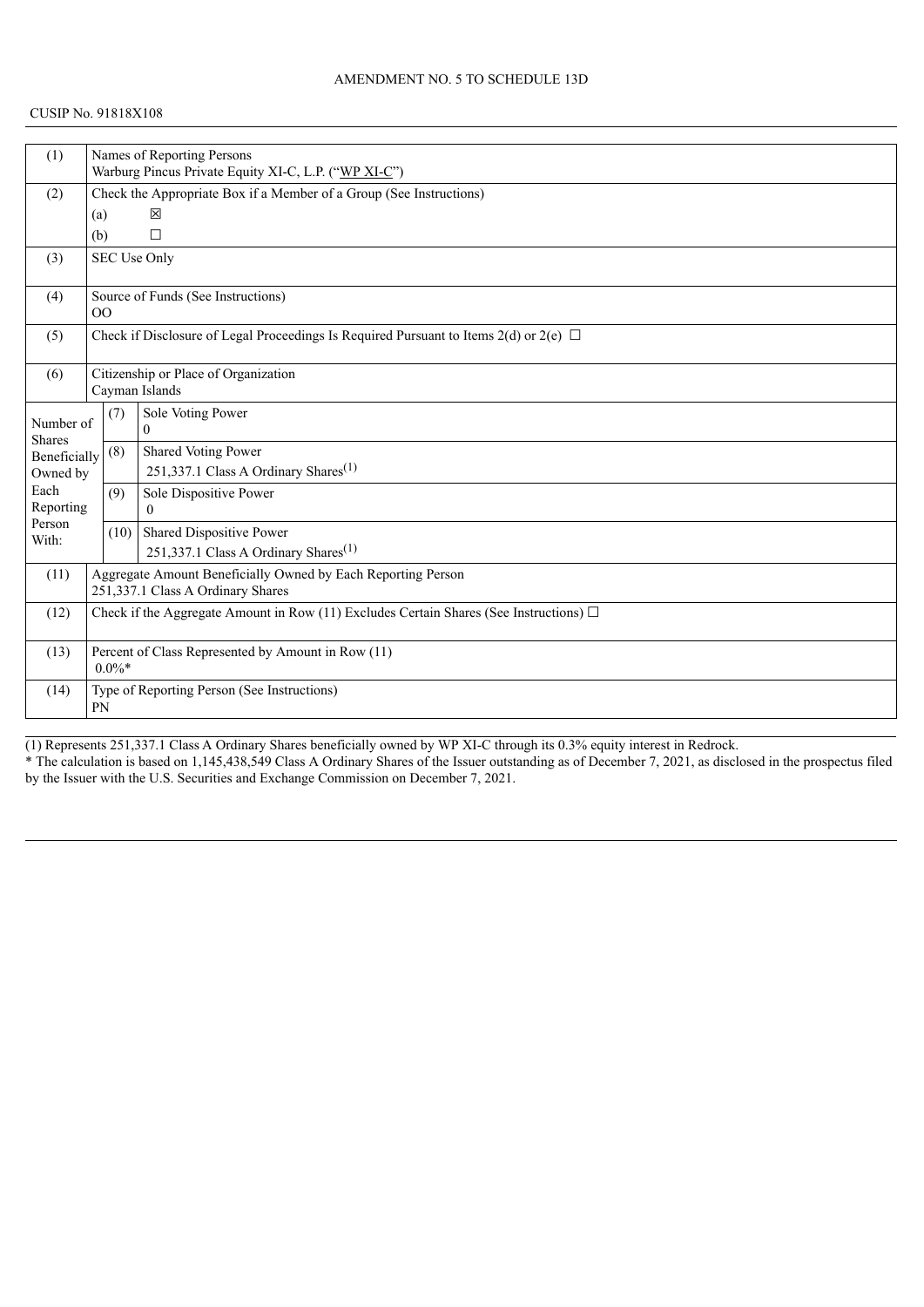| (1)                      |                                                                                             |                                                          | Names of Reporting Persons                                                                 |  |  |  |
|--------------------------|---------------------------------------------------------------------------------------------|----------------------------------------------------------|--------------------------------------------------------------------------------------------|--|--|--|
|                          |                                                                                             | Warburg Pincus XI (Asia), L.P. ("WP XI Asia")            |                                                                                            |  |  |  |
| (2)                      |                                                                                             |                                                          | Check the Appropriate Box if a Member of a Group (See Instructions)                        |  |  |  |
|                          | (a)                                                                                         |                                                          | 区                                                                                          |  |  |  |
|                          | (b)                                                                                         |                                                          | $\Box$                                                                                     |  |  |  |
| (3)                      |                                                                                             |                                                          | <b>SEC Use Only</b>                                                                        |  |  |  |
| (4)                      | 0 <sup>0</sup>                                                                              |                                                          | Source of Funds (See Instructions)                                                         |  |  |  |
| (5)                      |                                                                                             |                                                          | Check if Disclosure of Legal Proceedings Is Required Pursuant to Items 2(d) or 2(e) $\Box$ |  |  |  |
| (6)                      |                                                                                             |                                                          | Citizenship or Place of Organization<br>Cayman Islands                                     |  |  |  |
|                          |                                                                                             |                                                          | Sole Voting Power                                                                          |  |  |  |
| Number of                |                                                                                             | (7)                                                      | $\theta$                                                                                   |  |  |  |
| <b>Shares</b>            |                                                                                             | (8)                                                      | Shared Voting Power                                                                        |  |  |  |
| Beneficially<br>Owned by |                                                                                             |                                                          | 21,558,487.5 Class A Ordinary Shares <sup>(1)</sup>                                        |  |  |  |
| Each                     |                                                                                             | (9)                                                      | Sole Dispositive Power                                                                     |  |  |  |
| Reporting                |                                                                                             |                                                          | $\theta$                                                                                   |  |  |  |
| Person                   |                                                                                             | (10)                                                     | Shared Dispositive Power                                                                   |  |  |  |
| With:                    |                                                                                             |                                                          | 21,558,487.5 Class A Ordinary Shares <sup>(1)</sup>                                        |  |  |  |
| (11)                     |                                                                                             |                                                          | Aggregate Amount Beneficially Owned by Each Reporting Person                               |  |  |  |
|                          |                                                                                             | 21,558,487.5 Class A Ordinary Shares                     |                                                                                            |  |  |  |
| (12)                     | Check if the Aggregate Amount in Row (11) Excludes Certain Shares (See Instructions) $\Box$ |                                                          |                                                                                            |  |  |  |
| (13)                     | Percent of Class Represented by Amount in Row (11)<br>$1.9\%*$                              |                                                          |                                                                                            |  |  |  |
| (14)                     |                                                                                             | Type of Reporting Person (See Instructions)<br><b>PN</b> |                                                                                            |  |  |  |

(1) Represents 21,558,487.5 Class A Ordinary Shares beneficially owned by WP XI Asia through its 22.1% equity interest in Redrock. \* The calculation is based on 1,145,438,549 Class A Ordinary Shares of the Issuer outstanding as of December 7, 2021, as disclosed in the prospectus filed by the Issuer with the U.S. Securities and Exchange Commission on December 7, 2021.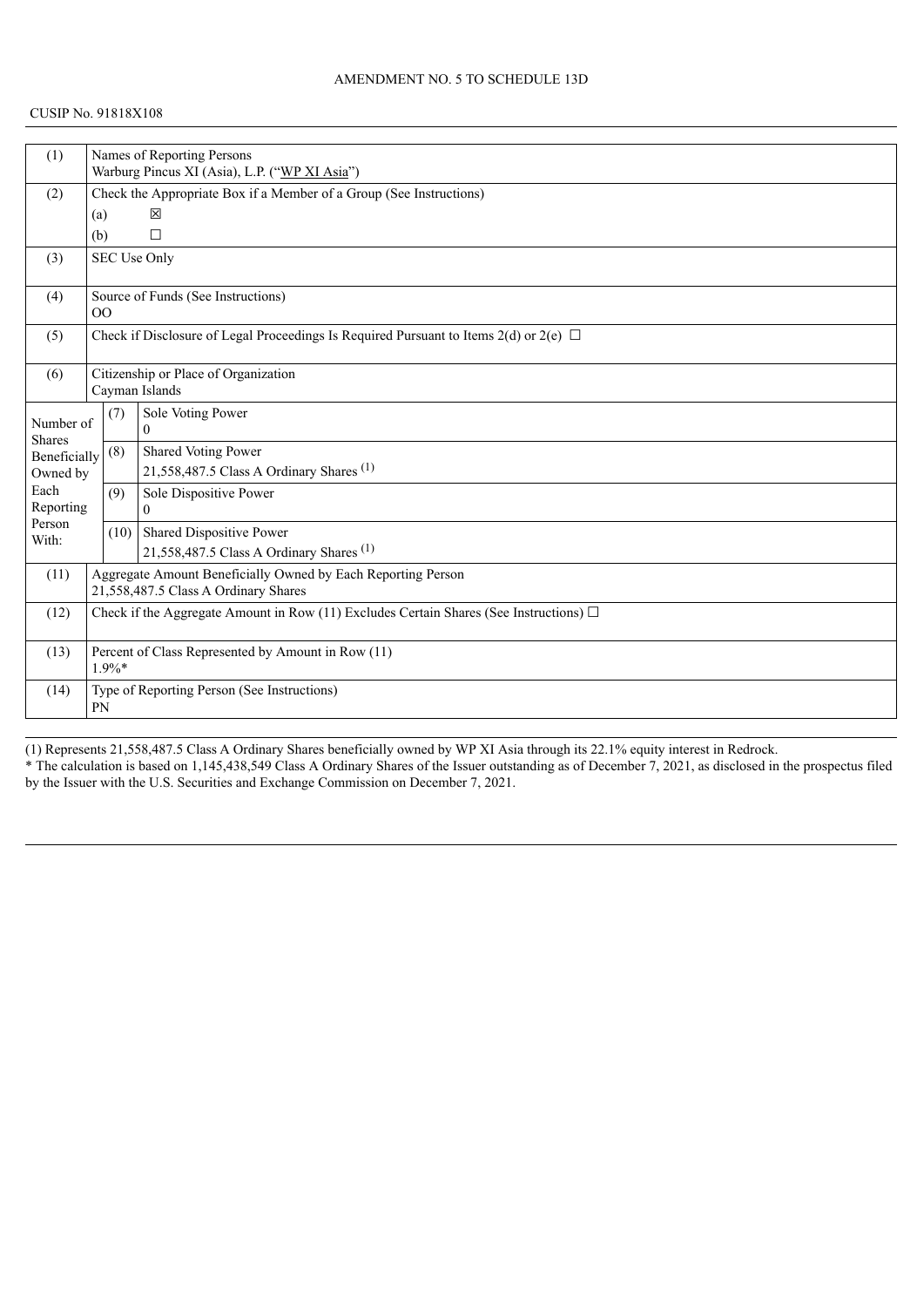#### CUSIP No. 91818X108

| (1)                        |                                                                                                     | Names of Reporting Persons                          |                                                                                            |  |  |  |
|----------------------------|-----------------------------------------------------------------------------------------------------|-----------------------------------------------------|--------------------------------------------------------------------------------------------|--|--|--|
|                            |                                                                                                     | Warburg Pincus XI Partners, L.P. ("WP XI Partners") |                                                                                            |  |  |  |
| (2)                        |                                                                                                     |                                                     | Check the Appropriate Box if a Member of a Group (See Instructions)                        |  |  |  |
|                            | (a)                                                                                                 |                                                     | 区                                                                                          |  |  |  |
|                            | (b)                                                                                                 |                                                     | П                                                                                          |  |  |  |
| (3)                        |                                                                                                     |                                                     | SEC Use Only                                                                               |  |  |  |
| (4)                        | 00                                                                                                  |                                                     | Source of Funds (See Instructions)                                                         |  |  |  |
| (5)                        |                                                                                                     |                                                     | Check if Disclosure of Legal Proceedings Is Required Pursuant to Items 2(d) or 2(e) $\Box$ |  |  |  |
| (6)                        |                                                                                                     | Delaware                                            | Citizenship or Place of Organization                                                       |  |  |  |
| Number of<br><b>Shares</b> |                                                                                                     | (7)                                                 | Sole Voting Power<br>$\Omega$                                                              |  |  |  |
| Beneficially               |                                                                                                     | (8)                                                 | Shared Voting Power                                                                        |  |  |  |
| Owned by                   |                                                                                                     |                                                     | 3,808,098.9 Class A Ordinary Shares $(1)$                                                  |  |  |  |
| Each                       |                                                                                                     | (9)                                                 | Sole Dispositive Power                                                                     |  |  |  |
| Reporting<br>Person        |                                                                                                     |                                                     | $\Omega$                                                                                   |  |  |  |
| With:                      |                                                                                                     | (10)                                                | Shared Dispositive Power                                                                   |  |  |  |
|                            |                                                                                                     |                                                     | 3,808,098.9 Class A Ordinary Shares <sup>(1)</sup>                                         |  |  |  |
| (11)                       | Aggregate Amount Beneficially Owned by Each Reporting Person<br>3,808,098.9 Class A Ordinary Shares |                                                     |                                                                                            |  |  |  |
| (12)                       | Check if the Aggregate Amount in Row (11) Excludes Certain Shares (See Instructions) $\Box$         |                                                     |                                                                                            |  |  |  |
| (13)                       | Percent of Class Represented by Amount in Row (11)<br>$0.3\%*$                                      |                                                     |                                                                                            |  |  |  |
| (14)                       | <b>PN</b>                                                                                           |                                                     | Type of Reporting Person (See Instructions)                                                |  |  |  |
|                            |                                                                                                     |                                                     |                                                                                            |  |  |  |

(1) Represents 3,808,098.9 Class A Ordinary Shares beneficially owned by WP XI Partners through its 3.9% equity interest in Redrock. \* The calculation is based on 1,145,438,549 Class A Ordinary Shares of the Issuer outstanding as of December 7, 2021, as disclosed in the prospectus filed by the Issuer with the U.S. Securities and Exchange Commission on December 7, 2021.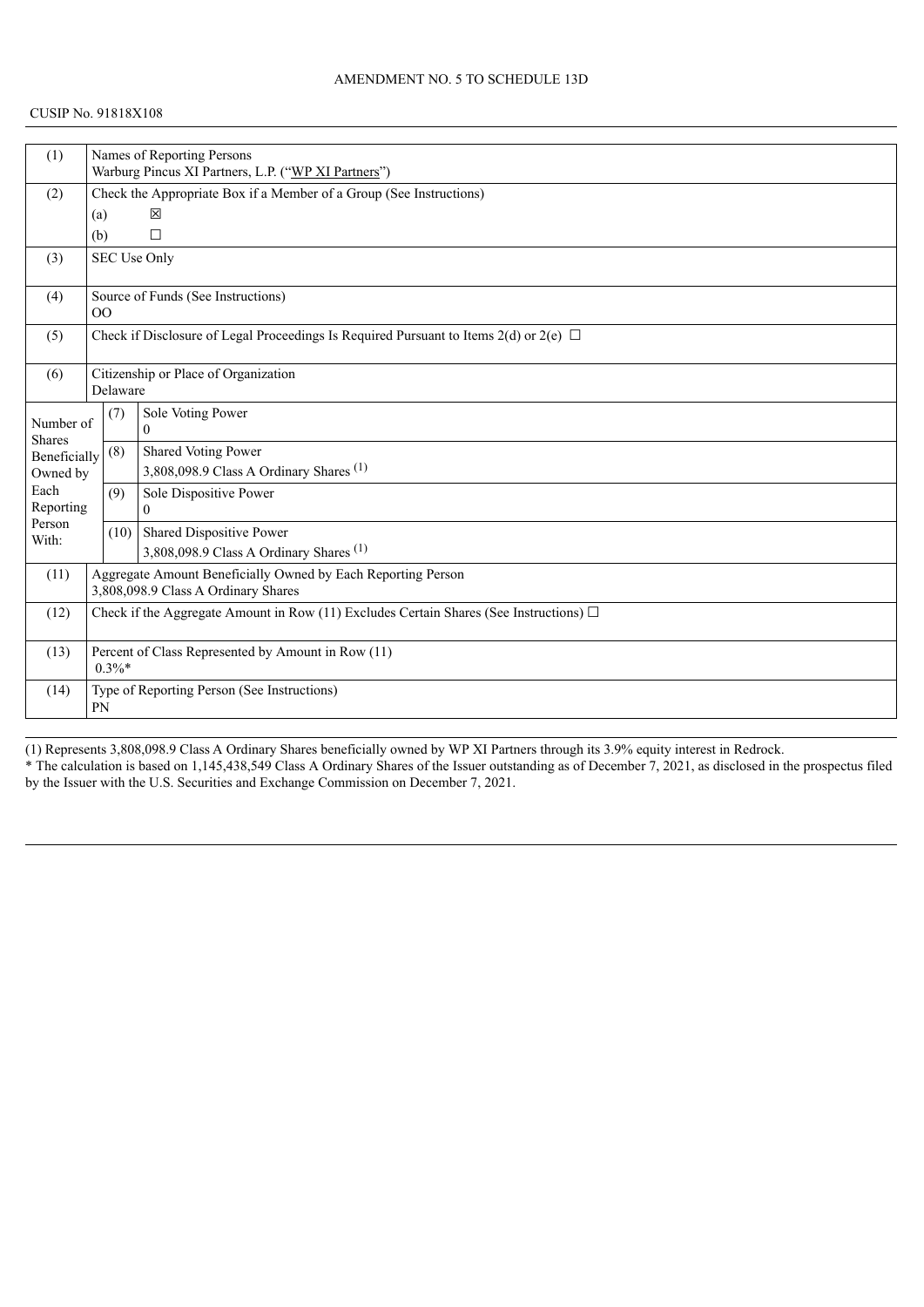#### CUSIP No. 91818X108

| (1)                        |                                                                                                     | Names of Reporting Persons                                          |                                                                                            |  |  |  |
|----------------------------|-----------------------------------------------------------------------------------------------------|---------------------------------------------------------------------|--------------------------------------------------------------------------------------------|--|--|--|
|                            |                                                                                                     | WP XI Partners, L.P. ("WP XIP")                                     |                                                                                            |  |  |  |
| (2)                        |                                                                                                     | Check the Appropriate Box if a Member of a Group (See Instructions) |                                                                                            |  |  |  |
|                            | (a)                                                                                                 |                                                                     | 区                                                                                          |  |  |  |
|                            | (b)                                                                                                 |                                                                     | $\Box$                                                                                     |  |  |  |
| (3)                        |                                                                                                     |                                                                     | SEC Use Only                                                                               |  |  |  |
| (4)                        | 00                                                                                                  |                                                                     | Source of Funds (See Instructions)                                                         |  |  |  |
| (5)                        |                                                                                                     |                                                                     | Check if Disclosure of Legal Proceedings Is Required Pursuant to Items 2(d) or 2(e) $\Box$ |  |  |  |
| (6)                        |                                                                                                     | Delaware                                                            | Citizenship or Place of Organization                                                       |  |  |  |
| Number of<br><b>Shares</b> |                                                                                                     | (7)                                                                 | Sole Voting Power<br>$\Omega$                                                              |  |  |  |
| Beneficially               |                                                                                                     | (8)                                                                 | Shared Voting Power                                                                        |  |  |  |
| Owned by                   |                                                                                                     |                                                                     | 2,063,993.5 Class A Ordinary Shares <sup>(1)</sup>                                         |  |  |  |
| Each                       |                                                                                                     | (9)                                                                 | Sole Dispositive Power                                                                     |  |  |  |
| Reporting<br>Person        |                                                                                                     |                                                                     | $\Omega$                                                                                   |  |  |  |
| With:                      |                                                                                                     | (10)                                                                | Shared Dispositive Power                                                                   |  |  |  |
|                            |                                                                                                     |                                                                     | 2,063,993.5 Class A Ordinary Shares <sup>(1)</sup>                                         |  |  |  |
| (11)                       | Aggregate Amount Beneficially Owned by Each Reporting Person<br>2,063,993.5 Class A Ordinary Shares |                                                                     |                                                                                            |  |  |  |
| (12)                       | Check if the Aggregate Amount in Row (11) Excludes Certain Shares (See Instructions) $\Box$         |                                                                     |                                                                                            |  |  |  |
| (13)                       | Percent of Class Represented by Amount in Row (11)<br>$0.2\%*$                                      |                                                                     |                                                                                            |  |  |  |
| (14)                       |                                                                                                     | Type of Reporting Person (See Instructions)<br><b>PN</b>            |                                                                                            |  |  |  |

(1) Represents 2,063,993.5 Class A Ordinary Shares beneficially owned by WP XIP through its 2.1% equity interest in Redrock. \* The calculation is based on 1,145,438,549 Class A Ordinary Shares of the Issuer outstanding as of December 7, 2021, as disclosed in the prospectus filed by the Issuer with the U.S. Securities and Exchange Commission on December 7, 2021.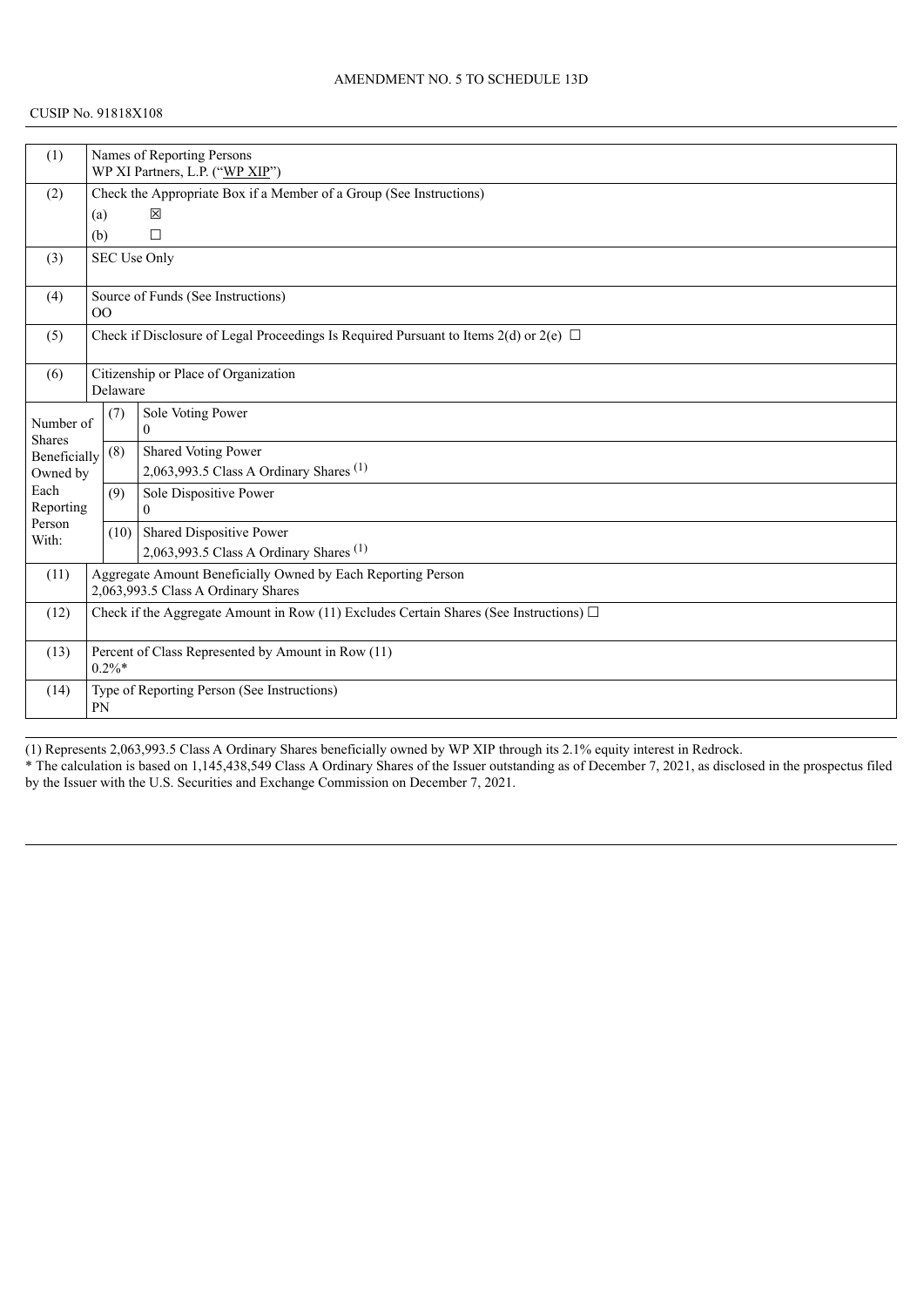## CUSIP No. 91818X108

| (1)                        |                                                                                                    | Names of Reporting Persons    |                                                                                            |  |  |  |
|----------------------------|----------------------------------------------------------------------------------------------------|-------------------------------|--------------------------------------------------------------------------------------------|--|--|--|
|                            |                                                                                                    | Warburg Pincus LLC ("WP LLC") |                                                                                            |  |  |  |
| (2)                        |                                                                                                    |                               | Check the Appropriate Box if a Member of a Group (See Instructions)                        |  |  |  |
|                            | (a)                                                                                                |                               | 区                                                                                          |  |  |  |
|                            | (b)                                                                                                |                               | $\Box$                                                                                     |  |  |  |
| (3)                        |                                                                                                    |                               | SEC Use Only                                                                               |  |  |  |
| (4)                        | 00                                                                                                 |                               | Source of Funds (See Instructions)                                                         |  |  |  |
| (5)                        |                                                                                                    |                               | Check if Disclosure of Legal Proceedings Is Required Pursuant to Items 2(d) or 2(e) $\Box$ |  |  |  |
| (6)                        |                                                                                                    | New York                      | Citizenship or Place of Organization                                                       |  |  |  |
| Number of<br><b>Shares</b> |                                                                                                    | (7)                           | Sole Voting Power<br>$\theta$                                                              |  |  |  |
| Beneficially               |                                                                                                    | (8)                           | Shared Voting Power                                                                        |  |  |  |
| Owned by                   |                                                                                                    |                               | 97,720,485 Class A Ordinary Shares <sup>(1)</sup>                                          |  |  |  |
| Each                       |                                                                                                    | (9)                           | Sole Dispositive Power                                                                     |  |  |  |
| Reporting<br>Person        |                                                                                                    |                               | $\theta$                                                                                   |  |  |  |
| With:                      |                                                                                                    |                               | $(10)$ Shared Dispositive Power                                                            |  |  |  |
|                            |                                                                                                    |                               | 97,720,485 Class A Ordinary Shares <sup>(1)</sup>                                          |  |  |  |
| (11)                       | Aggregate Amount Beneficially Owned by Each Reporting Person<br>97,720,485 Class A Ordinary Shares |                               |                                                                                            |  |  |  |
| (12)                       | Check if the Aggregate Amount in Row (11) Excludes Certain Shares (See Instructions) $\Box$        |                               |                                                                                            |  |  |  |
| (13)                       | Percent of Class Represented by Amount in Row (11)<br>$8.5\%*$                                     |                               |                                                                                            |  |  |  |
| (14)                       | 00                                                                                                 |                               | Type of Reporting Person (See Instructions)                                                |  |  |  |

(1) Represents 97,720,485 Class A Ordinary Shares beneficially owned by WP LLC as the manager of WP XI, WP XI-B, WP XI-C, WP XI Partners, WP XIP (collectively, the "WP XI Funds") and WP XI Asia.

\* The calculation is based on 1,145,438,549 Class A Ordinary Shares of the Issuer outstanding as of December 7, 2021, as disclosed in the prospectus filed by the Issuer with the U.S. Securities and Exchange Commission on December 7, 2021.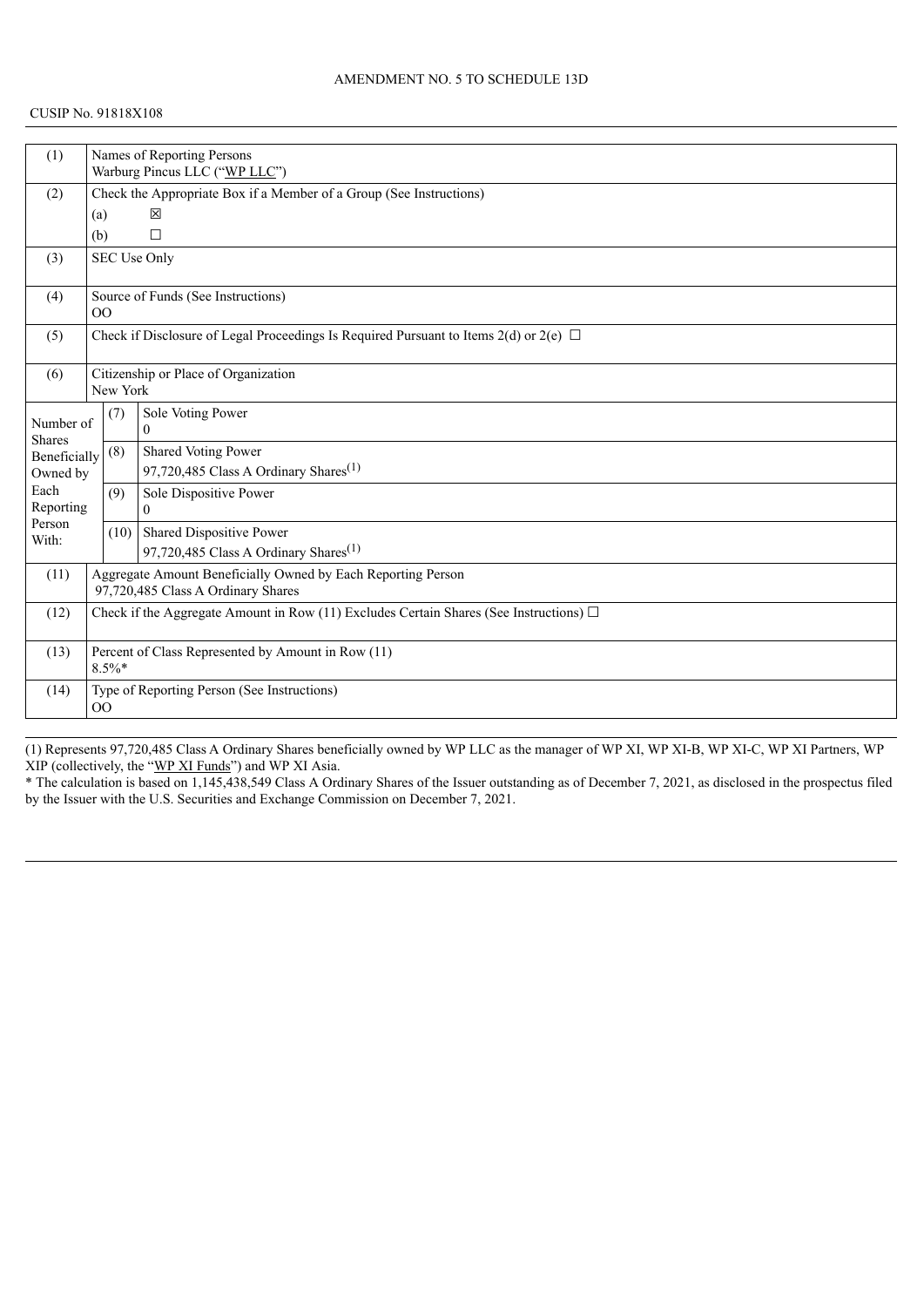#### CUSIP No. 91818X108

| (1)                        |                | Names of Reporting Persons                         |                                                                                             |  |  |  |  |
|----------------------------|----------------|----------------------------------------------------|---------------------------------------------------------------------------------------------|--|--|--|--|
|                            |                | Warburg Pincus XI, L.P. ("WP XI GP")               |                                                                                             |  |  |  |  |
| (2)                        |                |                                                    | Check the Appropriate Box if a Member of a Group (See Instructions)                         |  |  |  |  |
|                            | (a)            |                                                    | 図                                                                                           |  |  |  |  |
|                            | (b)            |                                                    | $\Box$                                                                                      |  |  |  |  |
| (3)                        |                |                                                    | <b>SEC Use Only</b>                                                                         |  |  |  |  |
|                            |                |                                                    |                                                                                             |  |  |  |  |
| (4)                        |                |                                                    | Source of Funds (See Instructions)                                                          |  |  |  |  |
|                            | O <sub>O</sub> |                                                    |                                                                                             |  |  |  |  |
| (5)                        |                |                                                    | Check if Disclosure of Legal Proceedings Is Required Pursuant to Items 2(d) or 2(e) $\Box$  |  |  |  |  |
|                            |                |                                                    |                                                                                             |  |  |  |  |
| (6)                        |                |                                                    | Citizenship or Place of Organization                                                        |  |  |  |  |
|                            |                | Delaware                                           |                                                                                             |  |  |  |  |
|                            |                | (7)                                                | Sole Voting Power                                                                           |  |  |  |  |
| Number of<br><b>Shares</b> |                |                                                    | $\Omega$                                                                                    |  |  |  |  |
| Beneficially               |                | (8)                                                | Shared Voting Power                                                                         |  |  |  |  |
| Owned by                   |                |                                                    | 75,910,660.4 Class A Ordinary Shares <sup>(1)</sup>                                         |  |  |  |  |
| Each                       |                | (9)                                                | Sole Dispositive Power                                                                      |  |  |  |  |
| Reporting                  |                |                                                    | $\theta$                                                                                    |  |  |  |  |
| Person                     |                |                                                    | (10) Shared Dispositive Power                                                               |  |  |  |  |
| With:                      |                |                                                    | 75,910,660.4 Class A Ordinary Shares <sup>(1)</sup>                                         |  |  |  |  |
| (11)                       |                |                                                    | Aggregate Amount Beneficially Owned by Each Reporting Person                                |  |  |  |  |
|                            |                | 75,910,660.4 Class A Ordinary Shares               |                                                                                             |  |  |  |  |
| (12)                       |                |                                                    | Check if the Aggregate Amount in Row (11) Excludes Certain Shares (See Instructions) $\Box$ |  |  |  |  |
|                            |                |                                                    |                                                                                             |  |  |  |  |
| (13)                       |                | Percent of Class Represented by Amount in Row (11) |                                                                                             |  |  |  |  |
|                            |                | $6.6\%*$                                           |                                                                                             |  |  |  |  |
| (14)                       |                |                                                    | Type of Reporting Person (See Instructions)                                                 |  |  |  |  |
|                            | O <sub>O</sub> |                                                    |                                                                                             |  |  |  |  |
|                            |                |                                                    |                                                                                             |  |  |  |  |

(1) Represents 75,910,660.4 Class A Ordinary Shares beneficially owned by WP XI GP as the general partner of each of WP XI, WP XI-B, WP XI Partners and WP XIP.

\* The calculation is based on 1,145,438,549 Class A Ordinary Shares of the Issuer outstanding as of December 7, 2021, as disclosed in the prospectus filed by the Issuer with the U.S. Securities and Exchange Commission on December 7, 2021.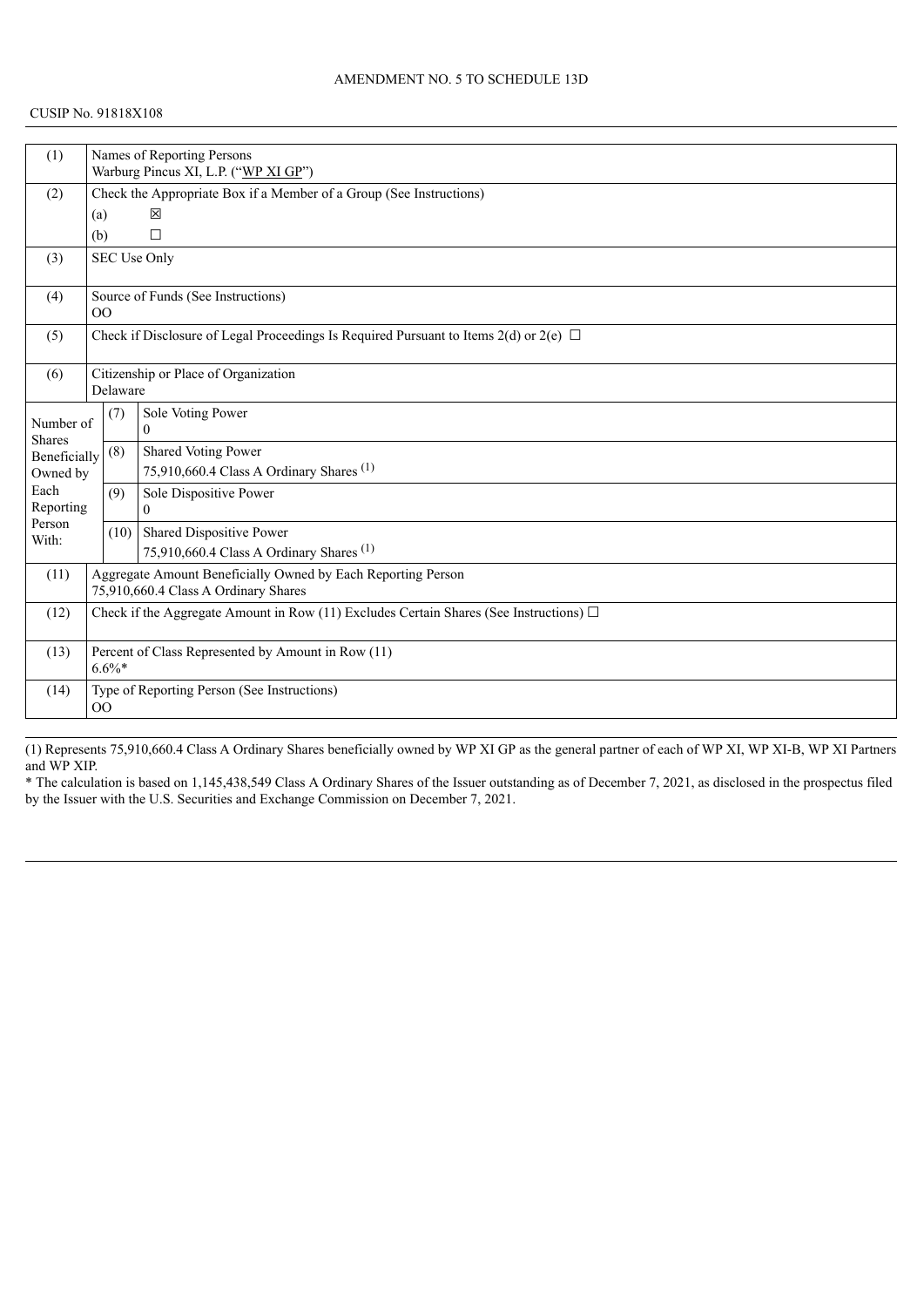#### CUSIP No. 91818X108

| (1)                           |     |                                                                     | Names of Reporting Persons<br>WP Global LLC ("WP Global")                                   |  |  |  |  |
|-------------------------------|-----|---------------------------------------------------------------------|---------------------------------------------------------------------------------------------|--|--|--|--|
| (2)                           |     | Check the Appropriate Box if a Member of a Group (See Instructions) |                                                                                             |  |  |  |  |
|                               |     | 図<br>(a)                                                            |                                                                                             |  |  |  |  |
|                               | (b) |                                                                     | $\Box$                                                                                      |  |  |  |  |
|                               |     |                                                                     | SEC Use Only                                                                                |  |  |  |  |
| (3)                           |     |                                                                     |                                                                                             |  |  |  |  |
| (4)                           |     |                                                                     | Source of Funds (See Instructions)                                                          |  |  |  |  |
|                               | 00  |                                                                     |                                                                                             |  |  |  |  |
| (5)                           |     |                                                                     | Check if Disclosure of Legal Proceedings Is Required Pursuant to Items 2(d) or 2(e) $\Box$  |  |  |  |  |
| (6)                           |     |                                                                     | Citizenship or Place of Organization                                                        |  |  |  |  |
|                               |     | Delaware                                                            |                                                                                             |  |  |  |  |
|                               |     | (7)                                                                 | Sole Voting Power                                                                           |  |  |  |  |
| Number of                     |     |                                                                     | $\Omega$                                                                                    |  |  |  |  |
| <b>Shares</b><br>Beneficially |     | (8)                                                                 | Shared Voting Power                                                                         |  |  |  |  |
| Owned by                      |     |                                                                     | 75,910,660.4 Class A Ordinary Shares <sup>(1)</sup>                                         |  |  |  |  |
| Each                          |     | (9)                                                                 | Sole Dispositive Power                                                                      |  |  |  |  |
| Reporting                     |     |                                                                     | $\theta$                                                                                    |  |  |  |  |
| Person                        |     |                                                                     | (10) Shared Dispositive Power                                                               |  |  |  |  |
| With:                         |     |                                                                     | 75,910,660.4 Class A Ordinary Shares <sup>(1)</sup>                                         |  |  |  |  |
| (11)                          |     |                                                                     | Aggregate Amount Beneficially Owned by Each Reporting Person                                |  |  |  |  |
|                               |     | 75,910,660.4 Class A Ordinary Shares                                |                                                                                             |  |  |  |  |
| (12)                          |     |                                                                     | Check if the Aggregate Amount in Row (11) Excludes Certain Shares (See Instructions) $\Box$ |  |  |  |  |
|                               |     |                                                                     |                                                                                             |  |  |  |  |
| (13)                          |     | Percent of Class Represented by Amount in Row (11)                  |                                                                                             |  |  |  |  |
|                               |     | $6.6\%*$                                                            |                                                                                             |  |  |  |  |
| (14)                          |     |                                                                     | Type of Reporting Person (See Instructions)                                                 |  |  |  |  |
|                               | 00  |                                                                     |                                                                                             |  |  |  |  |

(1) Represents 75,910,660.4 Class A Ordinary Shares beneficially owned by WP Global as the general partner of WP XI GP. \* The calculation is based on 1,145,438,549 Class A Ordinary Shares of the Issuer outstanding as of December 7, 2021, as disclosed in the prospectus filed by the Issuer with the U.S. Securities and Exchange Commission on December 7, 2021.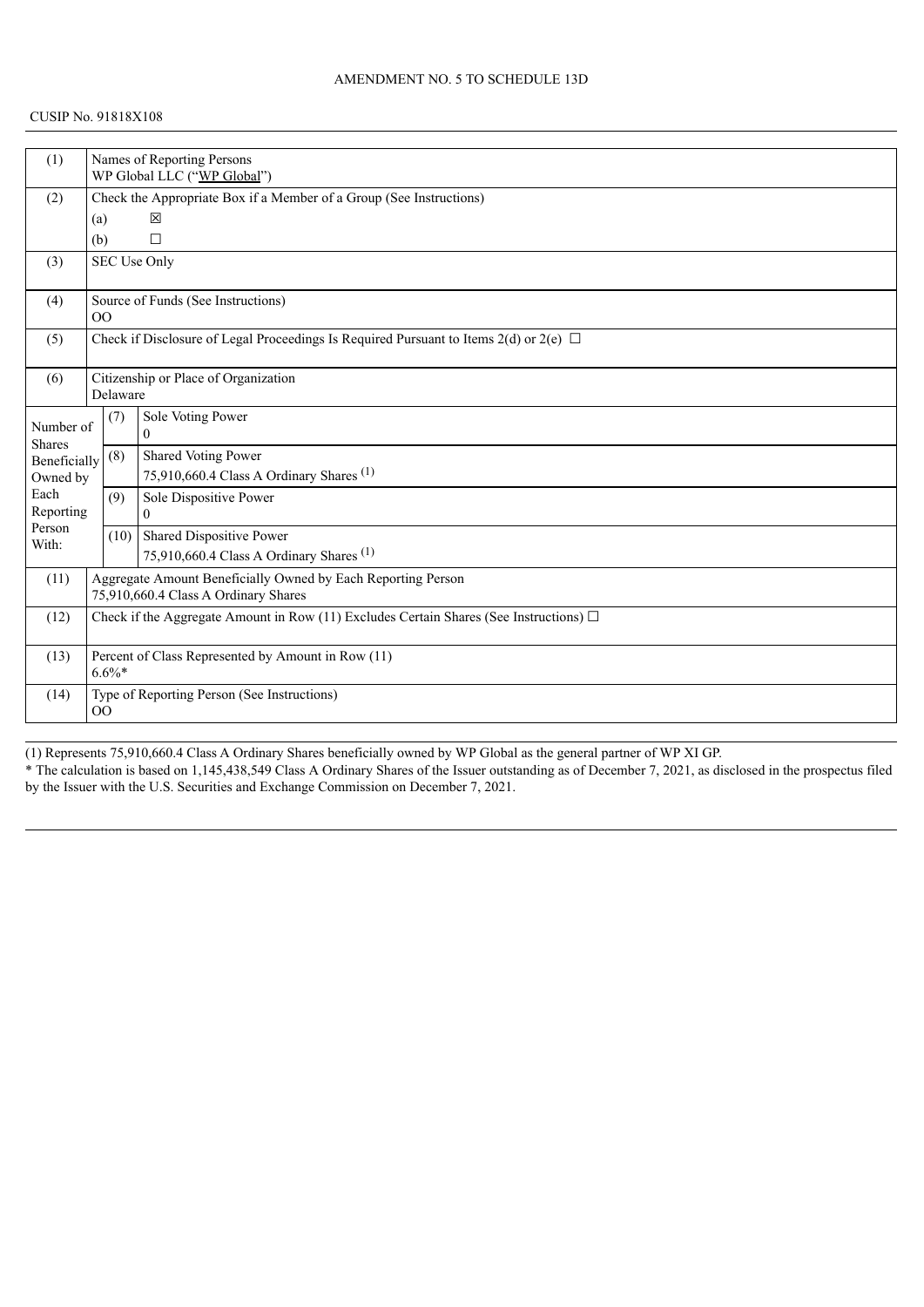#### CUSIP No. 91818X108

| (1)                                                                                                 |                | Names of Reporting Persons<br>Warburg Pincus Partners II, L.P. ("WPP II") |                                                                                            |  |  |  |  |
|-----------------------------------------------------------------------------------------------------|----------------|---------------------------------------------------------------------------|--------------------------------------------------------------------------------------------|--|--|--|--|
|                                                                                                     |                | Check the Appropriate Box if a Member of a Group (See Instructions)       |                                                                                            |  |  |  |  |
| (2)                                                                                                 |                |                                                                           |                                                                                            |  |  |  |  |
|                                                                                                     | (a)            |                                                                           | 図                                                                                          |  |  |  |  |
|                                                                                                     | (b)            |                                                                           | $\Box$                                                                                     |  |  |  |  |
| (3)                                                                                                 |                |                                                                           | SEC Use Only                                                                               |  |  |  |  |
| (4)                                                                                                 | O <sub>O</sub> |                                                                           | Source of Funds (See Instructions)                                                         |  |  |  |  |
|                                                                                                     |                |                                                                           |                                                                                            |  |  |  |  |
| (5)                                                                                                 |                |                                                                           | Check if Disclosure of Legal Proceedings Is Required Pursuant to Items 2(d) or 2(e) $\Box$ |  |  |  |  |
| (6)                                                                                                 |                |                                                                           | Citizenship or Place of Organization                                                       |  |  |  |  |
|                                                                                                     |                | Delaware                                                                  |                                                                                            |  |  |  |  |
|                                                                                                     |                | (7)                                                                       | Sole Voting Power                                                                          |  |  |  |  |
| Number of<br><b>Shares</b>                                                                          |                |                                                                           | $\theta$                                                                                   |  |  |  |  |
| Beneficially                                                                                        |                | (8)                                                                       | Shared Voting Power                                                                        |  |  |  |  |
| Owned by                                                                                            |                |                                                                           | 75,910,660.4 Class A Ordinary Shares <sup>(1)</sup>                                        |  |  |  |  |
| Each                                                                                                |                | (9)                                                                       | Sole Dispositive Power                                                                     |  |  |  |  |
| Reporting                                                                                           |                |                                                                           | $\Omega$                                                                                   |  |  |  |  |
| Person                                                                                              |                |                                                                           | (10) Shared Dispositive Power                                                              |  |  |  |  |
| With:                                                                                               |                |                                                                           | 75,910,660.4 Class A Ordinary Shares <sup>(1)</sup>                                        |  |  |  |  |
| (11)                                                                                                |                |                                                                           | Aggregate Amount Beneficially Owned by Each Reporting Person                               |  |  |  |  |
|                                                                                                     |                | 75,910,660.4 Class A Ordinary Shares                                      |                                                                                            |  |  |  |  |
| Check if the Aggregate Amount in Row (11) Excludes Certain Shares (See Instructions) $\Box$<br>(12) |                |                                                                           |                                                                                            |  |  |  |  |
|                                                                                                     |                |                                                                           |                                                                                            |  |  |  |  |
| (13)                                                                                                |                |                                                                           | Percent of Class Represented by Amount in Row (11)                                         |  |  |  |  |
|                                                                                                     |                | $6.6\%*$                                                                  |                                                                                            |  |  |  |  |
| (14)                                                                                                |                |                                                                           | Type of Reporting Person (See Instructions)                                                |  |  |  |  |
|                                                                                                     | <b>PN</b>      |                                                                           |                                                                                            |  |  |  |  |

(1) Represents 75,910,660.4 Class A Ordinary Shares beneficially owned by WPP II as the managing member of WP Global. \* The calculation is based on 1,145,438,549 Class A Ordinary Shares of the Issuer outstanding as of December 7, 2021, as disclosed in the prospectus filed by the Issuer with the U.S. Securities and Exchange Commission on December 7, 2021.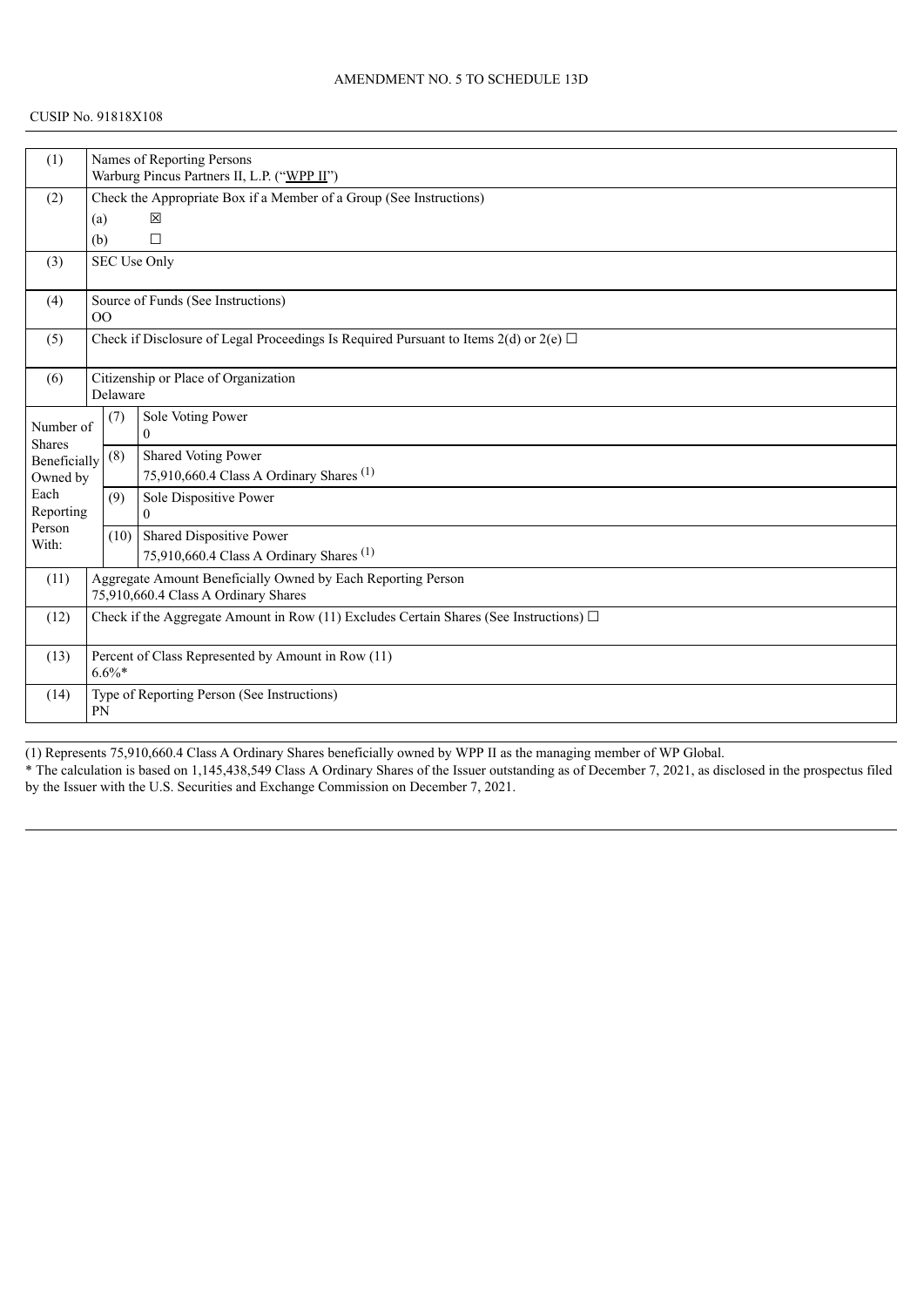| (1)                                                                  |                                                                                             |                                                                     | Names of Reporting Persons<br>Warburg Pincus Partners GP LLC ("WPP GP LLC")                |  |  |  |
|----------------------------------------------------------------------|---------------------------------------------------------------------------------------------|---------------------------------------------------------------------|--------------------------------------------------------------------------------------------|--|--|--|
| (2)                                                                  |                                                                                             | Check the Appropriate Box if a Member of a Group (See Instructions) |                                                                                            |  |  |  |
|                                                                      | (a)                                                                                         |                                                                     | 区                                                                                          |  |  |  |
|                                                                      |                                                                                             |                                                                     |                                                                                            |  |  |  |
|                                                                      | (b)                                                                                         |                                                                     | $\Box$                                                                                     |  |  |  |
| (3)                                                                  |                                                                                             |                                                                     | SEC Use Only                                                                               |  |  |  |
| (4)                                                                  | OO                                                                                          |                                                                     | Source of Funds (See Instructions)                                                         |  |  |  |
|                                                                      |                                                                                             |                                                                     |                                                                                            |  |  |  |
| (5)                                                                  |                                                                                             |                                                                     | Check if Disclosure of Legal Proceedings Is Required Pursuant to Items 2(d) or 2(e) $\Box$ |  |  |  |
| (6)                                                                  |                                                                                             |                                                                     | Citizenship or Place of Organization                                                       |  |  |  |
|                                                                      |                                                                                             | Delaware                                                            |                                                                                            |  |  |  |
|                                                                      |                                                                                             | (7)                                                                 | Sole Voting Power                                                                          |  |  |  |
| Number of                                                            |                                                                                             |                                                                     | $\Omega$                                                                                   |  |  |  |
| <b>Shares</b><br>Beneficially                                        |                                                                                             | (8)                                                                 | Shared Voting Power                                                                        |  |  |  |
| Owned by                                                             |                                                                                             |                                                                     | 75,910,660.4 Class A Ordinary Shares <sup>(1)</sup>                                        |  |  |  |
| Each                                                                 |                                                                                             | (9)                                                                 | Sole Dispositive Power                                                                     |  |  |  |
| Reporting                                                            |                                                                                             |                                                                     | $\Omega$                                                                                   |  |  |  |
| Person                                                               |                                                                                             | (10)                                                                | Shared Dispositive Power                                                                   |  |  |  |
| With:                                                                |                                                                                             |                                                                     | 75,910,660.4 Class A Ordinary Shares <sup>(1)</sup>                                        |  |  |  |
|                                                                      |                                                                                             |                                                                     |                                                                                            |  |  |  |
| Aggregate Amount Beneficially Owned by Each Reporting Person<br>(11) |                                                                                             |                                                                     |                                                                                            |  |  |  |
|                                                                      |                                                                                             |                                                                     | 75,910,660.4 Class A Ordinary Shares                                                       |  |  |  |
| (12)                                                                 | Check if the Aggregate Amount in Row (11) Excludes Certain Shares (See Instructions) $\Box$ |                                                                     |                                                                                            |  |  |  |
| (13)                                                                 | Percent of Class Represented by Amount in Row (11)<br>$6.6\%*$                              |                                                                     |                                                                                            |  |  |  |
|                                                                      |                                                                                             |                                                                     |                                                                                            |  |  |  |
| (14)                                                                 |                                                                                             |                                                                     | Type of Reporting Person (See Instructions)                                                |  |  |  |
|                                                                      | OO                                                                                          |                                                                     |                                                                                            |  |  |  |

(1) Represents 75,910,660.4 Class A Ordinary Shares beneficially owned by WPP GP LLC as the general partner of WPP II. \* The calculation is based on 1,145,438,549 Class A Ordinary Shares of the Issuer outstanding as of December 7, 2021, as disclosed in the prospectus filed by the Issuer with the U.S. Securities and Exchange Commission on December 7, 2021.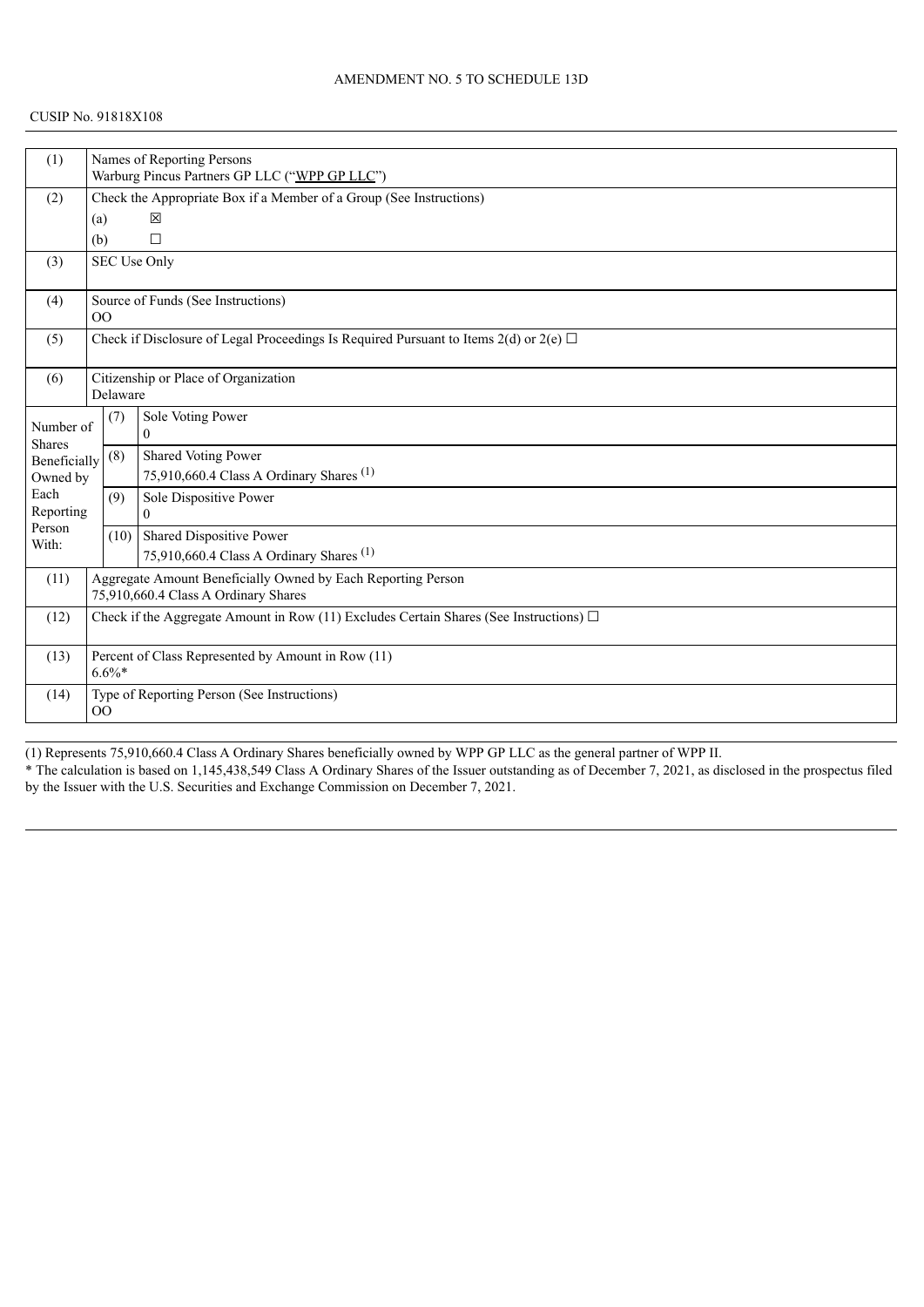#### CUSIP No. 91818X108

| (1)                                                     | Names of Reporting Persons<br>Warburg Pincus & Co ("WP")                                       |                                                                     |                                                     |  |  |  |
|---------------------------------------------------------|------------------------------------------------------------------------------------------------|---------------------------------------------------------------------|-----------------------------------------------------|--|--|--|
|                                                         |                                                                                                |                                                                     |                                                     |  |  |  |
| (2)                                                     |                                                                                                | Check the Appropriate Box if a Member of a Group (See Instructions) |                                                     |  |  |  |
|                                                         | (a)                                                                                            |                                                                     | 冈                                                   |  |  |  |
|                                                         | (b)                                                                                            |                                                                     | $\Box$                                              |  |  |  |
| (3)                                                     |                                                                                                |                                                                     | <b>SEC Use Only</b>                                 |  |  |  |
| (4)                                                     | 00                                                                                             |                                                                     | Source of Funds (See Instructions)                  |  |  |  |
| (5)                                                     | Check if Disclosure of Legal Proceedings Is Required Pursuant to Items $2(d)$ or $2(e)$ $\Box$ |                                                                     |                                                     |  |  |  |
| Citizenship or Place of Organization<br>(6)<br>New York |                                                                                                |                                                                     |                                                     |  |  |  |
| Number of<br><b>Shares</b>                              |                                                                                                | (7)                                                                 | Sole Voting Power<br>$\Omega$                       |  |  |  |
| Beneficially                                            |                                                                                                | (8)                                                                 | Shared Voting Power                                 |  |  |  |
| Owned by                                                |                                                                                                |                                                                     | 75,910,660.4 Class A Ordinary Shares <sup>(1)</sup> |  |  |  |
| Each                                                    |                                                                                                | (9)                                                                 | Sole Dispositive Power                              |  |  |  |
| Reporting                                               |                                                                                                |                                                                     | $\overline{0}$                                      |  |  |  |
| Person<br>With:                                         |                                                                                                | (10)                                                                | Shared Dispositive Power                            |  |  |  |
|                                                         |                                                                                                |                                                                     | 75,910,660.4 Class A Ordinary Shares <sup>(1)</sup> |  |  |  |
| (11)                                                    |                                                                                                | Aggregate Amount Beneficially Owned by Each Reporting Person        |                                                     |  |  |  |
|                                                         |                                                                                                |                                                                     | 75,910,660.4 Class A Ordinary Shares                |  |  |  |
| (12)                                                    | Check if the Aggregate Amount in Row (11) Excludes Certain Shares (See Instructions) $\Box$    |                                                                     |                                                     |  |  |  |
| (13)                                                    | Percent of Class Represented by Amount in Row (11)<br>$6.6\%$ *                                |                                                                     |                                                     |  |  |  |
| (14)                                                    | Type of Reporting Person (See Instructions)<br>PN                                              |                                                                     |                                                     |  |  |  |

(1) Represents 75,910,660.4 Class A Ordinary Shares beneficially owned by WP as the managing member of WPP GP LLC. \* The calculation is based on 1,145,438,549 Class A Ordinary Shares of the Issuer outstanding as of December 7, 2021, as disclosed in the prospectus filed by the Issuer with the U.S. Securities and Exchange Commission on December 7, 2021.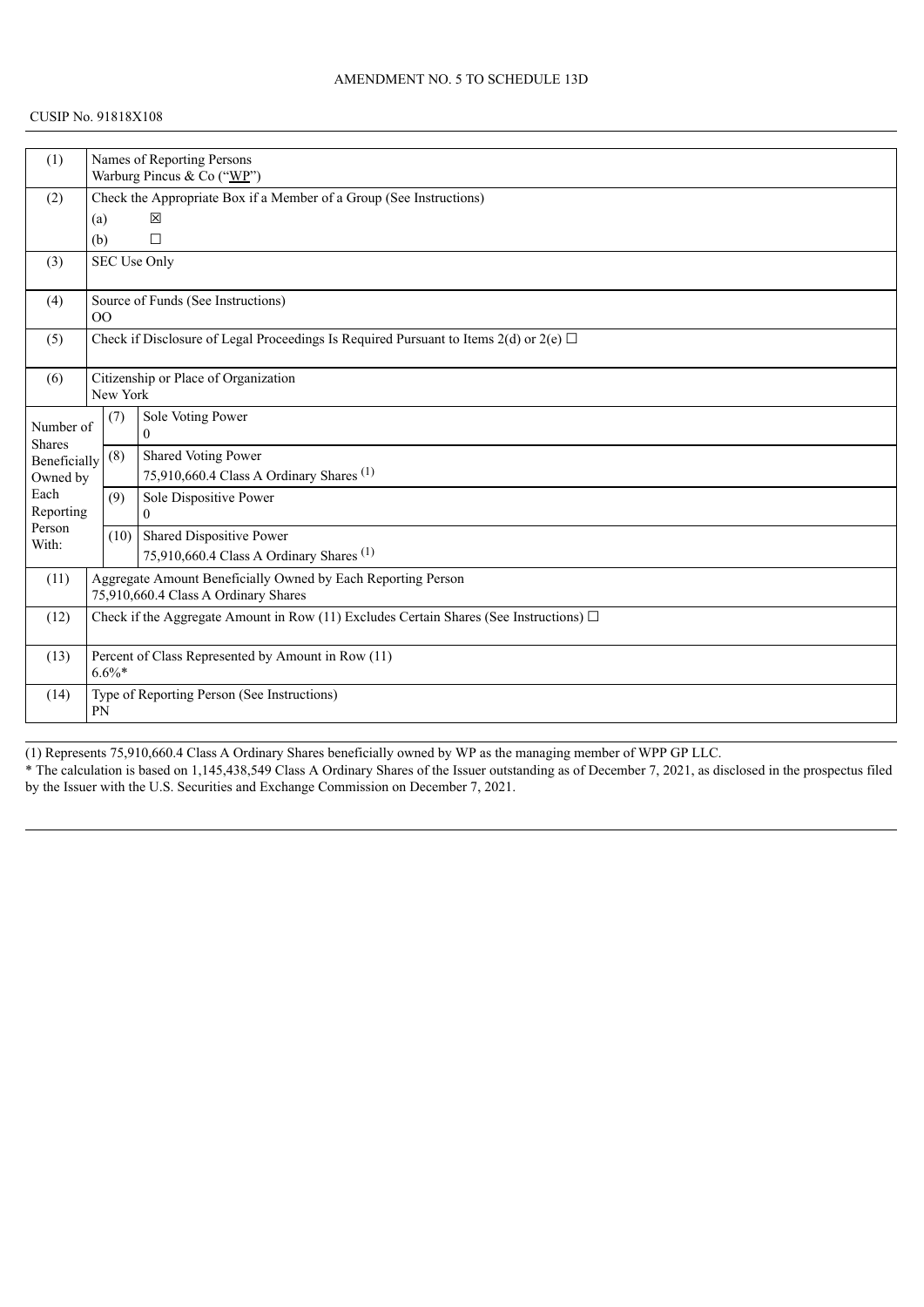| (1)                                                                  |                                                                                             | Names of Reporting Persons                                          |                                                                                            |  |  |  |  |
|----------------------------------------------------------------------|---------------------------------------------------------------------------------------------|---------------------------------------------------------------------|--------------------------------------------------------------------------------------------|--|--|--|--|
|                                                                      |                                                                                             | Warburg Pincus (Cayman) XI, L.P. ("WP XI Cayman GP")                |                                                                                            |  |  |  |  |
| (2)                                                                  |                                                                                             | Check the Appropriate Box if a Member of a Group (See Instructions) |                                                                                            |  |  |  |  |
|                                                                      |                                                                                             | 区<br>(a)                                                            |                                                                                            |  |  |  |  |
|                                                                      | (b)                                                                                         |                                                                     | $\Box$                                                                                     |  |  |  |  |
| (3)                                                                  |                                                                                             |                                                                     | <b>SEC Use Only</b>                                                                        |  |  |  |  |
| (4)                                                                  | 0 <sup>0</sup>                                                                              |                                                                     | Source of Funds (See Instructions)                                                         |  |  |  |  |
| (5)                                                                  |                                                                                             |                                                                     | Check if Disclosure of Legal Proceedings Is Required Pursuant to Items 2(d) or 2(e) $\Box$ |  |  |  |  |
| (6)                                                                  | Citizenship or Place of Organization<br>Cayman Islands                                      |                                                                     |                                                                                            |  |  |  |  |
| Number of<br><b>Shares</b>                                           |                                                                                             | (7)                                                                 | Sole Voting Power<br>$\theta$                                                              |  |  |  |  |
| Beneficially                                                         |                                                                                             | (8)                                                                 | Shared Voting Power                                                                        |  |  |  |  |
| Owned by                                                             |                                                                                             |                                                                     | 251,337.1 Class A Ordinary Shares <sup>(1)</sup>                                           |  |  |  |  |
| Each                                                                 |                                                                                             | (9)                                                                 | Sole Dispositive Power                                                                     |  |  |  |  |
| Reporting                                                            |                                                                                             |                                                                     | $\Omega$                                                                                   |  |  |  |  |
| Person<br>With:                                                      |                                                                                             | (10)                                                                | Shared Dispositive Power                                                                   |  |  |  |  |
|                                                                      |                                                                                             |                                                                     | 251,337.1 Class A Ordinary Shares <sup>(1)</sup>                                           |  |  |  |  |
| Aggregate Amount Beneficially Owned by Each Reporting Person<br>(11) |                                                                                             |                                                                     |                                                                                            |  |  |  |  |
|                                                                      |                                                                                             |                                                                     | 251,337.1 Class A Ordinary Shares                                                          |  |  |  |  |
| (12)                                                                 | Check if the Aggregate Amount in Row (11) Excludes Certain Shares (See Instructions) $\Box$ |                                                                     |                                                                                            |  |  |  |  |
| (13)                                                                 | Percent of Class Represented by Amount in Row (11)<br>$0.0\%$ *                             |                                                                     |                                                                                            |  |  |  |  |
| (14)                                                                 | Type of Reporting Person (See Instructions)<br><b>PN</b>                                    |                                                                     |                                                                                            |  |  |  |  |

(1) Represents 251,337.1 Class A Ordinary Shares beneficially owned by WP XI Cayman GP as the general partner of WP XI-C. \* The calculation is based on 1,145,438,549 Class A Ordinary Shares of the Issuer outstanding as of December 7, 2021, as disclosed in the prospectus filed by the Issuer with the U.S. Securities and Exchange Commission on December 7, 2021.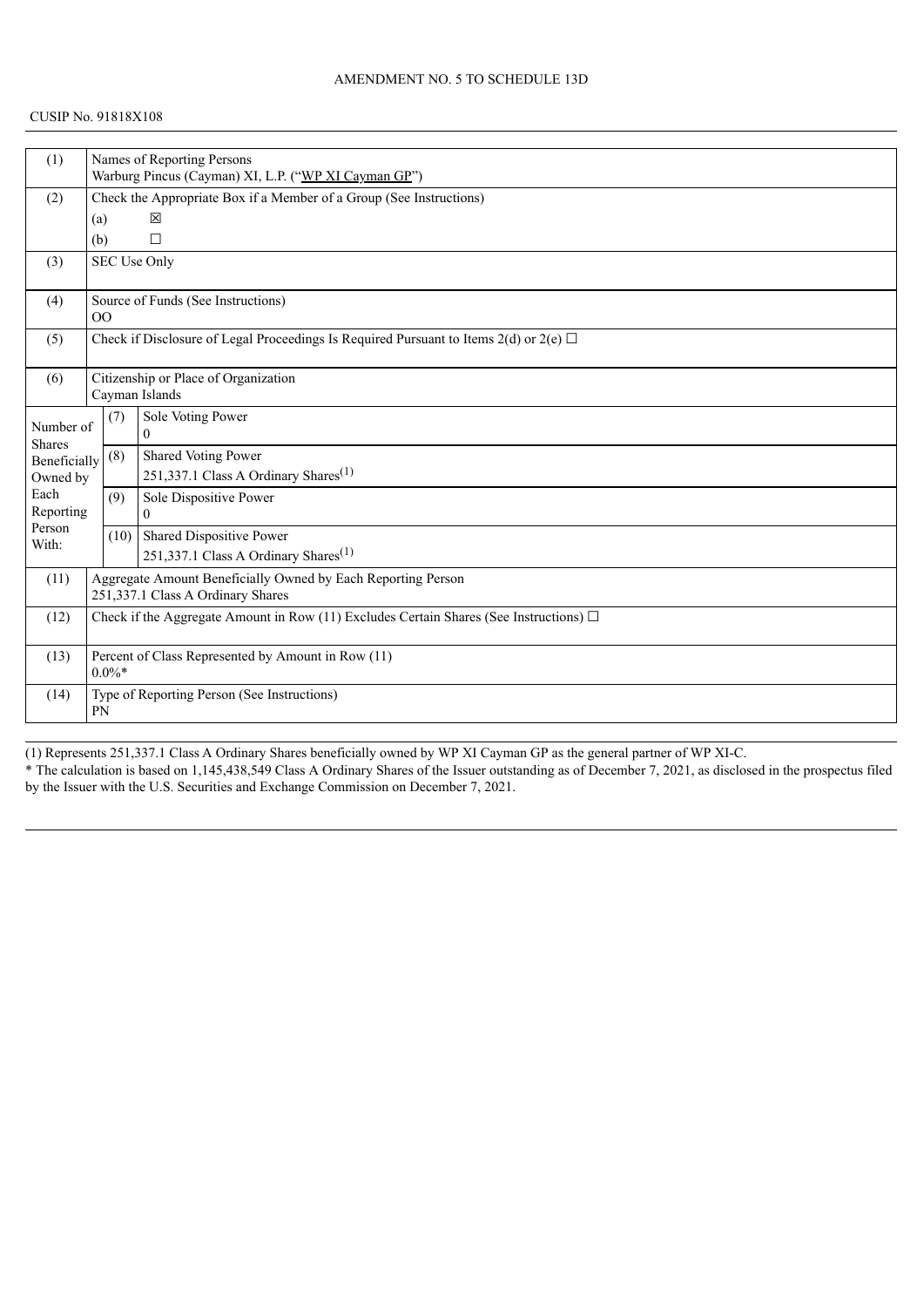| (1)                                                        |                                                                     | Names of Reporting Persons                        |                                                                                             |  |  |  |  |
|------------------------------------------------------------|---------------------------------------------------------------------|---------------------------------------------------|---------------------------------------------------------------------------------------------|--|--|--|--|
|                                                            |                                                                     | Warburg Pincus XI-C, LLC ("WP XI-C LLC")          |                                                                                             |  |  |  |  |
| (2)                                                        | Check the Appropriate Box if a Member of a Group (See Instructions) |                                                   |                                                                                             |  |  |  |  |
|                                                            |                                                                     | 図<br>(a)                                          |                                                                                             |  |  |  |  |
|                                                            | (b)                                                                 |                                                   | П                                                                                           |  |  |  |  |
| (3)                                                        |                                                                     |                                                   | SEC Use Only                                                                                |  |  |  |  |
|                                                            |                                                                     |                                                   |                                                                                             |  |  |  |  |
| (4)                                                        |                                                                     |                                                   | Source of Funds (See Instructions)                                                          |  |  |  |  |
|                                                            |                                                                     | 0 <sup>0</sup>                                    |                                                                                             |  |  |  |  |
| (5)                                                        |                                                                     |                                                   | Check if Disclosure of Legal Proceedings Is Required Pursuant to Items 2(d) or 2(e) $\Box$  |  |  |  |  |
|                                                            |                                                                     |                                                   |                                                                                             |  |  |  |  |
| (6)                                                        |                                                                     | Citizenship or Place of Organization              |                                                                                             |  |  |  |  |
|                                                            |                                                                     | Delaware                                          |                                                                                             |  |  |  |  |
| Number of                                                  |                                                                     | (7)                                               | Sole Voting Power                                                                           |  |  |  |  |
| <b>Shares</b>                                              |                                                                     |                                                   | $\theta$                                                                                    |  |  |  |  |
| Beneficially                                               |                                                                     | (8)                                               | Shared Voting Power                                                                         |  |  |  |  |
| Owned by                                                   |                                                                     |                                                   | 251,337.1 Class A Ordinary Shares <sup>(1)</sup>                                            |  |  |  |  |
| Each                                                       |                                                                     | (9)                                               | Sole Dispositive Power                                                                      |  |  |  |  |
| Reporting                                                  |                                                                     |                                                   | $\Omega$                                                                                    |  |  |  |  |
| Person<br>With:                                            |                                                                     | (10)                                              | Shared Dispositive Power                                                                    |  |  |  |  |
|                                                            |                                                                     |                                                   | 251,337.1 Class A Ordinary Shares <sup>(1)</sup>                                            |  |  |  |  |
| (11)                                                       | Aggregate Amount Beneficially Owned by Each Reporting Person        |                                                   |                                                                                             |  |  |  |  |
|                                                            |                                                                     |                                                   | 251,337.1 Class A Ordinary Shares                                                           |  |  |  |  |
| (12)                                                       |                                                                     |                                                   | Check if the Aggregate Amount in Row (11) Excludes Certain Shares (See Instructions) $\Box$ |  |  |  |  |
|                                                            |                                                                     |                                                   |                                                                                             |  |  |  |  |
| Percent of Class Represented by Amount in Row (11)<br>(13) |                                                                     |                                                   |                                                                                             |  |  |  |  |
|                                                            | $0.0\%$ *                                                           |                                                   |                                                                                             |  |  |  |  |
| (14)                                                       |                                                                     | Type of Reporting Person (See Instructions)<br>00 |                                                                                             |  |  |  |  |
|                                                            |                                                                     |                                                   |                                                                                             |  |  |  |  |

(1) Represents 251,337.1 Class A Ordinary Shares beneficially owned by WP XI-C LLC as the general partner of WP XI Cayman GP. \* The calculation is based on 1,145,438,549 Class A Ordinary Shares of the Issuer outstanding as of December 7, 2021, as disclosed in the prospectus filed by the Issuer with the U.S. Securities and Exchange Commission on December 7, 2021.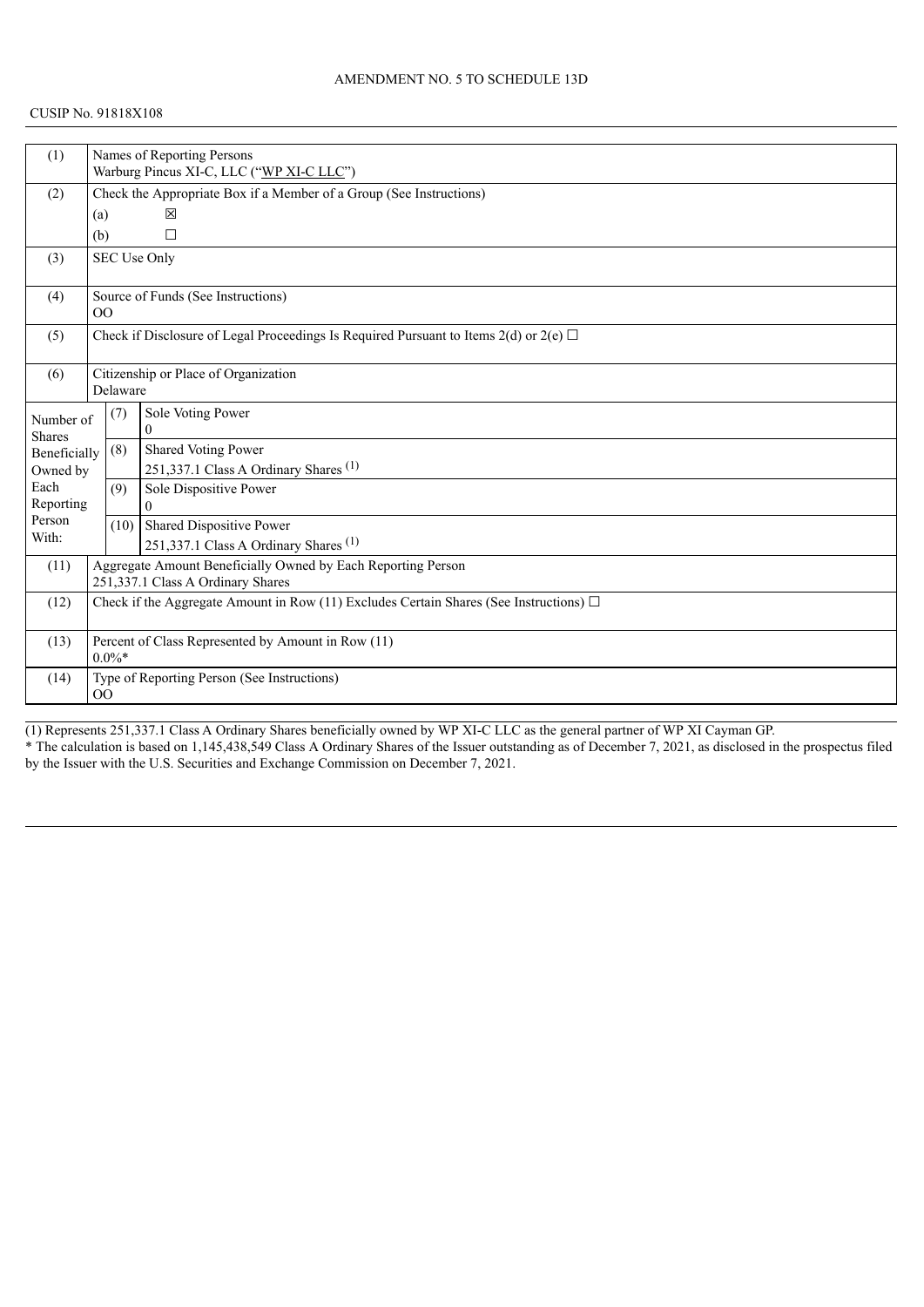| (1)                 |                                                                                             | Names of Reporting Persons                                          |                                                  |  |  |  |
|---------------------|---------------------------------------------------------------------------------------------|---------------------------------------------------------------------|--------------------------------------------------|--|--|--|
|                     |                                                                                             | Warburg Pincus (Bermuda) XI, Ltd. ("WP XI Bermuda")                 |                                                  |  |  |  |
| (2)                 |                                                                                             | Check the Appropriate Box if a Member of a Group (See Instructions) |                                                  |  |  |  |
|                     | (a)                                                                                         |                                                                     | 図                                                |  |  |  |
|                     | (b)                                                                                         |                                                                     | П                                                |  |  |  |
| (3)                 |                                                                                             |                                                                     | SEC Use Only                                     |  |  |  |
| (4)                 | 0 <sup>0</sup>                                                                              |                                                                     | Source of Funds (See Instructions)               |  |  |  |
| (5)                 | Check if Disclosure of Legal Proceedings Is Required Pursuant to Items 2(d) or 2(e) $\Box$  |                                                                     |                                                  |  |  |  |
| (6)                 |                                                                                             |                                                                     | Citizenship or Place of Organization             |  |  |  |
|                     | Bermuda                                                                                     |                                                                     |                                                  |  |  |  |
| Number of           |                                                                                             | (7)                                                                 | Sole Voting Power                                |  |  |  |
| <b>Shares</b>       |                                                                                             |                                                                     | $\theta$                                         |  |  |  |
| Beneficially        |                                                                                             | (8)                                                                 | Shared Voting Power                              |  |  |  |
| Owned by            |                                                                                             |                                                                     | 251,337.1 Class A Ordinary Shares <sup>(1)</sup> |  |  |  |
| Each                |                                                                                             | (9)                                                                 | Sole Dispositive Power                           |  |  |  |
| Reporting<br>Person |                                                                                             |                                                                     | $\Omega$                                         |  |  |  |
| With:               |                                                                                             | (10)                                                                | Shared Dispositive Power                         |  |  |  |
|                     |                                                                                             |                                                                     | 251,337.1 Class A Ordinary Shares <sup>(1)</sup> |  |  |  |
| (11)                | Aggregate Amount Beneficially Owned by Each Reporting Person                                |                                                                     |                                                  |  |  |  |
|                     | 251,337.1 Class A Ordinary Shares                                                           |                                                                     |                                                  |  |  |  |
| (12)                | Check if the Aggregate Amount in Row (11) Excludes Certain Shares (See Instructions) $\Box$ |                                                                     |                                                  |  |  |  |
| (13)                | Percent of Class Represented by Amount in Row (11)<br>$0.0\%$ *                             |                                                                     |                                                  |  |  |  |
| (14)                | Type of Reporting Person (See Instructions)<br>CO                                           |                                                                     |                                                  |  |  |  |
|                     |                                                                                             |                                                                     |                                                  |  |  |  |

(1) Represents 251,337.1 Class A Ordinary Shares beneficially owned by WP XI Bermuda as the general partner of WP XI Cayman GP. \* The calculation is based on 1,145,438,549 Class A Ordinary Shares of the Issuer outstanding as of December 7, 2021, as disclosed in the prospectus filed by the Issuer with the U.S. Securities and Exchange Commission on December 7, 2021.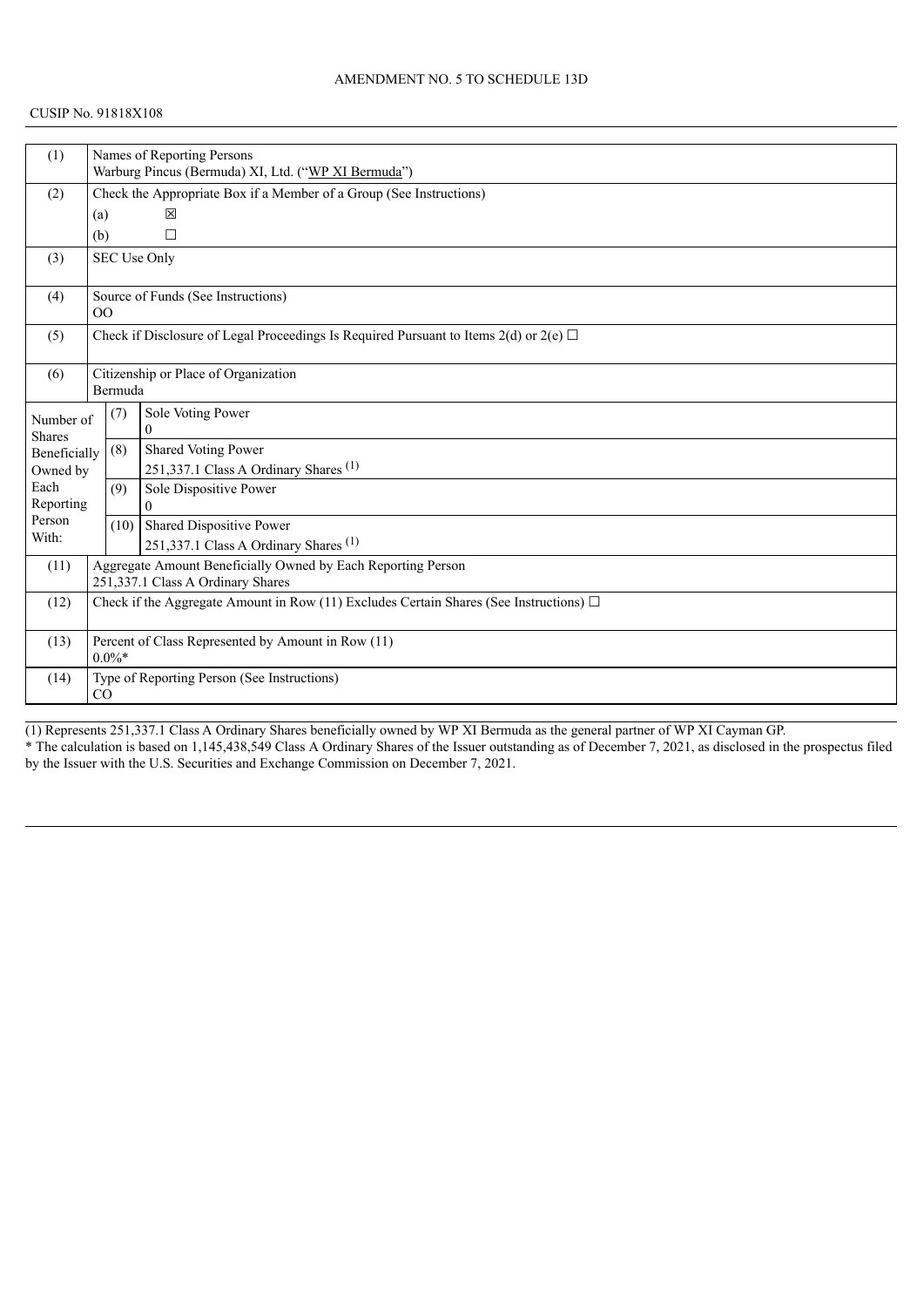| (1)                                                 |     | Names of Reporting Persons                                                                  |                                                                                            |  |  |  |
|-----------------------------------------------------|-----|---------------------------------------------------------------------------------------------|--------------------------------------------------------------------------------------------|--|--|--|
|                                                     |     | Warburg Pincus Partners II (Cayman), L.P. ("WPP II Cayman")                                 |                                                                                            |  |  |  |
| (2)                                                 |     | Check the Appropriate Box if a Member of a Group (See Instructions)                         |                                                                                            |  |  |  |
|                                                     | (a) |                                                                                             | 冈                                                                                          |  |  |  |
|                                                     | (b) |                                                                                             | □                                                                                          |  |  |  |
| (3)                                                 |     |                                                                                             | SEC Use Only                                                                               |  |  |  |
|                                                     |     |                                                                                             |                                                                                            |  |  |  |
| (4)                                                 |     |                                                                                             | Source of Funds (See Instructions)                                                         |  |  |  |
|                                                     |     | O <sub>O</sub>                                                                              |                                                                                            |  |  |  |
| (5)                                                 |     |                                                                                             | Check if Disclosure of Legal Proceedings Is Required Pursuant to Items 2(d) or 2(e) $\Box$ |  |  |  |
|                                                     |     |                                                                                             |                                                                                            |  |  |  |
| (6)                                                 |     | Citizenship or Place of Organization                                                        |                                                                                            |  |  |  |
|                                                     |     |                                                                                             | Cayman Islands                                                                             |  |  |  |
| Number of                                           |     | (7)                                                                                         | Sole Voting Power                                                                          |  |  |  |
| <b>Shares</b>                                       |     |                                                                                             | $\theta$                                                                                   |  |  |  |
| Beneficially                                        |     | (8)                                                                                         | Shared Voting Power                                                                        |  |  |  |
| Owned by                                            |     |                                                                                             | 21,809,824.6 Class A Ordinary Shares <sup>(1)</sup>                                        |  |  |  |
| Each                                                |     | (9)                                                                                         | Sole Dispositive Power                                                                     |  |  |  |
| Reporting                                           |     |                                                                                             | $\Omega$                                                                                   |  |  |  |
| Person<br>With:                                     |     | (10)                                                                                        | Shared Dispositive Power                                                                   |  |  |  |
|                                                     |     |                                                                                             | 21,809,824.6 Class A Ordinary Shares <sup>(1)</sup>                                        |  |  |  |
| (11)                                                |     |                                                                                             | Aggregate Amount Beneficially Owned by Each Reporting Person                               |  |  |  |
| 21,809,824.6 Class A Ordinary Shares                |     |                                                                                             |                                                                                            |  |  |  |
| (12)                                                |     | Check if the Aggregate Amount in Row (11) Excludes Certain Shares (See Instructions) $\Box$ |                                                                                            |  |  |  |
|                                                     |     |                                                                                             |                                                                                            |  |  |  |
| (13)                                                |     |                                                                                             | Percent of Class Represented by Amount in Row (11)                                         |  |  |  |
|                                                     |     | $1.9\%*$                                                                                    |                                                                                            |  |  |  |
| Type of Reporting Person (See Instructions)<br>(14) |     |                                                                                             |                                                                                            |  |  |  |
|                                                     | PN  |                                                                                             |                                                                                            |  |  |  |

(1) Represents 21,809,824.6 Class A Ordinary Shares beneficially owned by WPP II Cayman (A) as the managing member of WP XI-C LLC and the sole shareholder of WP XI Bermuda, and (B) as the managing member of WP XI Asia GP LLC.

\* The calculation is based on 1,145,438,549 Class A Ordinary Shares of the Issuer outstanding as of December 7, 2021, as disclosed in the prospectus filed by the Issuer with the U.S. Securities and Exchange Commission on December 7, 2021.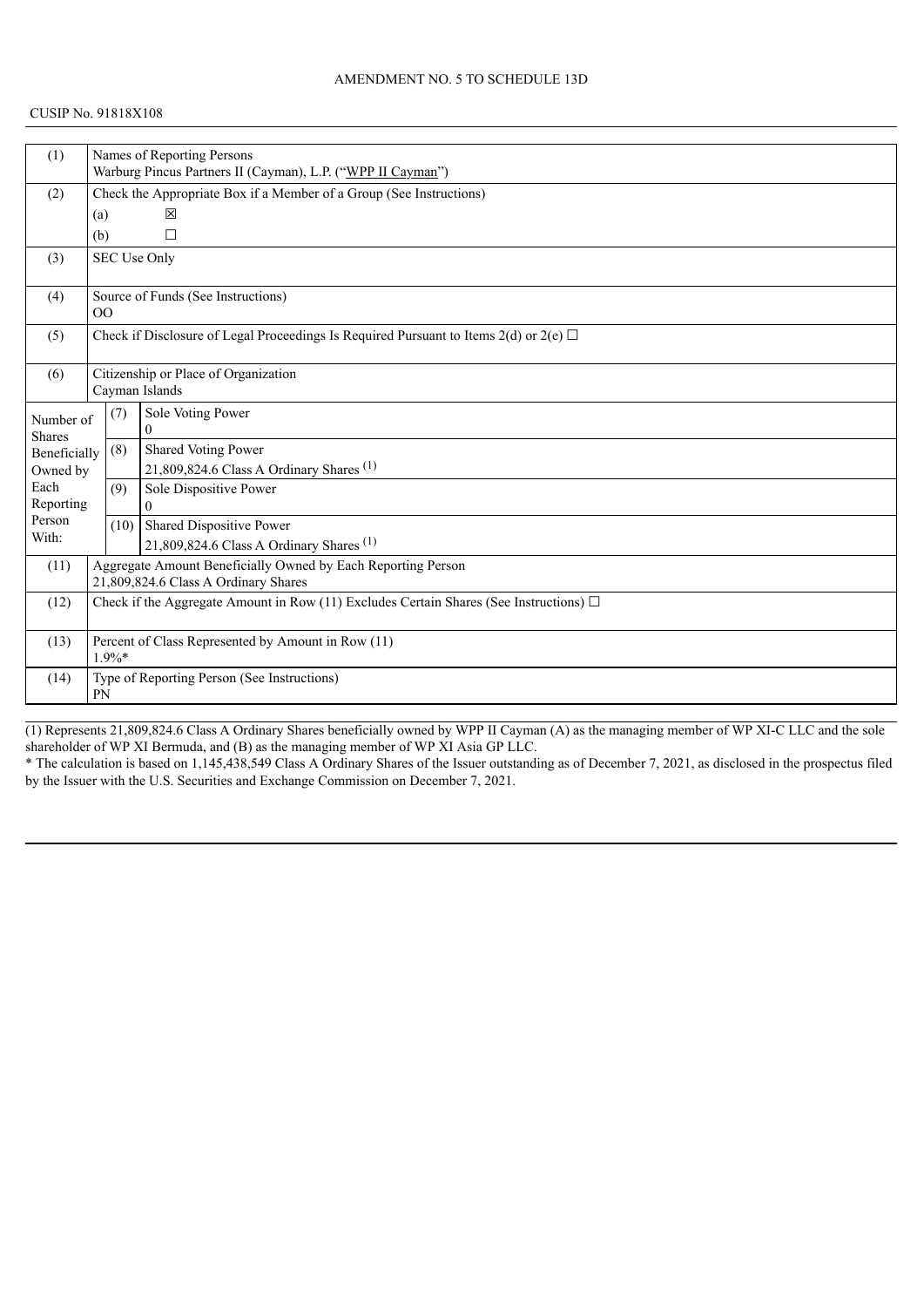| (1)                        |                                                                                             | Names of Reporting Persons                                          |                                                                                            |  |  |  |
|----------------------------|---------------------------------------------------------------------------------------------|---------------------------------------------------------------------|--------------------------------------------------------------------------------------------|--|--|--|
|                            |                                                                                             |                                                                     | Warburg Pincus (Bermuda) Private Equity GP Ltd. ("WP Bermuda GP")                          |  |  |  |
| (2)                        |                                                                                             | Check the Appropriate Box if a Member of a Group (See Instructions) |                                                                                            |  |  |  |
|                            | (a)                                                                                         |                                                                     | 冈                                                                                          |  |  |  |
|                            | (b)                                                                                         |                                                                     | □                                                                                          |  |  |  |
| (3)                        |                                                                                             |                                                                     | SEC Use Only                                                                               |  |  |  |
| (4)                        | 0 <sup>0</sup>                                                                              |                                                                     | Source of Funds (See Instructions)                                                         |  |  |  |
| (5)                        |                                                                                             |                                                                     | Check if Disclosure of Legal Proceedings Is Required Pursuant to Items 2(d) or 2(e) $\Box$ |  |  |  |
| (6)                        | Citizenship or Place of Organization<br>Bermuda                                             |                                                                     |                                                                                            |  |  |  |
| Number of<br><b>Shares</b> |                                                                                             | (7)                                                                 | Sole Voting Power<br>$\Omega$                                                              |  |  |  |
| Beneficially               |                                                                                             | (8)                                                                 | Shared Voting Power                                                                        |  |  |  |
| Owned by                   |                                                                                             |                                                                     | 21,809,824.6 Class A Ordinary Shares <sup>(1)</sup>                                        |  |  |  |
| Each                       |                                                                                             | (9)                                                                 | Sole Dispositive Power                                                                     |  |  |  |
| Reporting<br>Person        |                                                                                             |                                                                     | $\Omega$                                                                                   |  |  |  |
| With:                      |                                                                                             | (10)                                                                | Shared Dispositive Power                                                                   |  |  |  |
|                            |                                                                                             |                                                                     | 21,809,824.6 Class A Ordinary Shares <sup>(1)</sup>                                        |  |  |  |
| (11)                       | Aggregate Amount Beneficially Owned by Each Reporting Person                                |                                                                     |                                                                                            |  |  |  |
|                            | 21,809,824.6 Class A Ordinary Shares                                                        |                                                                     |                                                                                            |  |  |  |
| (12)                       | Check if the Aggregate Amount in Row (11) Excludes Certain Shares (See Instructions) $\Box$ |                                                                     |                                                                                            |  |  |  |
| (13)                       | Percent of Class Represented by Amount in Row (11)<br>$1.9\%*$                              |                                                                     |                                                                                            |  |  |  |
| (14)                       | Type of Reporting Person (See Instructions)<br>CO                                           |                                                                     |                                                                                            |  |  |  |

(1) Represents 21,809,824.6 Class A Ordinary Shares beneficially owned by WP Bermuda GP as the general partner of WPP II Cayman. \* The calculation is based on 1,145,438,549 Class A Ordinary Shares of the Issuer outstanding as of December 7, 2021, as disclosed in the prospectus filed by the Issuer with the U.S. Securities and Exchange Commission on December 7, 2021.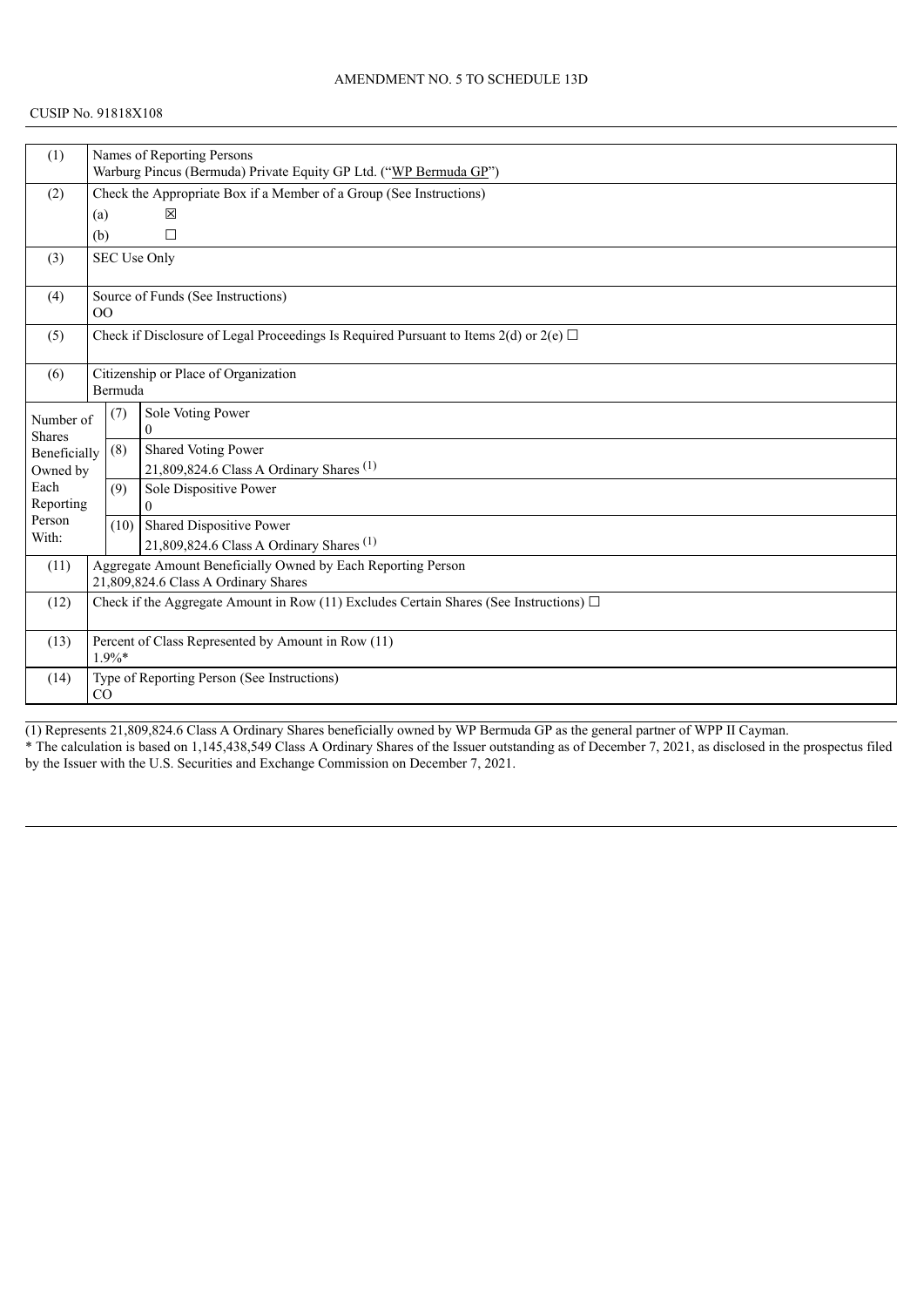| (1)                                                        | Names of Reporting Persons           |                                                                     |                                                                                             |  |  |  |
|------------------------------------------------------------|--------------------------------------|---------------------------------------------------------------------|---------------------------------------------------------------------------------------------|--|--|--|
|                                                            |                                      | Warburg Pincus XI (Asia) GP, L.P. ("WP XI Asia GP")                 |                                                                                             |  |  |  |
| (2)                                                        |                                      | Check the Appropriate Box if a Member of a Group (See Instructions) |                                                                                             |  |  |  |
|                                                            |                                      | 冈<br>(a)                                                            |                                                                                             |  |  |  |
|                                                            | (b)                                  |                                                                     | □                                                                                           |  |  |  |
| (3)                                                        |                                      |                                                                     | SEC Use Only                                                                                |  |  |  |
|                                                            |                                      |                                                                     |                                                                                             |  |  |  |
| (4)                                                        |                                      |                                                                     | Source of Funds (See Instructions)                                                          |  |  |  |
|                                                            |                                      | 0 <sup>0</sup>                                                      |                                                                                             |  |  |  |
| (5)                                                        |                                      |                                                                     | Check if Disclosure of Legal Proceedings Is Required Pursuant to Items 2(d) or 2(e) $\Box$  |  |  |  |
|                                                            |                                      |                                                                     |                                                                                             |  |  |  |
| (6)                                                        |                                      | Citizenship or Place of Organization                                |                                                                                             |  |  |  |
|                                                            |                                      |                                                                     | Cayman Islands                                                                              |  |  |  |
| Number of                                                  |                                      | (7)                                                                 | Sole Voting Power                                                                           |  |  |  |
| <b>Shares</b>                                              |                                      |                                                                     | $\theta$                                                                                    |  |  |  |
| Beneficially                                               |                                      | (8)                                                                 | Shared Voting Power                                                                         |  |  |  |
| Owned by                                                   |                                      |                                                                     | 21,558,487.5 Class A Ordinary Shares <sup>(1)</sup>                                         |  |  |  |
| Each                                                       |                                      | (9)                                                                 | Sole Dispositive Power                                                                      |  |  |  |
| Reporting                                                  |                                      |                                                                     | $\Omega$                                                                                    |  |  |  |
| Person                                                     |                                      | (10)                                                                | Shared Dispositive Power                                                                    |  |  |  |
| With:                                                      |                                      |                                                                     | 21,558,487.5 Class A Ordinary Shares <sup>(1)</sup>                                         |  |  |  |
| (11)                                                       |                                      |                                                                     | Aggregate Amount Beneficially Owned by Each Reporting Person                                |  |  |  |
|                                                            | 21,558,487.5 Class A Ordinary Shares |                                                                     |                                                                                             |  |  |  |
| (12)                                                       |                                      |                                                                     | Check if the Aggregate Amount in Row (11) Excludes Certain Shares (See Instructions) $\Box$ |  |  |  |
|                                                            |                                      |                                                                     |                                                                                             |  |  |  |
| Percent of Class Represented by Amount in Row (11)<br>(13) |                                      |                                                                     |                                                                                             |  |  |  |
|                                                            |                                      | $1.9\%*$                                                            |                                                                                             |  |  |  |
| (14)                                                       |                                      | Type of Reporting Person (See Instructions)                         |                                                                                             |  |  |  |
| PN                                                         |                                      |                                                                     |                                                                                             |  |  |  |
|                                                            |                                      |                                                                     |                                                                                             |  |  |  |

(1) Represents 21,558,487.5 Class A Ordinary Shares beneficially owned by WP XI Asia GP as the general partner of WP XI Asia.

\* The calculation is based on 1,145,438,549 Class A Ordinary Shares of the Issuer outstanding as of December 7, 2021, as disclosed in the prospectus filed by the Issuer with the U.S. Securities and Exchange Commission on December 7, 2021.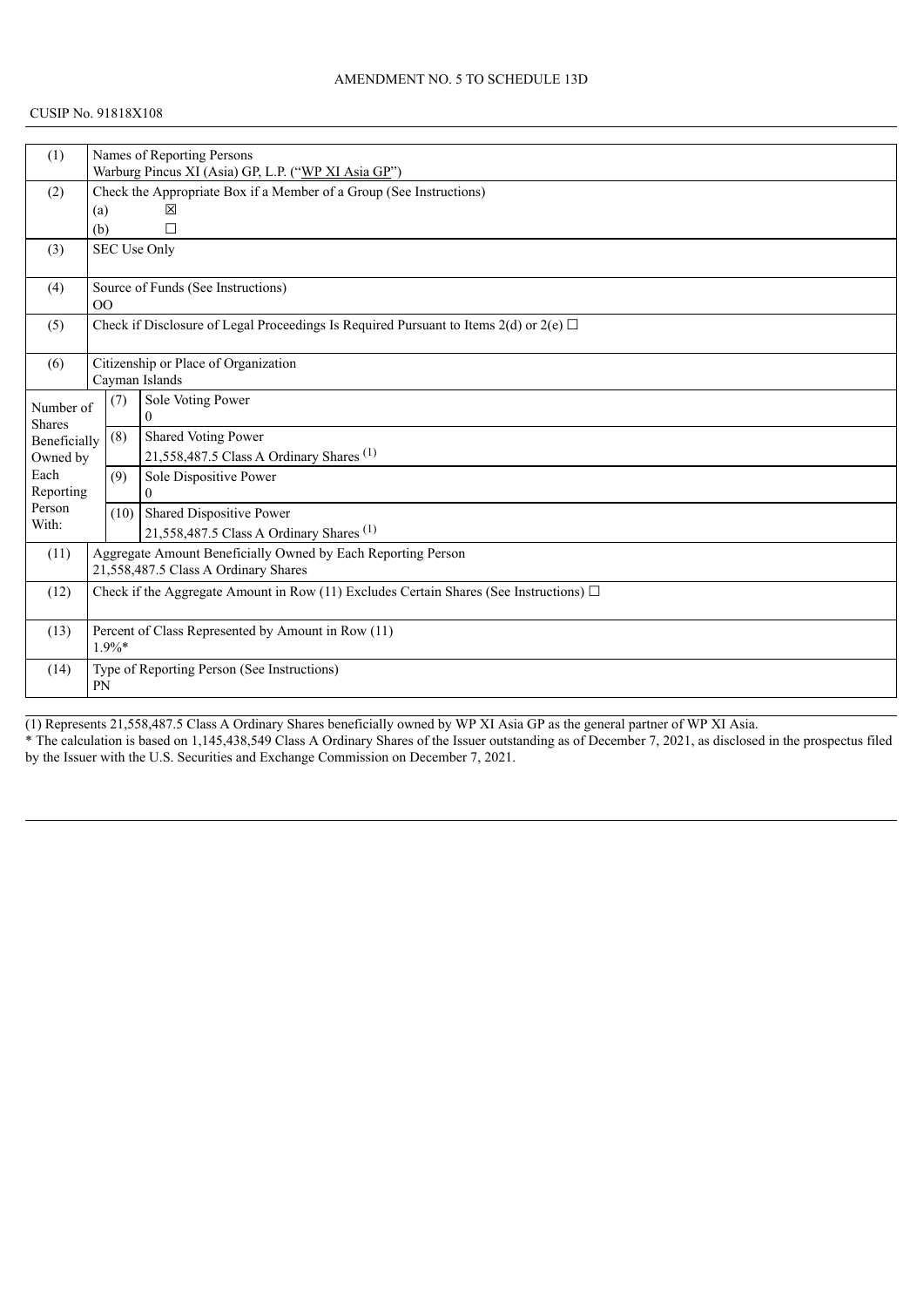| (1)                                                                                                 | Names of Reporting Persons           |                                                                     |                                                                                            |  |  |  |
|-----------------------------------------------------------------------------------------------------|--------------------------------------|---------------------------------------------------------------------|--------------------------------------------------------------------------------------------|--|--|--|
|                                                                                                     |                                      | Warburg Pincus XI (Asia) GP, LLC ("WP XI Asia GP LLC")              |                                                                                            |  |  |  |
| (2)                                                                                                 |                                      | Check the Appropriate Box if a Member of a Group (See Instructions) |                                                                                            |  |  |  |
|                                                                                                     | (a)                                  |                                                                     | 冈                                                                                          |  |  |  |
|                                                                                                     | (b)                                  |                                                                     | $\Box$                                                                                     |  |  |  |
| (3)                                                                                                 |                                      |                                                                     | SEC Use Only                                                                               |  |  |  |
|                                                                                                     |                                      |                                                                     |                                                                                            |  |  |  |
| (4)                                                                                                 |                                      |                                                                     | Source of Funds (See Instructions)                                                         |  |  |  |
|                                                                                                     | O <sub>O</sub>                       |                                                                     |                                                                                            |  |  |  |
| (5)                                                                                                 |                                      |                                                                     | Check if Disclosure of Legal Proceedings Is Required Pursuant to Items 2(d) or 2(e) $\Box$ |  |  |  |
|                                                                                                     |                                      |                                                                     |                                                                                            |  |  |  |
| (6)                                                                                                 |                                      |                                                                     | Citizenship or Place of Organization                                                       |  |  |  |
|                                                                                                     |                                      |                                                                     | Cayman Islands                                                                             |  |  |  |
| Number of                                                                                           |                                      | (7)                                                                 | Sole Voting Power                                                                          |  |  |  |
| <b>Shares</b>                                                                                       |                                      |                                                                     | $\theta$                                                                                   |  |  |  |
| Beneficially                                                                                        |                                      | (8)                                                                 | Shared Voting Power                                                                        |  |  |  |
| Owned by                                                                                            |                                      |                                                                     | 21,558,487.5 Class A Ordinary Shares <sup>(1)</sup>                                        |  |  |  |
| Each                                                                                                |                                      | (9)                                                                 | Sole Dispositive Power                                                                     |  |  |  |
| Reporting                                                                                           |                                      |                                                                     | 0                                                                                          |  |  |  |
| Person                                                                                              |                                      | (10)                                                                | Shared Dispositive Power                                                                   |  |  |  |
| With:                                                                                               |                                      |                                                                     | 21,558,487.5 Class A Ordinary Shares <sup>(1)</sup>                                        |  |  |  |
| (11)                                                                                                |                                      |                                                                     | Aggregate Amount Beneficially Owned by Each Reporting Person                               |  |  |  |
|                                                                                                     | 21,558,487.5 Class A Ordinary Shares |                                                                     |                                                                                            |  |  |  |
| Check if the Aggregate Amount in Row (11) Excludes Certain Shares (See Instructions) $\Box$<br>(12) |                                      |                                                                     |                                                                                            |  |  |  |
|                                                                                                     |                                      |                                                                     |                                                                                            |  |  |  |
| Percent of Class Represented by Amount in Row (11)<br>(13)                                          |                                      |                                                                     |                                                                                            |  |  |  |
| $1.9\%*$                                                                                            |                                      |                                                                     |                                                                                            |  |  |  |
| (14)                                                                                                |                                      | Type of Reporting Person (See Instructions)                         |                                                                                            |  |  |  |
| 0 <sup>0</sup>                                                                                      |                                      |                                                                     |                                                                                            |  |  |  |
|                                                                                                     |                                      |                                                                     |                                                                                            |  |  |  |

(1) Represents 21,558,487.5 Class A Ordinary Shares beneficially owned by WP XI Asia GP LLC as the general partner of WP XI Asia GP. \* The calculation is based on 1,145,438,549 Class A Ordinary Shares of the Issuer outstanding as of December 7, 2021, as disclosed in the prospectus filed by the Issuer with the U.S. Securities and Exchange Commission on December 7, 2021.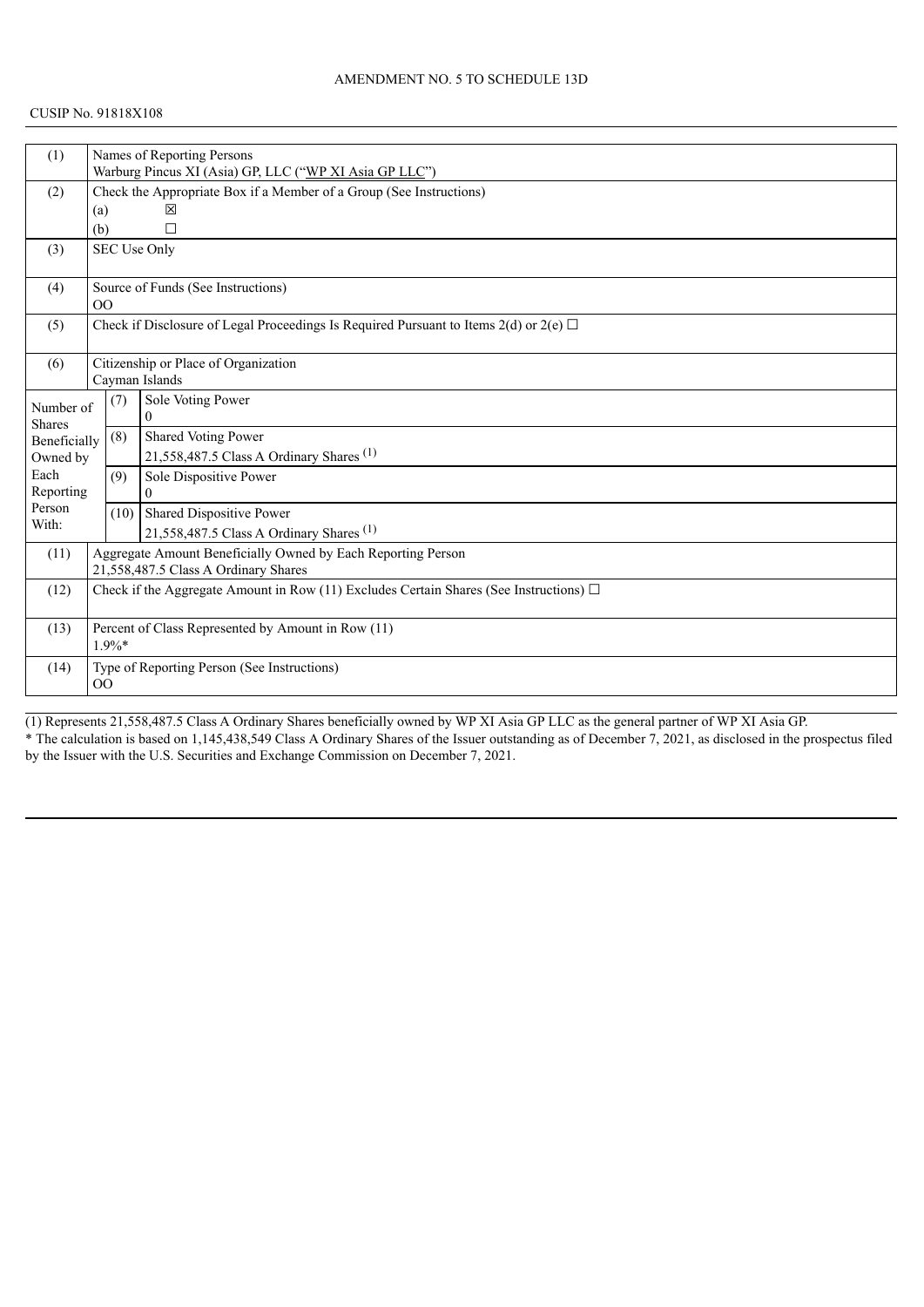This Amendment No. 5 to Schedule 13D (this "Amendment No. 5") amends and supplements the Schedule 13D originally filed by the Reporting Persons on June 18, 2019 (the "Original Schedule 13D"), Amendment No. 1 to Schedule 13D filed by the Reporting Persons on February 10, 2020 (the "Amendment No. 1"), Amendment No. 2 to Schedule 13D filed by the Reporting Persons on October 5, 2020 (the "Amendment No. 2"), Amendment No. 3 to Schedule 13D filed by the Reporting Persons on July 13, 2021, Amendment No. 4 to Schedule 13D filed by the Reporting Persons on June 1, 2022, (the "Amendment No. 4", and as amended and supplemented by this Amendment No. 5, the "Schedule 13D"), relating to the Class A Ordinary Shares, par value \$0.0001 per share (the "Class A Ordinary Shares") of Uxin Limited, a Cayman Islands exempted company (the "Issuer").

Except as specifically amended by this Amendment No. 5, items in the Original Schedule 13D, the Amendment No. 1, Amendment No. 2, Amendment No. 3 and the Amendment No. 4 are unchanged.

#### **Item 3. Source and Amount of Funds.**

Item 3 of the Schedule 13D is hereby supplemented by the following:

From and including May 31, 2022, the Reporting Persons sold an aggregate amount of 4,305,809 ADSs, representing 12,917,427 Class A Ordinary Shares of the Issuer, in the open market with a weighted average trading price of US\$0.4385 per ADS.

#### **Item 4. Purpose of the Transaction.**

Item 4 of the Schedule 13D is hereby supplemented by the incorporation by reference of the information provided in Item 3.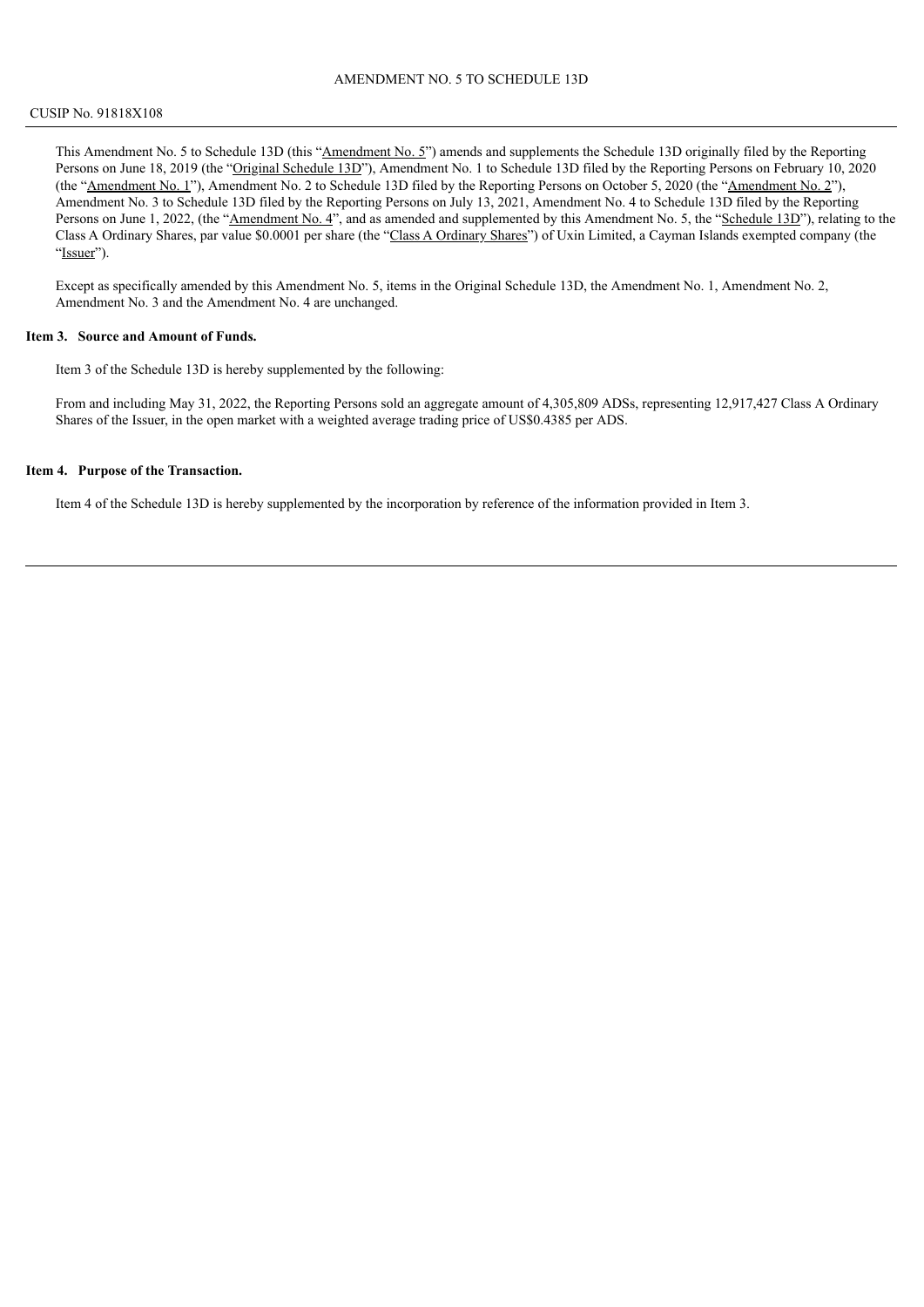## **Item 5. Interest in Securities of the Issuer.**

(a) Items 7 through 11 and 13 (including the footnotes thereto) of each of the cover pages of this Amendment No. 5 are incorporated by reference into this Item 5.

(b) Items 7 through 11 and 13 (including the footnotes thereto) of each of the cover pages of this Amendment No. 5 are incorporated by reference into this Item 5.

(c) Except as set forth herein, to the knowledge of the Reporting Persons with respect to the persons named in response to Item 5(a), none of the persons named in response to Item 5(a) has effected any transactions in the Class A Ordinary Shares during the past 60 days.

(d) No person other than the persons listed is known to have the right to receive or the power to direct the receipt of dividends from, or the proceeds from the sale of, any securities owned by any of the Reporting Persons.

(e) Not applicable.

## **Item 6. Contracts, Arrangements, Understandings or Relationships with Respect to Securities of the Issuer.**

Item 6 of the Schedule 13D is hereby supplemented by the incorporation by reference of the information provided in Items 3, 4 and 5.

#### **Item 7. Material to be Filed as Exhibits.**

Not applicable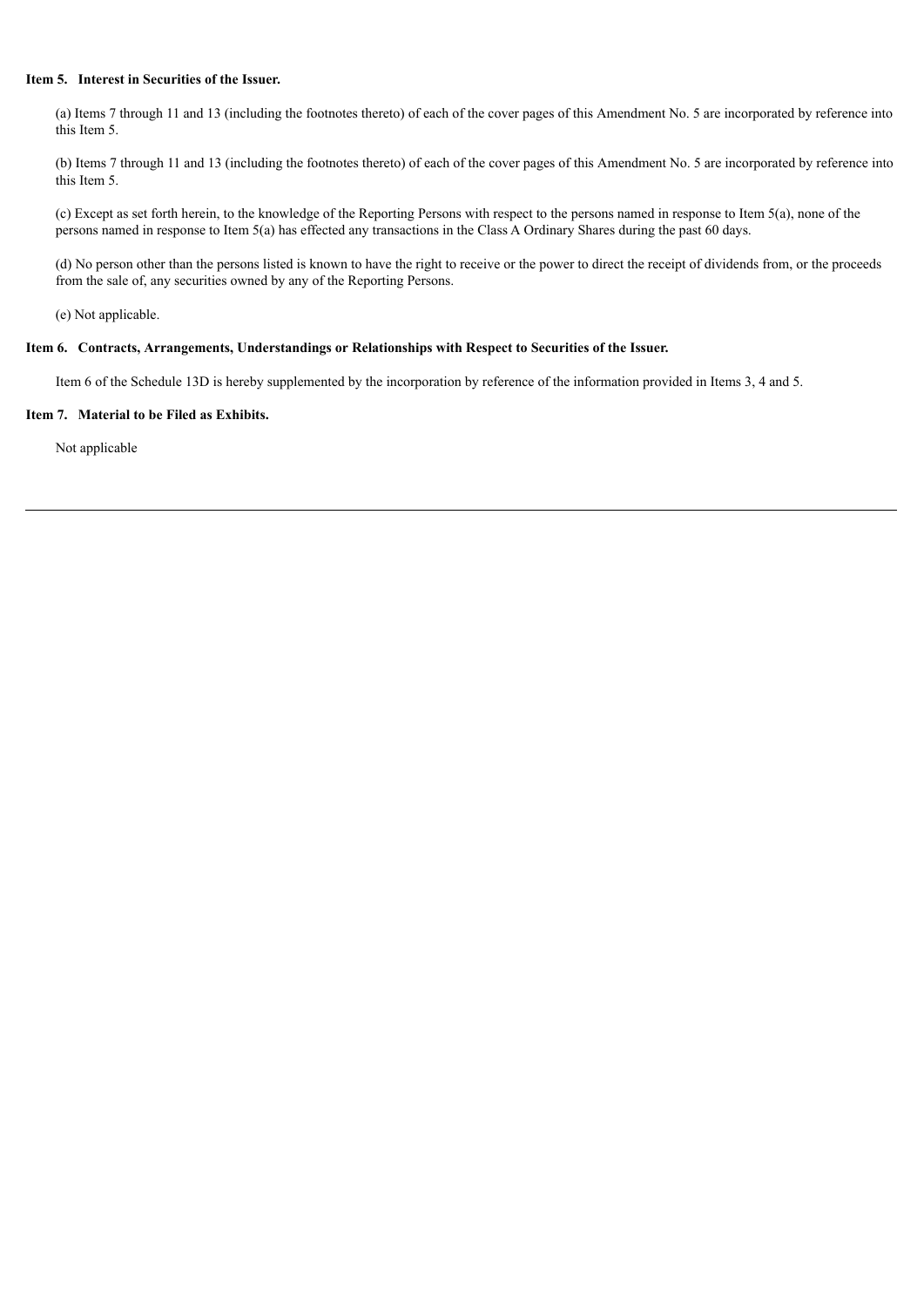After reasonable inquiry and to the best of its knowledge and belief, each of the undersigned certifies that the information set forth in this statement is true, complete and correct.

Date: June 13, 2022

# **Redrock Holding Investments Limited**

By: /s/ Steven G. Glenn

Name: Steven G. Glenn Title: Director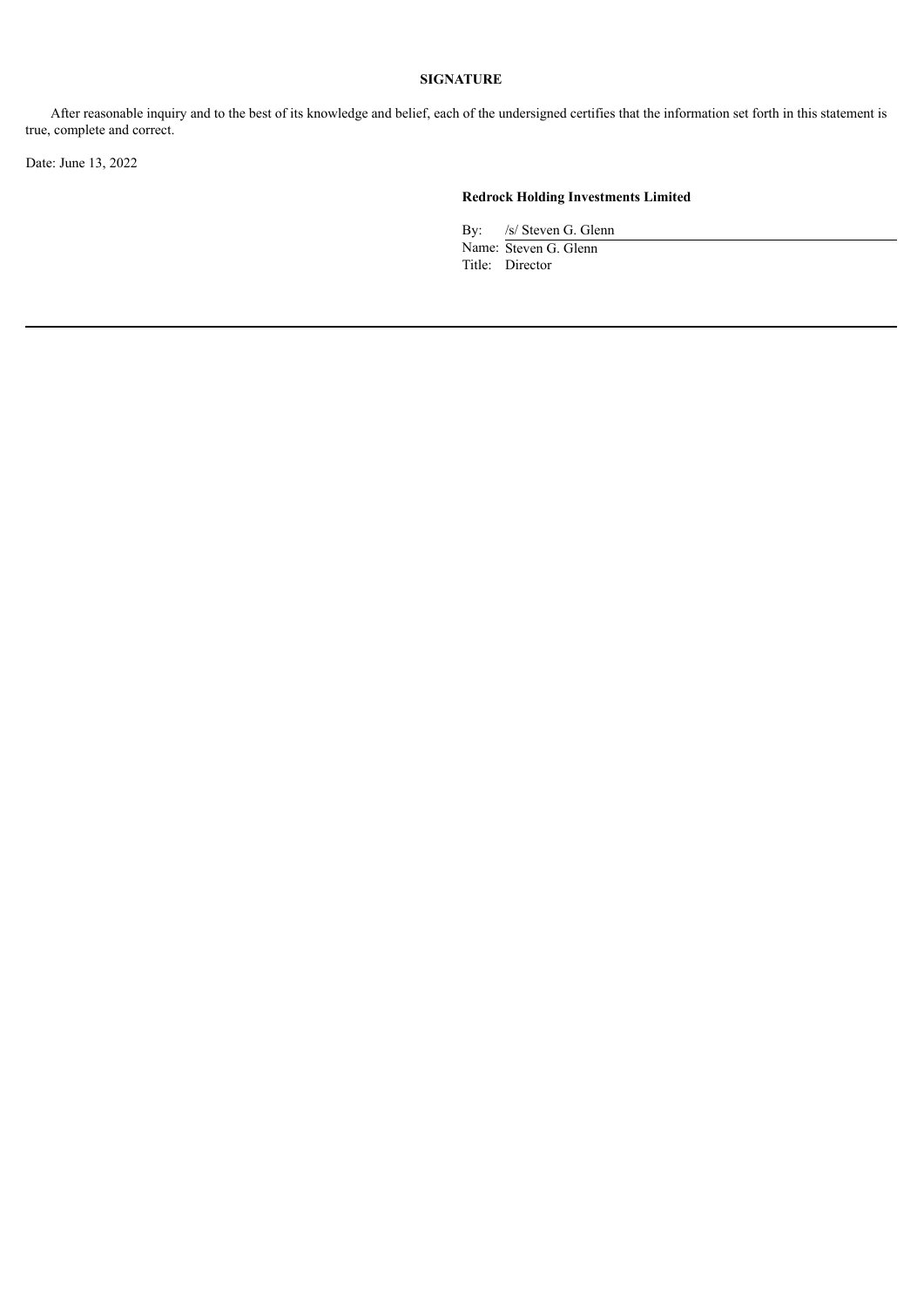After reasonable inquiry and to the best of its knowledge and belief, each of the undersigned certifies that the information set forth in this statement is true, complete and correct.

Date: June 13, 2022

## **Warburg Pincus Private Equity XI, L.P.**

- By: Warburg Pincus XI, L.P., its general partner
- By: WP Global LLC, its general partner<br>By: Warburg Pincus Partners II, L.P., its
- By: Warburg Pincus Partners II, L.P., its managing member<br>By: Warburg Pincus Partners GP LLC, its general partner
- By: Warburg Pincus Partners GP LLC, its general partner<br>By: Warburg Pincus & Co., its managing member
- Warburg Pincus & Co., its managing member

By: /s/ Steven G. Glenn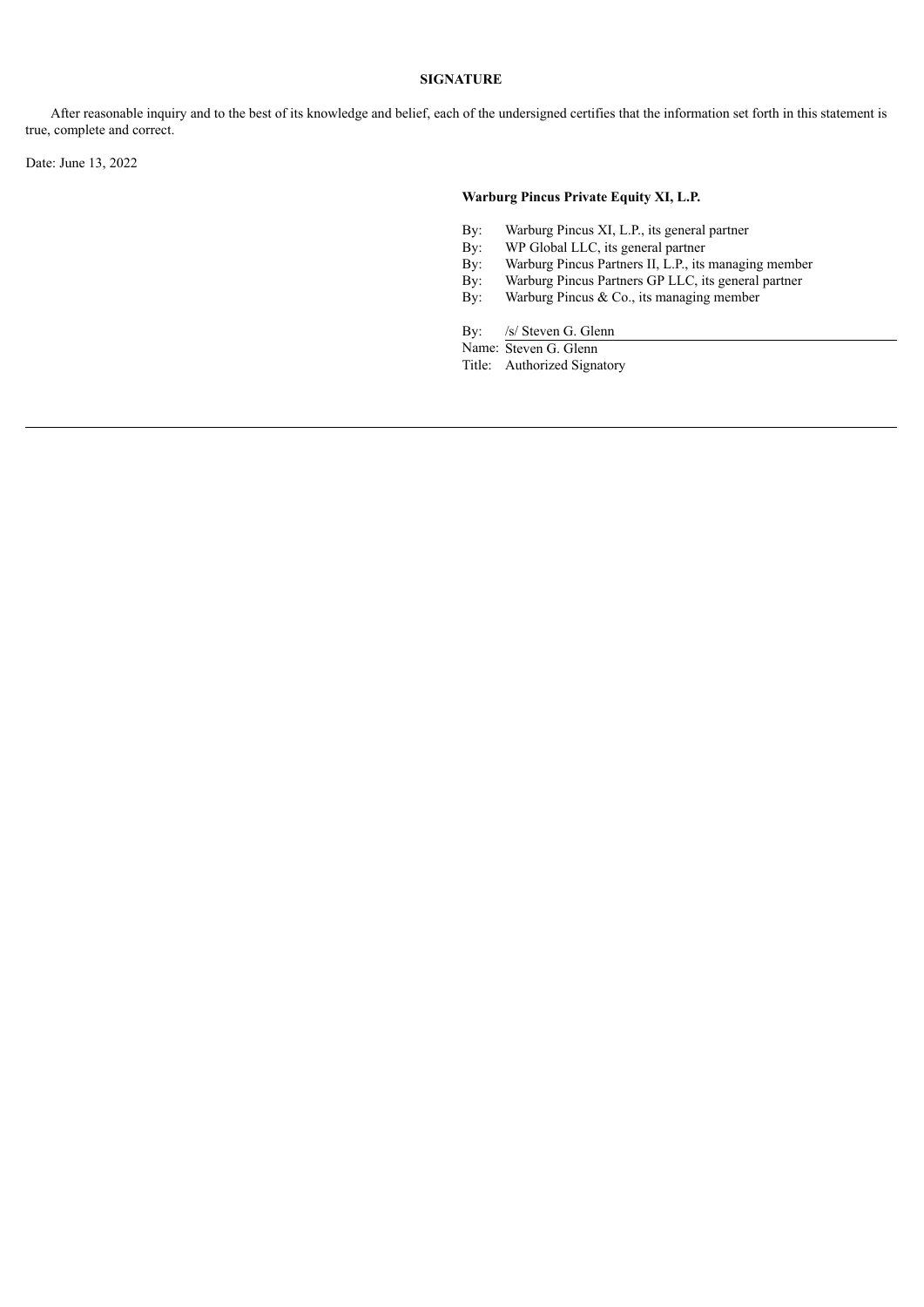After reasonable inquiry and to the best of its knowledge and belief, each of the undersigned certifies that the information set forth in this statement is true, complete and correct.

Date: June 13, 2022

## **Warburg Pincus Private Equity XI-B, L.P.**

- By: Warburg Pincus XI, L.P., its general partner
- By: WP Global LLC, its general partner<br>By: Warburg Pincus Partners II, L.P., its
- By: Warburg Pincus Partners II, L.P., its managing member<br>By: Warburg Pincus Partners GP LLC, its general partner
- By: Warburg Pincus Partners GP LLC, its general partner<br>By: Warburg Pincus & Co., its managing member
- Warburg Pincus & Co., its managing member

By: /s/ Steven G. Glenn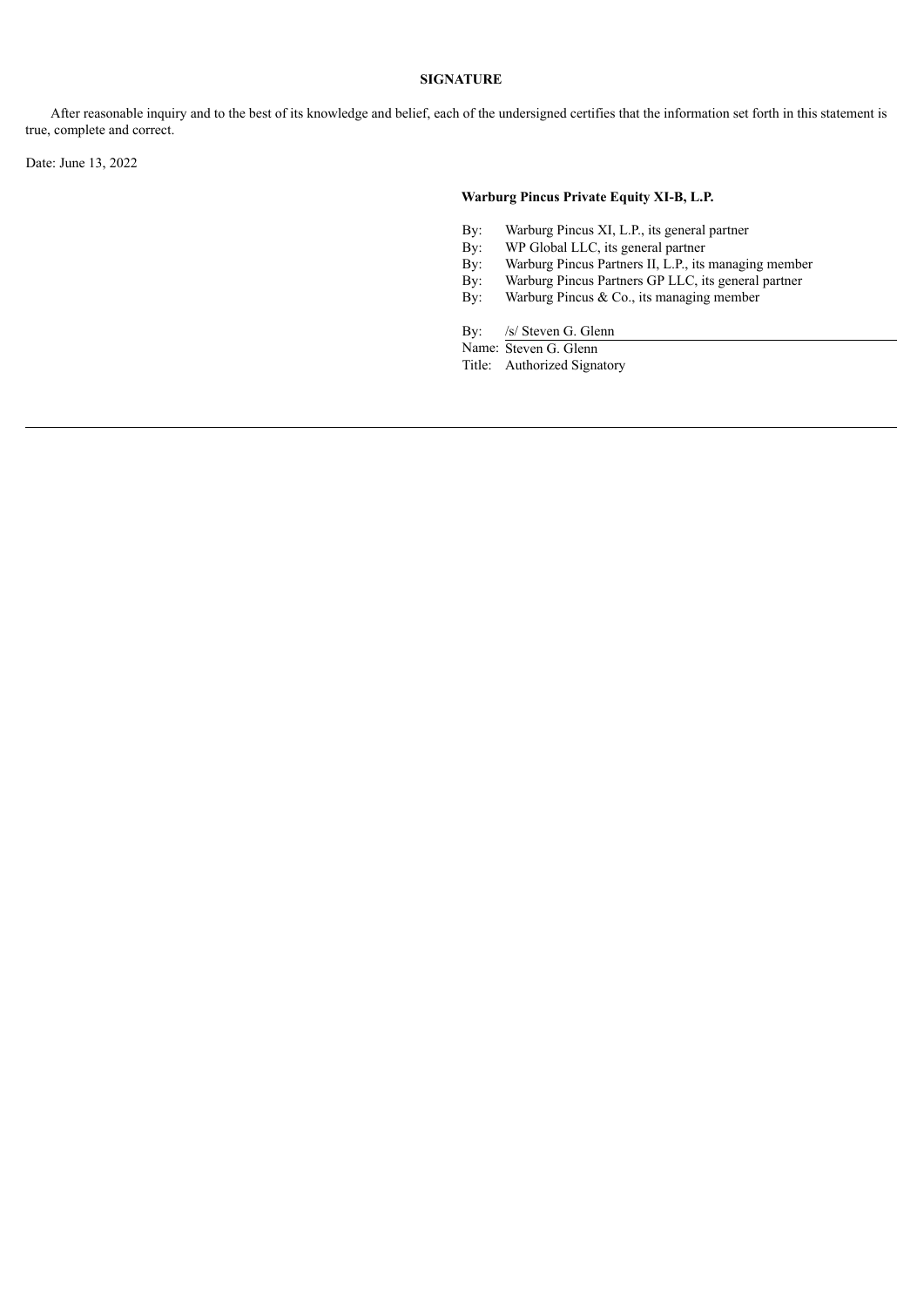After reasonable inquiry and to the best of its knowledge and belief, each of the undersigned certifies that the information set forth in this statement is true, complete and correct.

Date: June 13, 2022

## **Warburg Pincus Private Equity XI-C, L.P.**

- By: Warburg Pincus (Cayman) XI, L.P., its general partner
- 
- By: Warburg Pincus XI-C, LLC, its general partner<br>By: Warburg Pincus Partners II (Cayman), L.P., its i By: Warburg Pincus Partners II (Cayman), L.P., its managing member<br>By: Warburg Pincus (Bermuda) Private Equity GP Ltd., its general
- Warburg Pincus (Bermuda) Private Equity GP Ltd., its general partner

By: /s/ Steven G. Glenn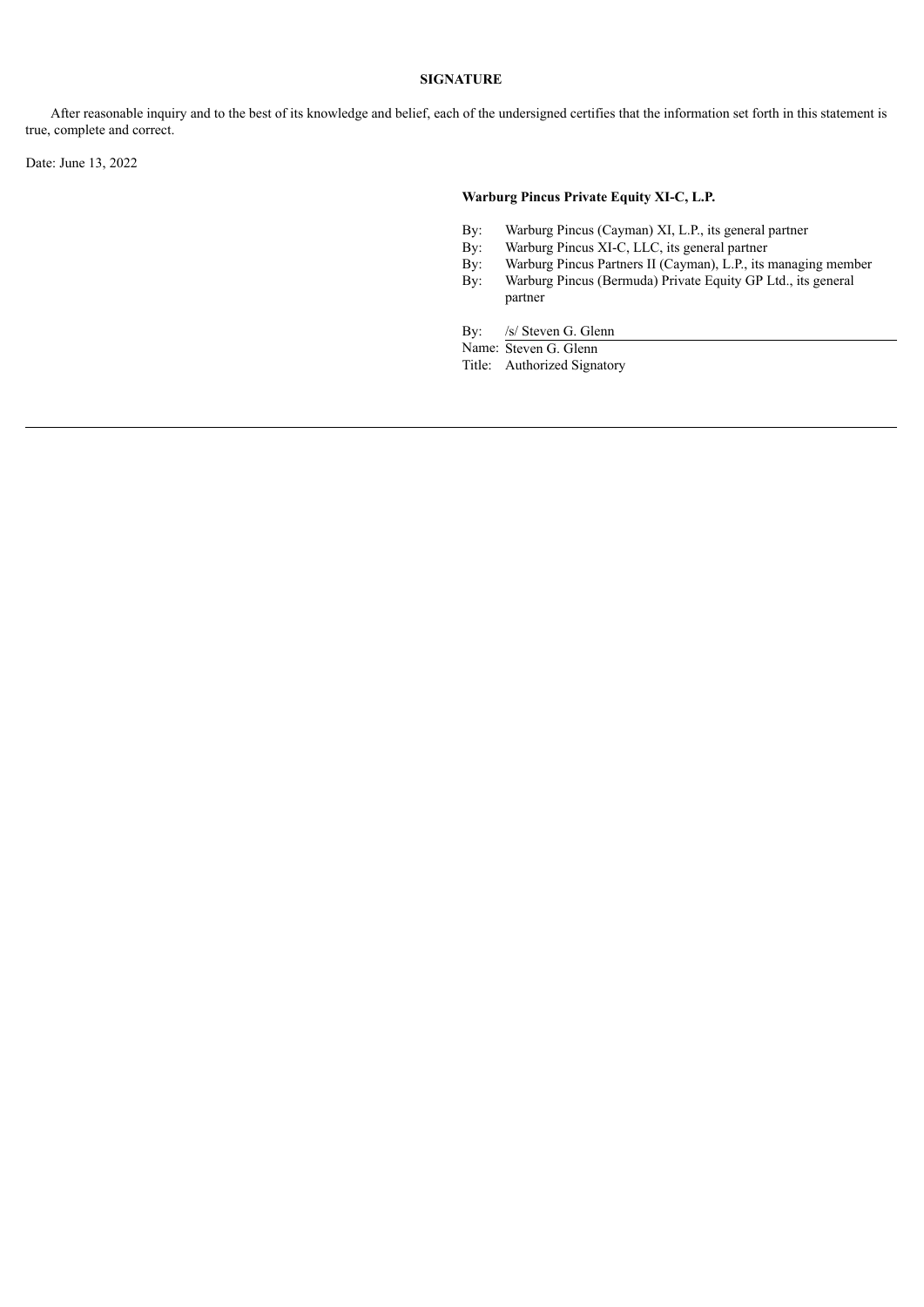After reasonable inquiry and to the best of its knowledge and belief, each of the undersigned certifies that the information set forth in this statement is true, complete and correct.

Date: June 13, 2022

## **Warburg Pincus XI (Asia), L.P.**

- By: Warburg Pincus XI (Asia) GP, L.P., its general partner
- By: Warburg Pincus XI (Asia) GP, LLC, its general partner<br>By: Warburg Pincus Partners II (Cayman), L.P., its managin
- By: Warburg Pincus Partners II (Cayman), L.P., its managing member<br>By: Warburg Pincus (Bermuda) Private Equity GP Ltd., its general
- Warburg Pincus (Bermuda) Private Equity GP Ltd., its general partner

By: /s/ Steven G. Glenn

Name: Steven G. Glenn

Title: Authorized Signatory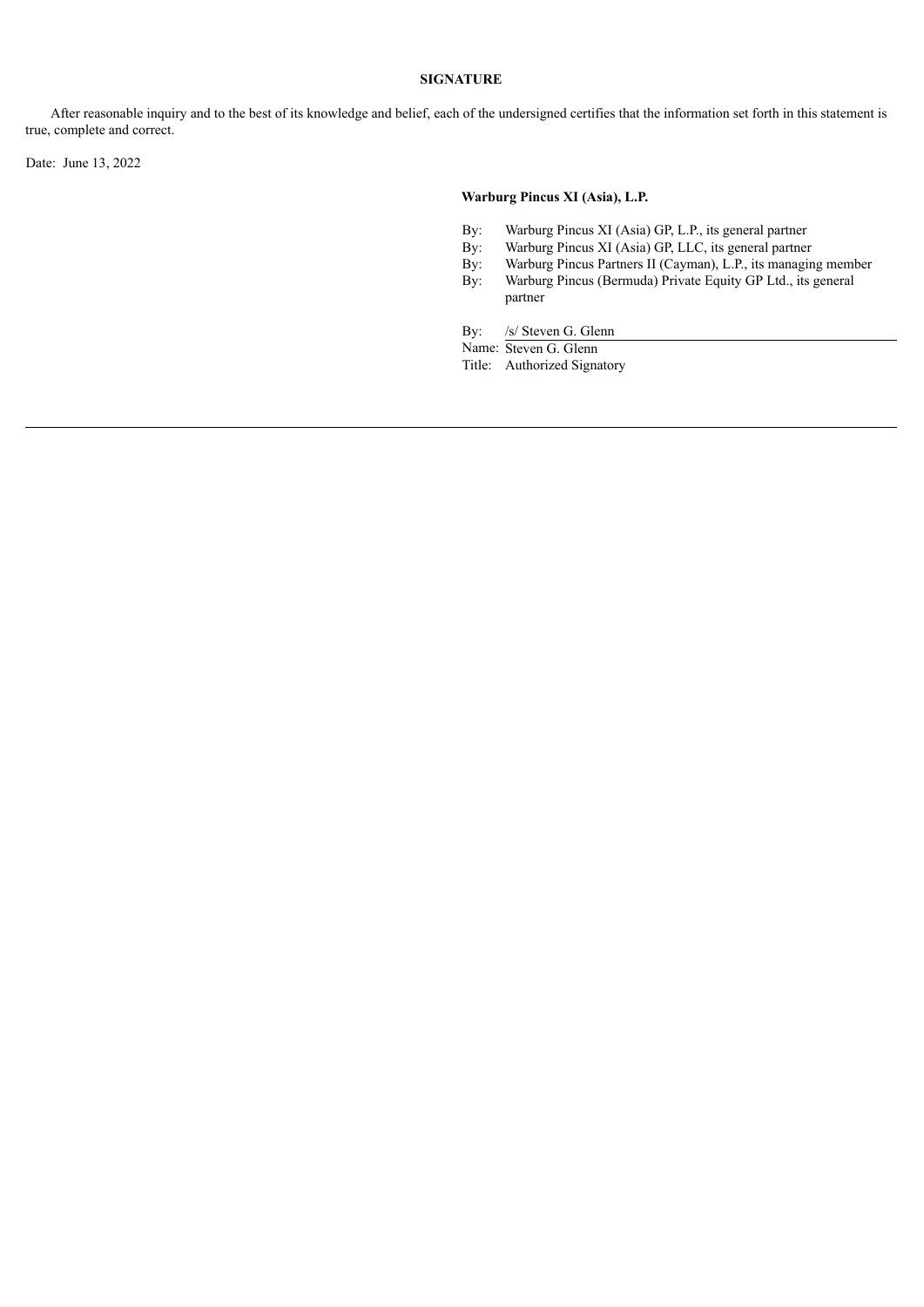After reasonable inquiry and to the best of its knowledge and belief, each of the undersigned certifies that the information set forth in this statement is true, complete and correct.

Date: June 13, 2022

## **Warburg Pincus XI Partners, L.P.**

- By: Warburg Pincus XI, L.P., its general partner
- By: WP Global LLC, its general partner<br>By: Warburg Pincus Partners II, L.P., its
- By: Warburg Pincus Partners II, L.P., its managing member<br>By: Warburg Pincus Partners GP LLC, its general partner
- By: Warburg Pincus Partners GP LLC, its general partner<br>By: Warburg Pincus & Co., its managing member
- Warburg Pincus & Co., its managing member

By: /s/ Steven G. Glenn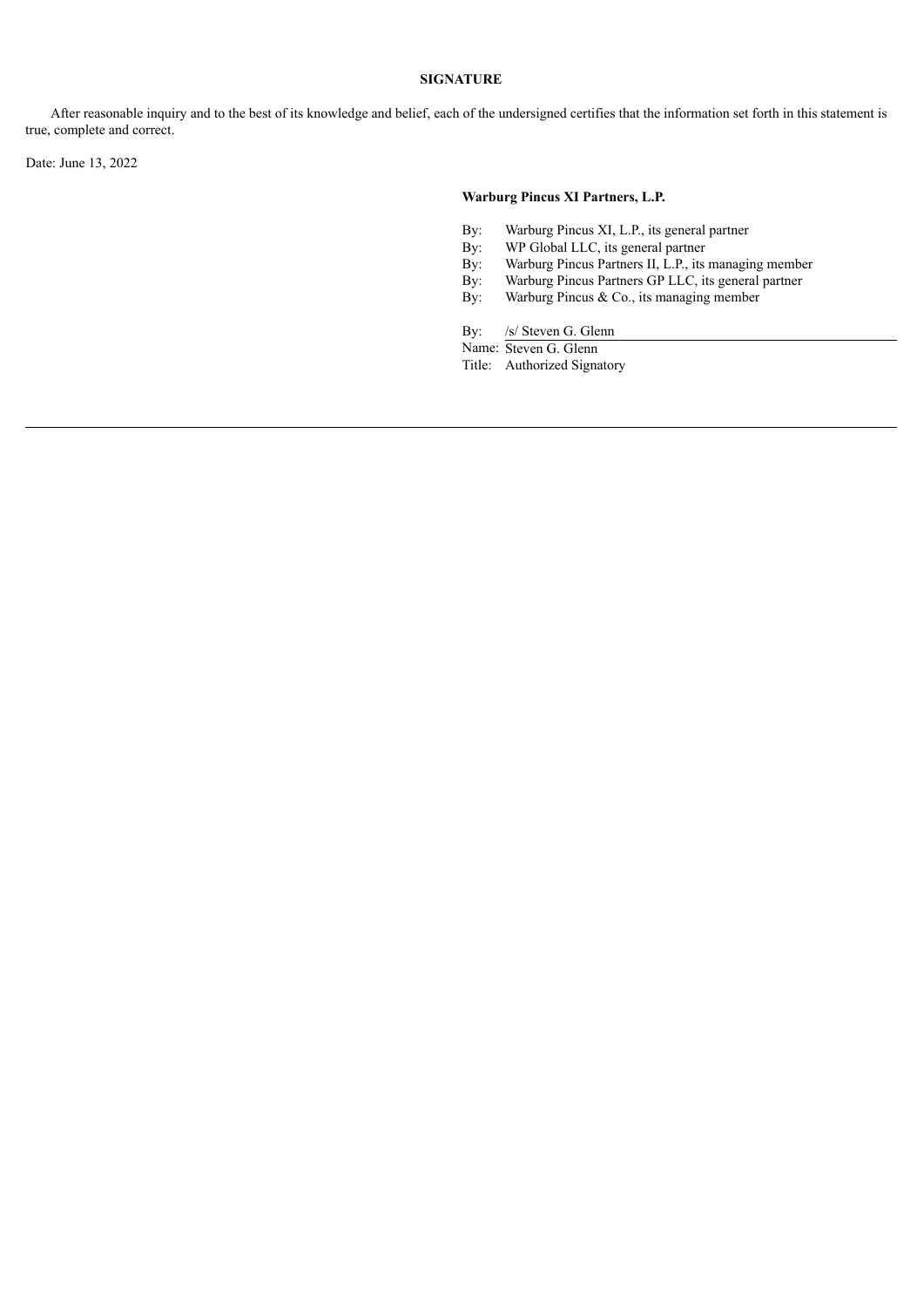After reasonable inquiry and to the best of its knowledge and belief, each of the undersigned certifies that the information set forth in this statement is true, complete and correct.

Date: June 13, 2022

## **WP XI Partners, L.P.**

- By: Warburg Pincus XI, L.P., its general partner
- 
- By: WP Global LLC, its general partner<br>By: Warburg Pincus Partners II, L.P., its By: Warburg Pincus Partners II, L.P., its managing member<br>By: Warburg Pincus Partners GP LLC, its general partner
- By: Warburg Pincus Partners GP LLC, its general partner<br>By: Warburg Pincus & Co., its managing member
- Warburg Pincus & Co., its managing member

By: /s/ Steven G. Glenn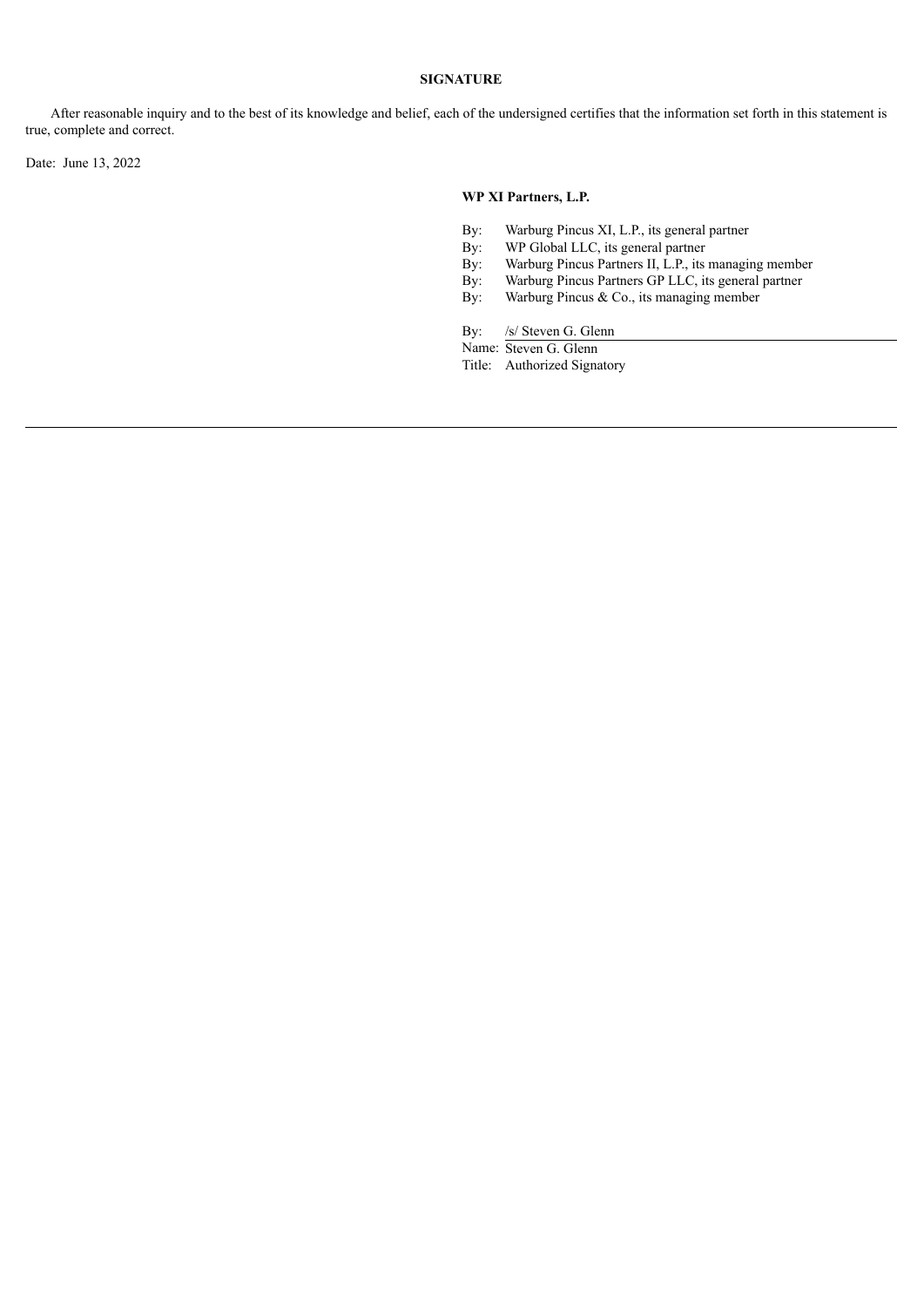After reasonable inquiry and to the best of its knowledge and belief, each of the undersigned certifies that the information set forth in this statement is true, complete and correct.

Date: June 13, 2022

# **Warburg Pincus LLC**

By: /s/ Steven G. Glenn Name: Steven G. Glenn Title: Authorized Signatory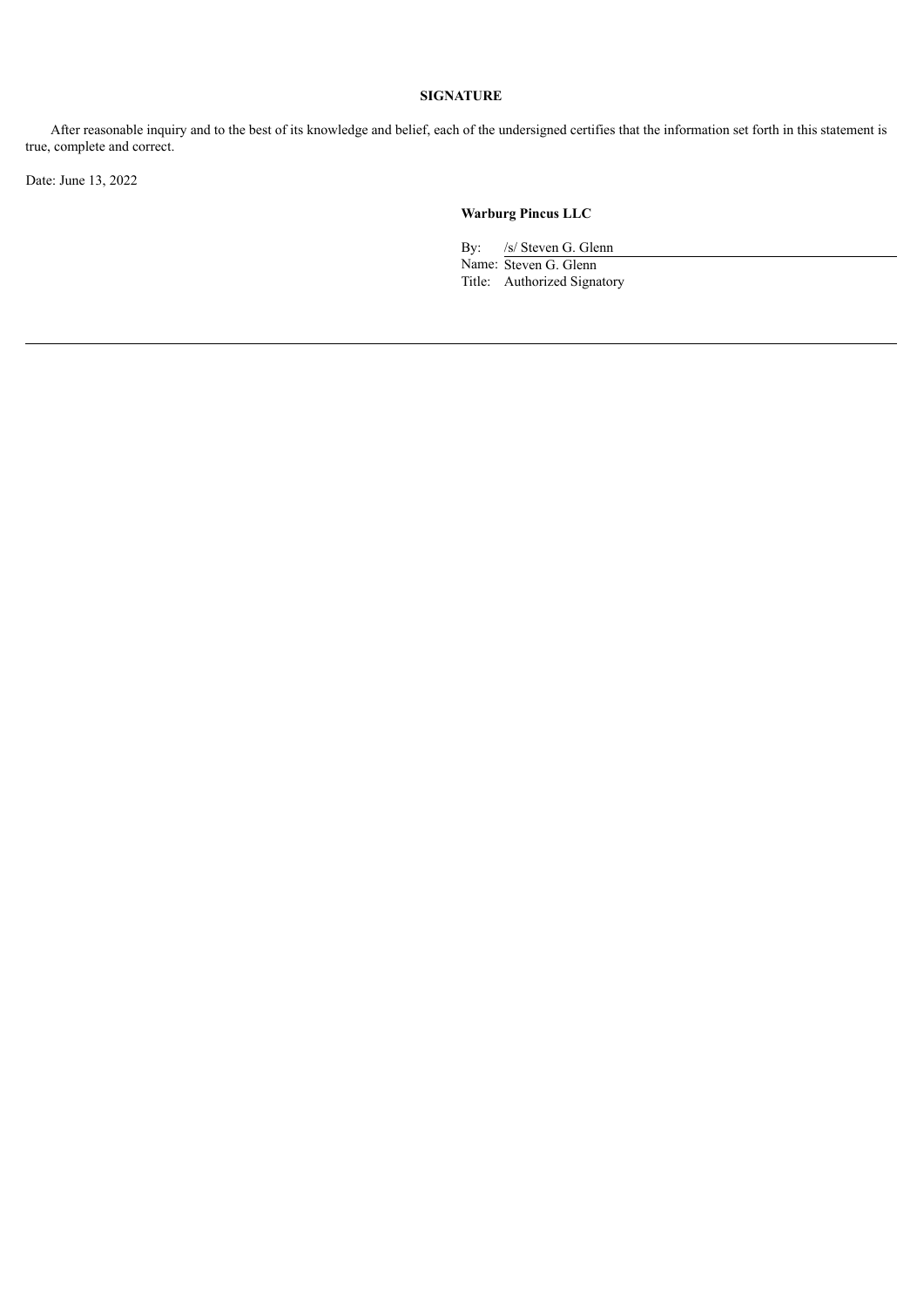After reasonable inquiry and to the best of its knowledge and belief, each of the undersigned certifies that the information set forth in this statement is true, complete and correct.

Date: June 13, 2022

## **Warburg Pincus XI, L.P.**

By: WP Global LLC, its general partner

- By: Warburg Pincus Partners II, L.P., its managing member
- By: Warburg Pincus Partners GP LLC, its general partner
- By: Warburg Pincus & Co., its managing member

By: /s/ Steven G. Glenn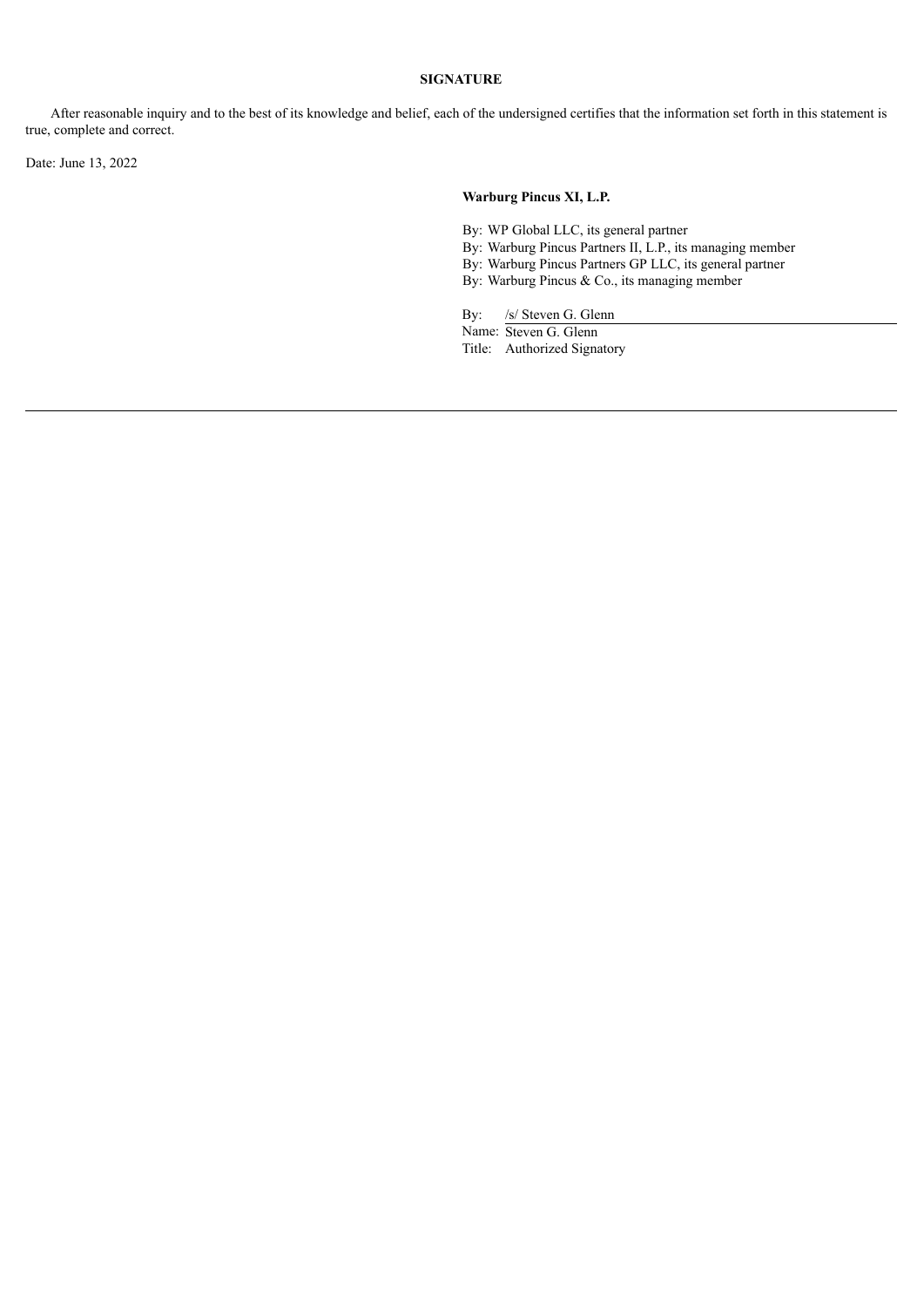After reasonable inquiry and to the best of its knowledge and belief, each of the undersigned certifies that the information set forth in this statement is true, complete and correct.

Date: June 13, 2022

#### **WP Global LLC**

- By: Warburg Pincus Partners II, L.P., its managing member By: Warburg Pincus Partners GP LLC, its general partner
- By: Warburg Pincus & Co., its managing member

By: /s/ Steven G. Glenn Name: Steven G. Glenn Title: Authorized Signatory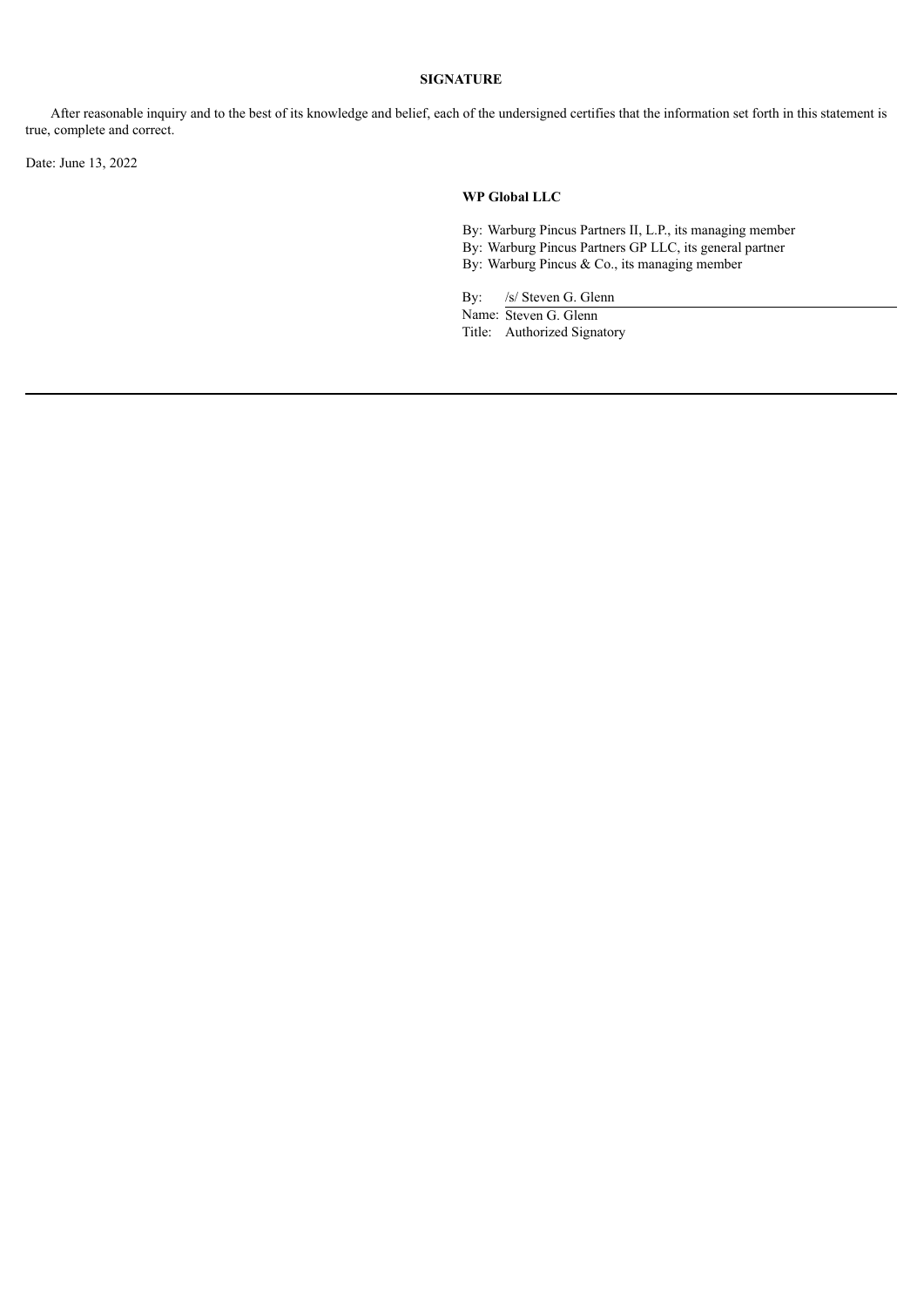After reasonable inquiry and to the best of its knowledge and belief, each of the undersigned certifies that the information set forth in this statement is true, complete and correct.

Date: June 13, 2022

# **Warburg Pincus Partners II, L.P.**

By: Warburg Pincus Partners GP LLC, its general partner By: Warburg Pincus & Co., its managing member

By: /s/ Steven G. Glenn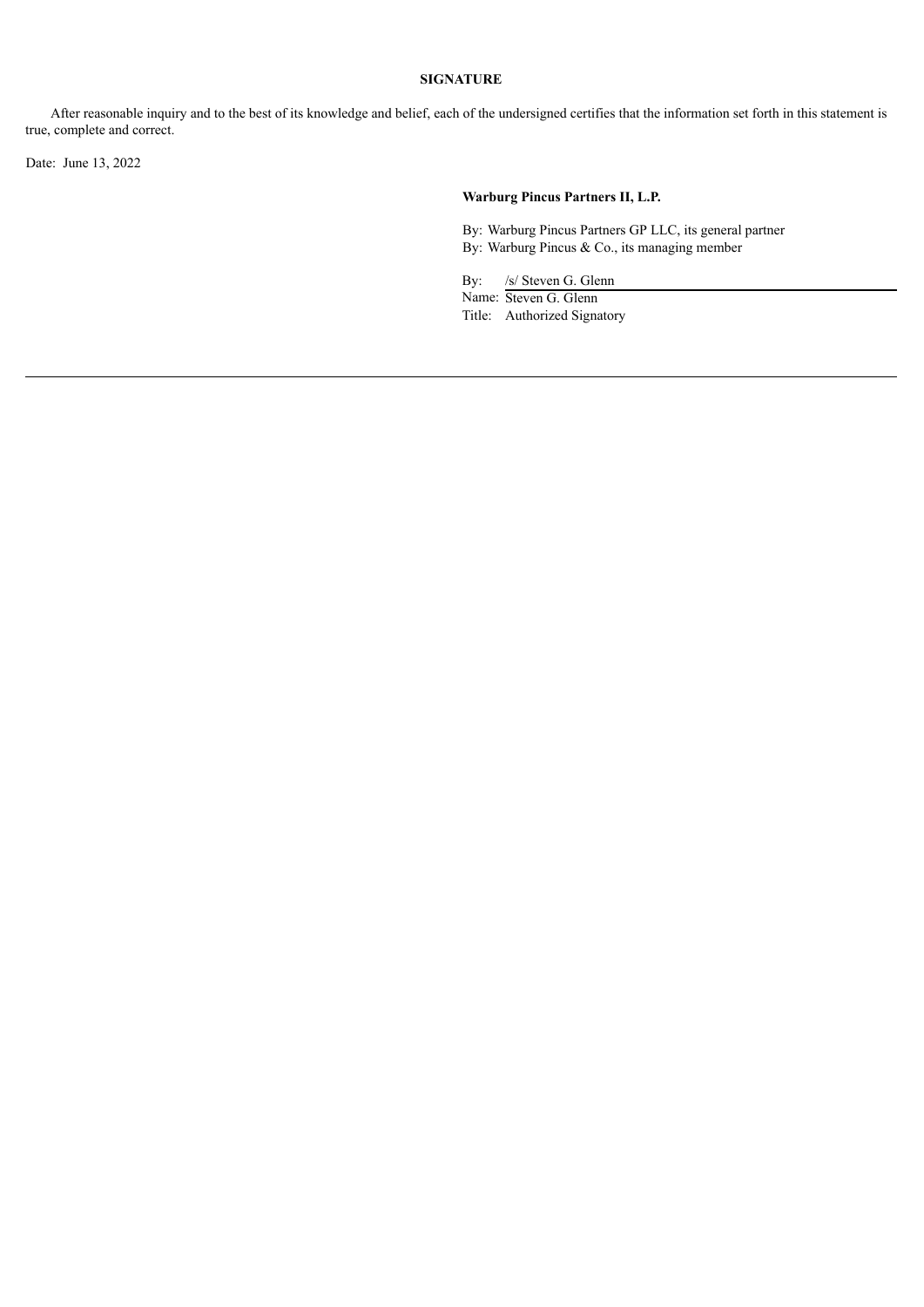After reasonable inquiry and to the best of its knowledge and belief, each of the undersigned certifies that the information set forth in this statement is true, complete and correct.

Date: June 13, 2022

# **Warburg Pincus Partners GP LLC**

By: Warburg Pincus & Co., its managing member

By: /s/ Steven G. Glenn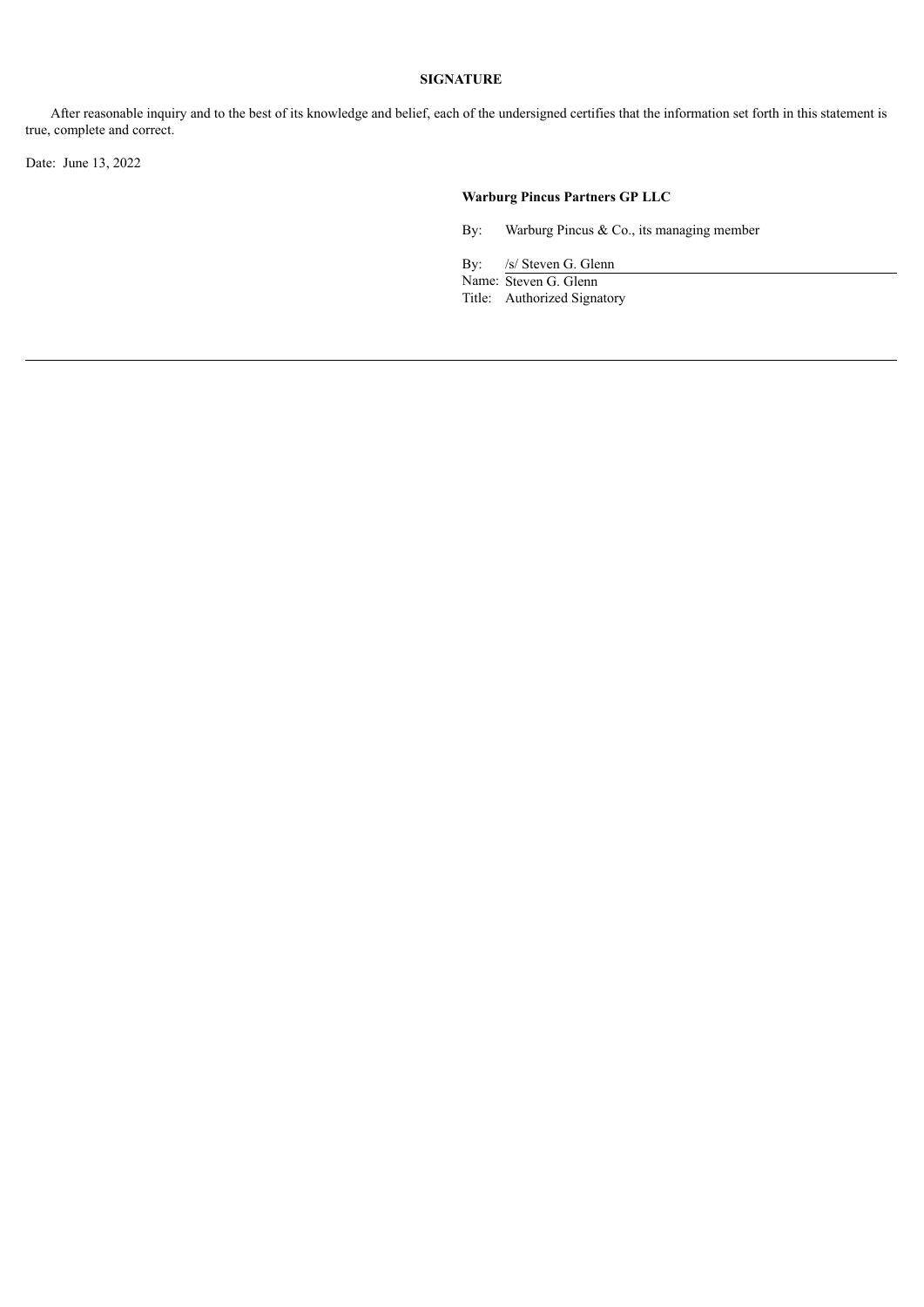After reasonable inquiry and to the best of its knowledge and belief, each of the undersigned certifies that the information set forth in this statement is true, complete and correct.

Date: June 13, 2022

# **Warburg Pincus & Co.**

By: /s/ Steven G. Glenn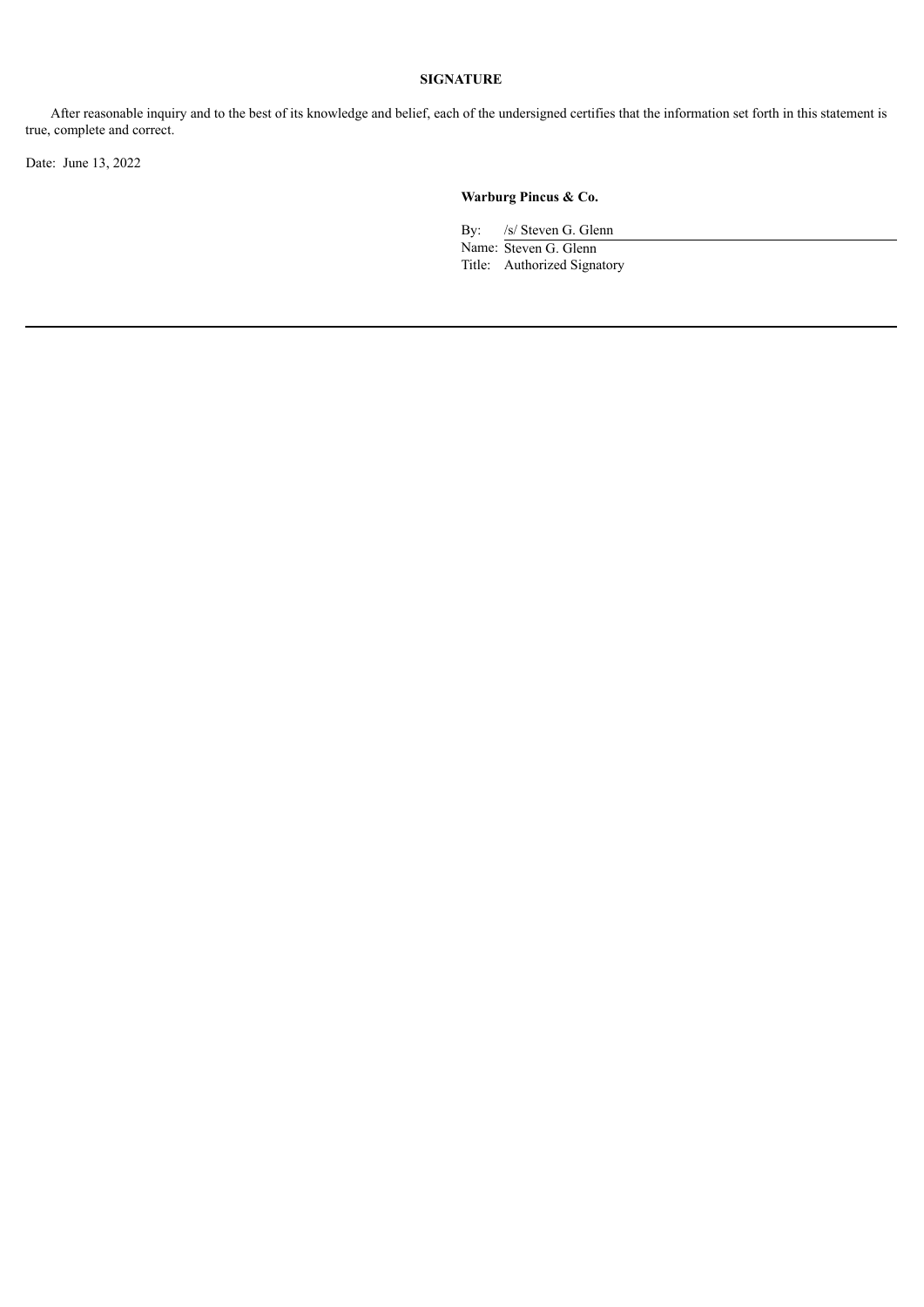After reasonable inquiry and to the best of its knowledge and belief, each of the undersigned certifies that the information set forth in this statement is true, complete and correct.

Date: June 13, 2022

## **Warburg Pincus (Cayman) XI, L.P.**

- By: Warburg Pincus XI-C, LLC, its general partner
- By: Warburg Pincus (Bermuda) XI, Ltd., its general partner
- By: Warburg Pincus Partners II (Cayman), L.P., its managing member
- By: Warburg Pincus (Bermuda) Private Equity GP Ltd., its general partner

By: /s/ Steven G. Glenn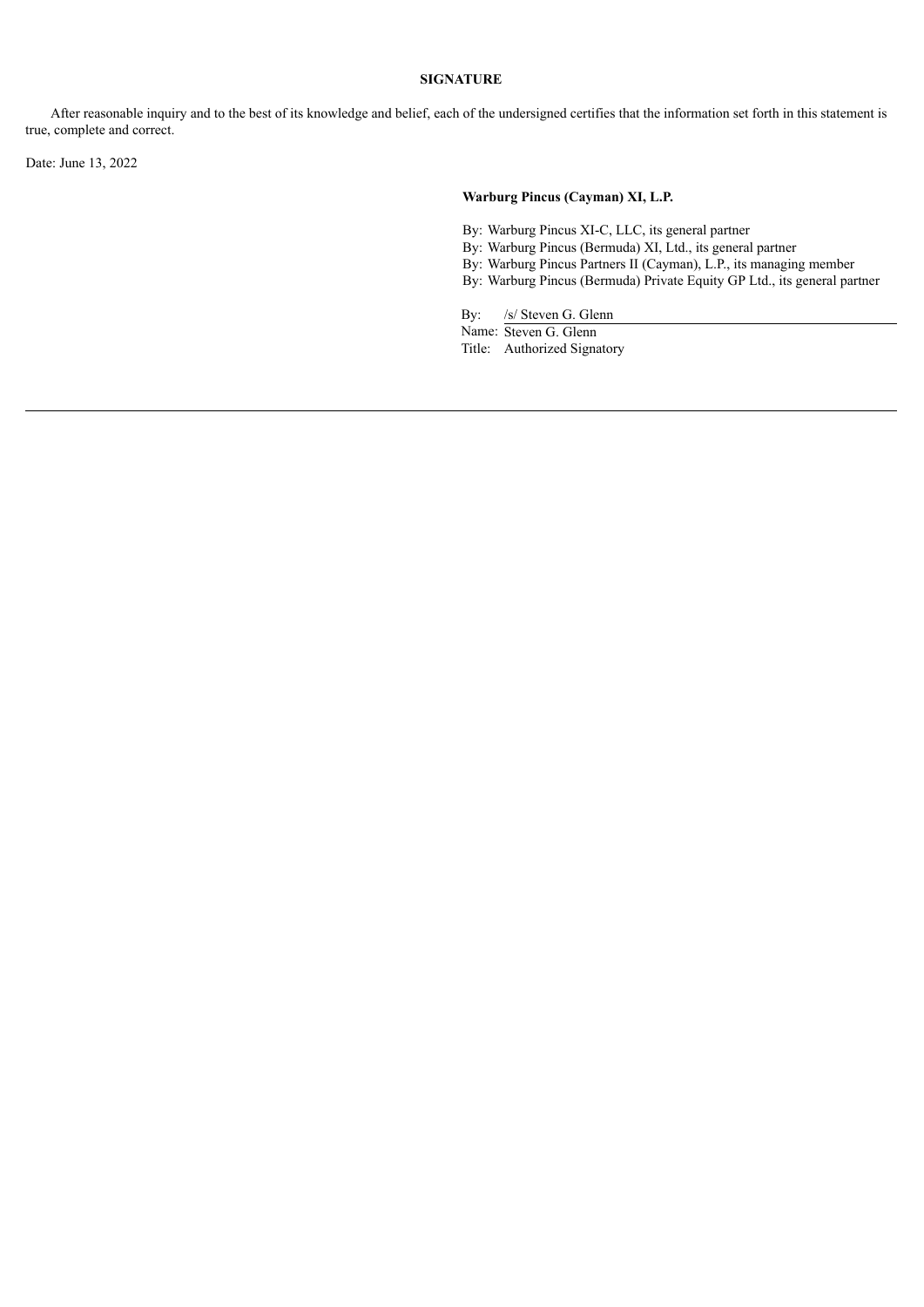After reasonable inquiry and to the best of its knowledge and belief, each of the undersigned certifies that the information set forth in this statement is true, complete and correct.

Date: June 13, 2022

# **Warburg Pincus XI-C, LLC**

By: Warburg Pincus Partners II (Cayman), L.P., its managing member By: Warburg Pincus (Bermuda) Private Equity GP Ltd., its general partner

By: /s/ Steven G. Glenn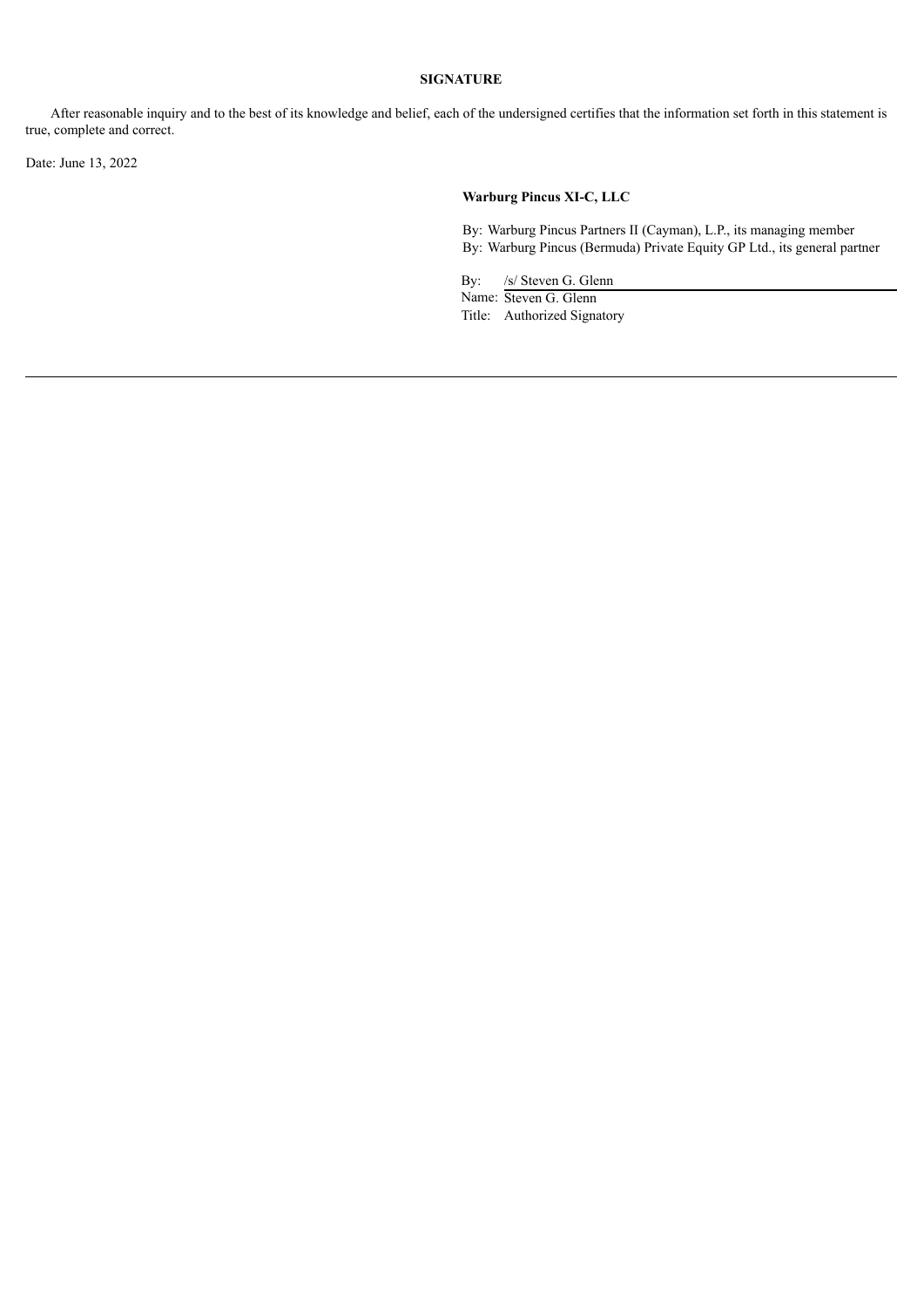After reasonable inquiry and to the best of its knowledge and belief, each of the undersigned certifies that the information set forth in this statement is true, complete and correct.

Date: June 13, 2022

# **Warburg Pincus (Bermuda) XI, Ltd.**

By: /s/ Steven G. Glenn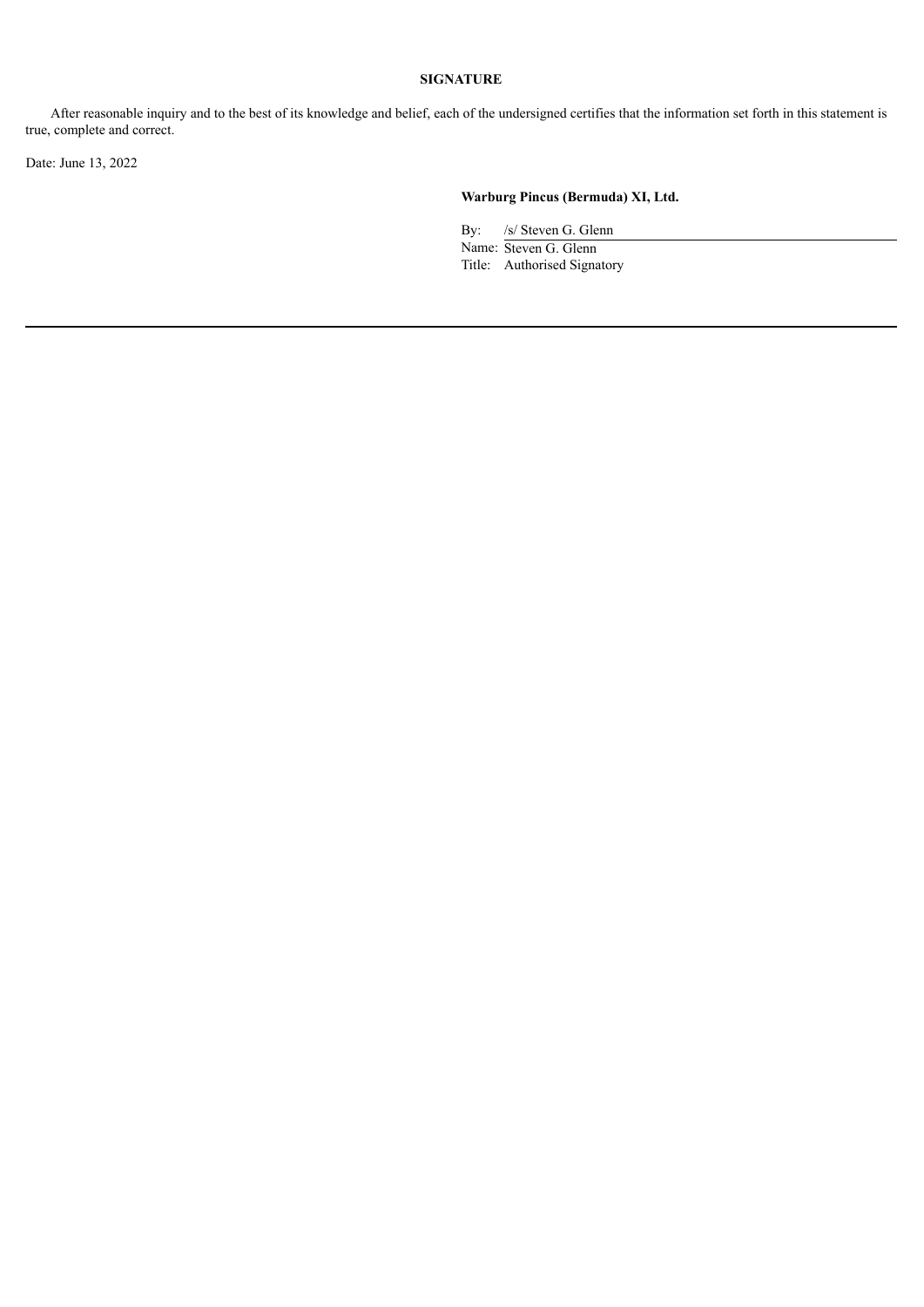After reasonable inquiry and to the best of its knowledge and belief, each of the undersigned certifies that the information set forth in this statement is true, complete and correct.

Date: June 13, 2022

# **Warburg Pincus Partners II (Cayman), L.P.**

By: Warburg Pincus (Bermuda) Private Equity GP Ltd., its general partner

By: /s/ Steven G. Glenn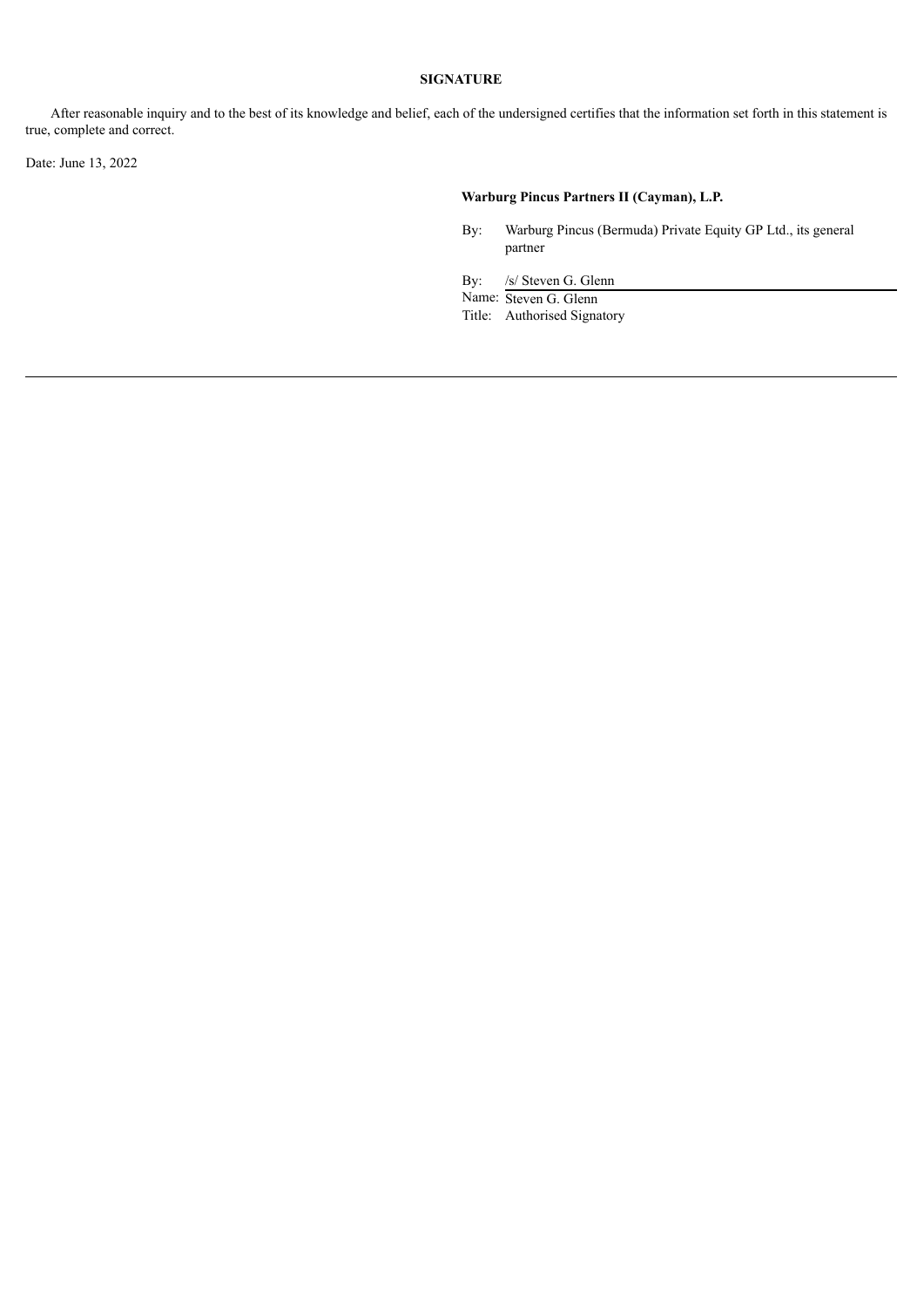After reasonable inquiry and to the best of its knowledge and belief, each of the undersigned certifies that the information set forth in this statement is true, complete and correct.

Date: June 13, 2022

# **Warburg Pincus (Bermuda) Private Equity GP Ltd.**

By: /s/ Steven G. Glenn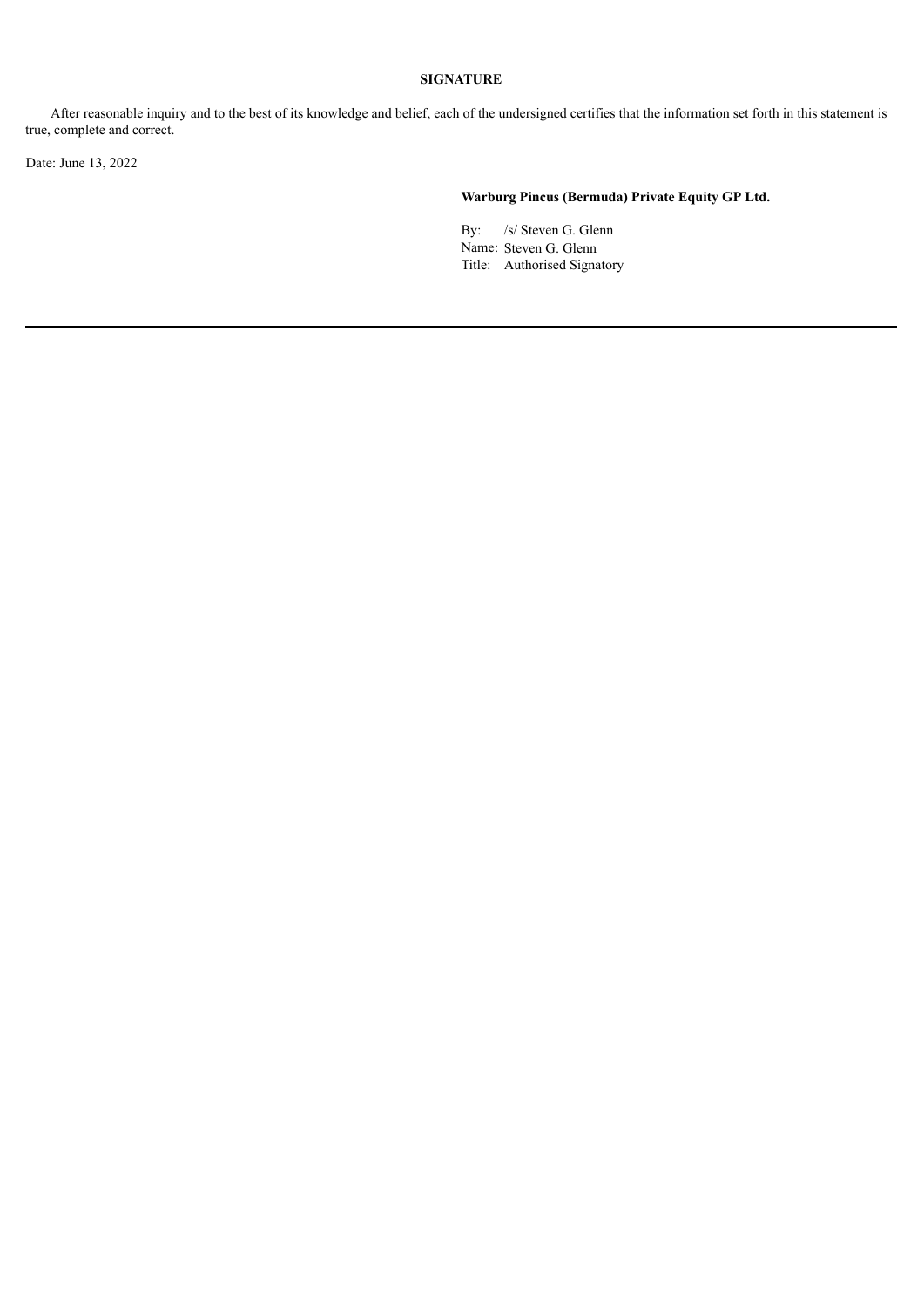After reasonable inquiry and to the best of its knowledge and belief, each of the undersigned certifies that the information set forth in this statement is true, complete and correct.

Date: June 13, 2022

# **Warburg Pincus XI (Asia) GP, L.P.**

- By: Warburg Pincus XI (Asia) GP, LLC, its general partner
- By: Warburg Pincus Partners II (Cayman), L.P., its managing member<br>By: Warburg Pincus (Bermuda) Private Equity GP Ltd., its general
- Warburg Pincus (Bermuda) Private Equity GP Ltd., its general partner
- By: /s/ Steven G. Glenn
- Name: Steven G. Glenn

Title: Authorized Signatory